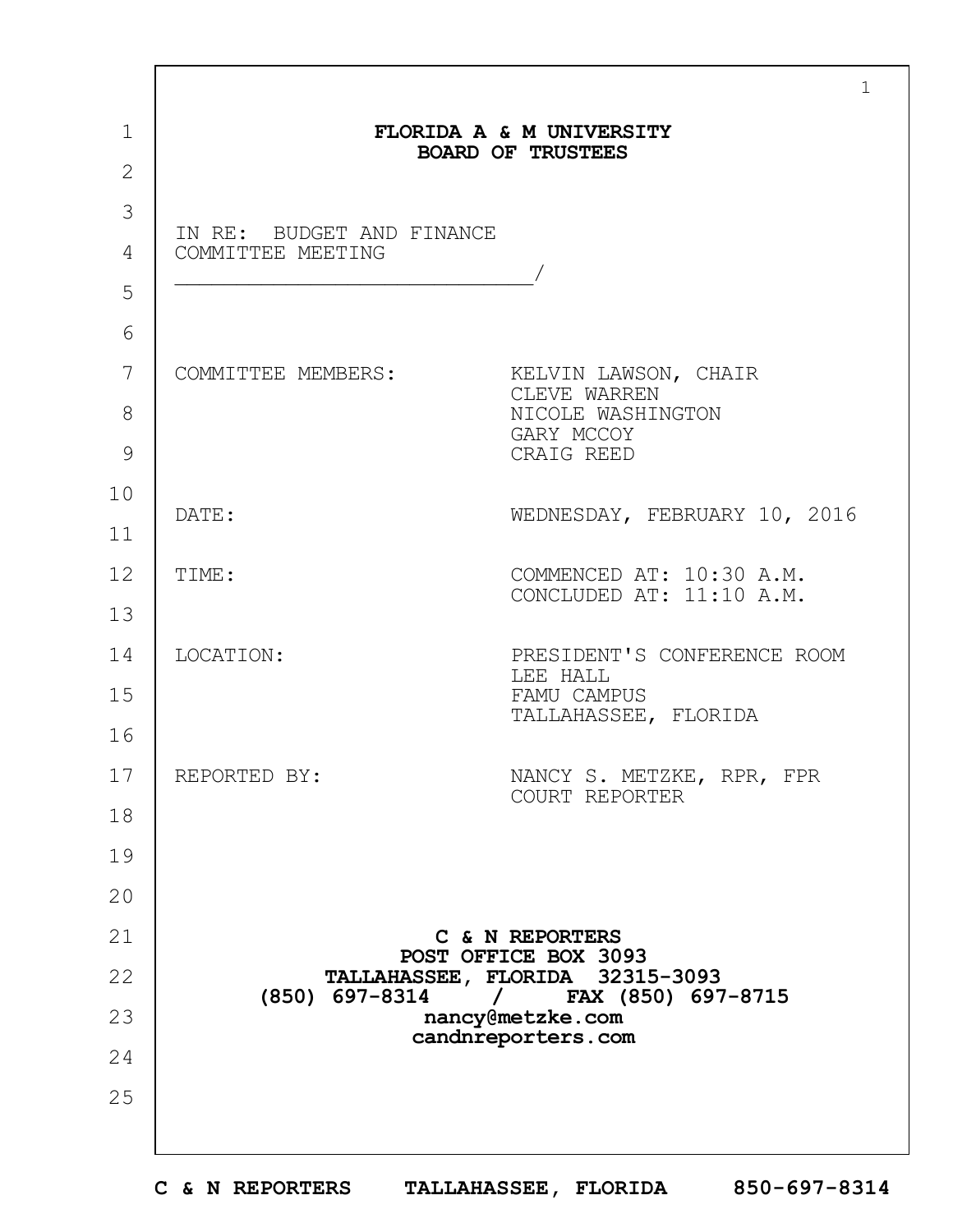|                |                                                 | $\mathbf{2}$ |
|----------------|-------------------------------------------------|--------------|
| $\mathbf 1$    |                                                 |              |
| $\mathbf{2}$   | OTHER TRUSTEES PRESENT:                         |              |
| $\mathcal{S}$  |                                                 |              |
| $\overline{4}$ | Bettye Grable<br>Robert Woody<br>Matthew Carter |              |
| 5              | Belinda Shannon                                 |              |
| 6              |                                                 |              |
| $\overline{7}$ |                                                 |              |
| $\,8\,$        | $\star$<br>$\star$<br>$\star$<br>$\star$        |              |
| $\mathcal{G}$  |                                                 |              |
| $10$           |                                                 |              |
| 11             |                                                 |              |
| 12             |                                                 |              |
| 13             |                                                 |              |
| 14             |                                                 |              |
| 15             |                                                 |              |
| 16             |                                                 |              |
| 17             |                                                 |              |
| $1\,8$         |                                                 |              |
| 19             |                                                 |              |
| $20$           |                                                 |              |
| 21             |                                                 |              |
| $2\sqrt{2}$    |                                                 |              |
| 23             |                                                 |              |
| 24             |                                                 |              |
| 25             |                                                 |              |
|                |                                                 |              |

 $\Gamma$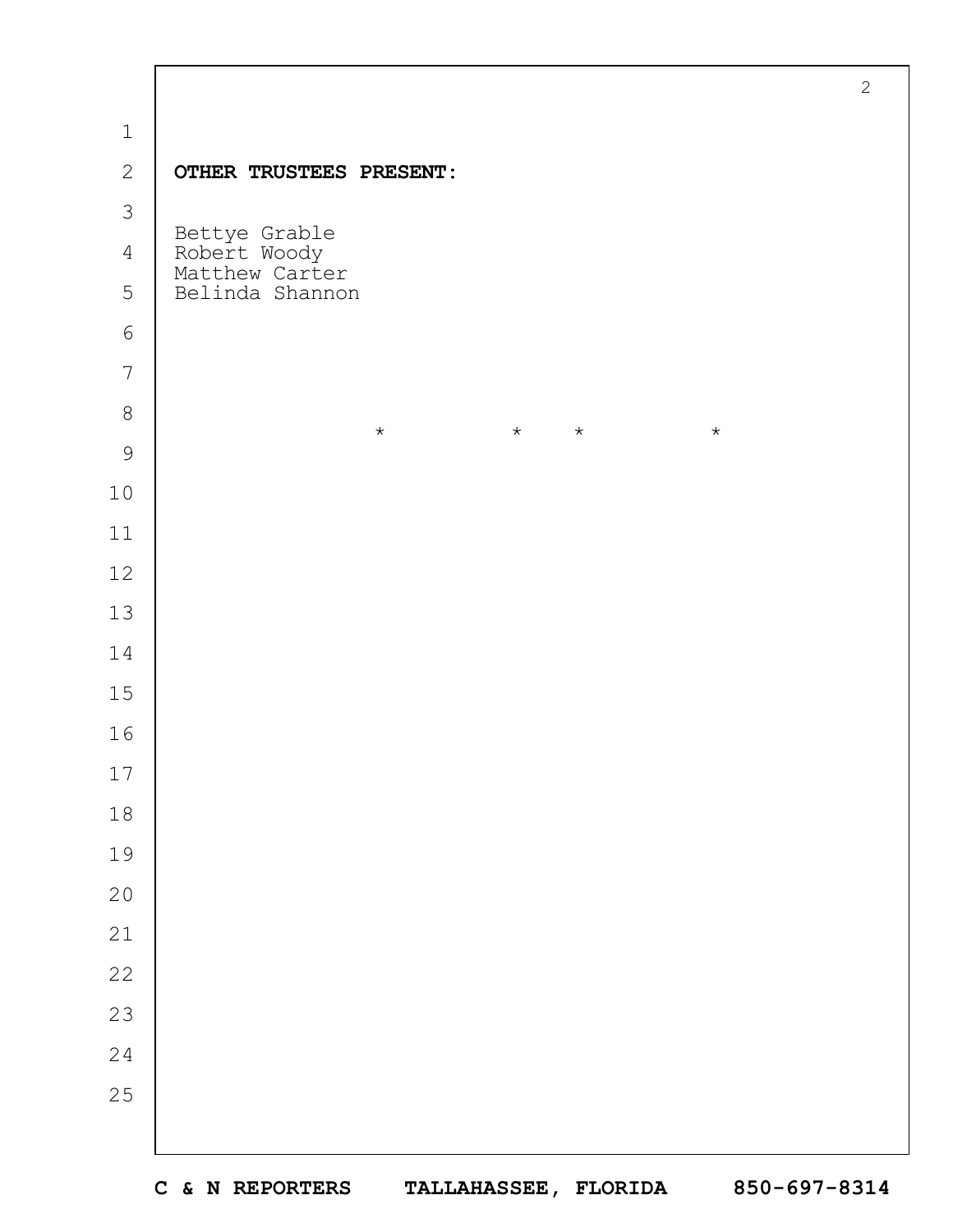1 2 3 4 5 6 7 8 9 10 11 12 13 14 15 16 17 18 19  $20$ 21 22 23 24 25 3 P R O C E E D I N G S TRUSTEE LAWSON: Okay. The next committee, again, is due to start at 11:45, so we are clearly ahead of schedule. We did not take the formal break that was on the agenda, and because we are so far ahead of schedule, what I'm going to ask is let's officially, Jenny, if you can time us, take 15 minutes and let's reach out to -- well, Washington I believe is in the meeting room in Tallahassee, I think McCoy is on the line, and I don't know about Trustee Reed, and Trustee Warren may or may not be back in time for the Budget and Finance meeting, but we'll still have a quorum if we can get our arms around Trustee Reed or get Trustee Reed on the line. So, Jenny, let's take 15 minutes. MS. BURY: Okay. TRUSTEE LAWSON: So time us and let us know exactly when to come back, but in the interim if we could try and track all of the individuals down so that we can keep moving, that would be great. MS. BURY: Okay. Will do. TRUSTEE LAWSON: So everyone, thank you, and we're going to  $-$  if you would, either stay on the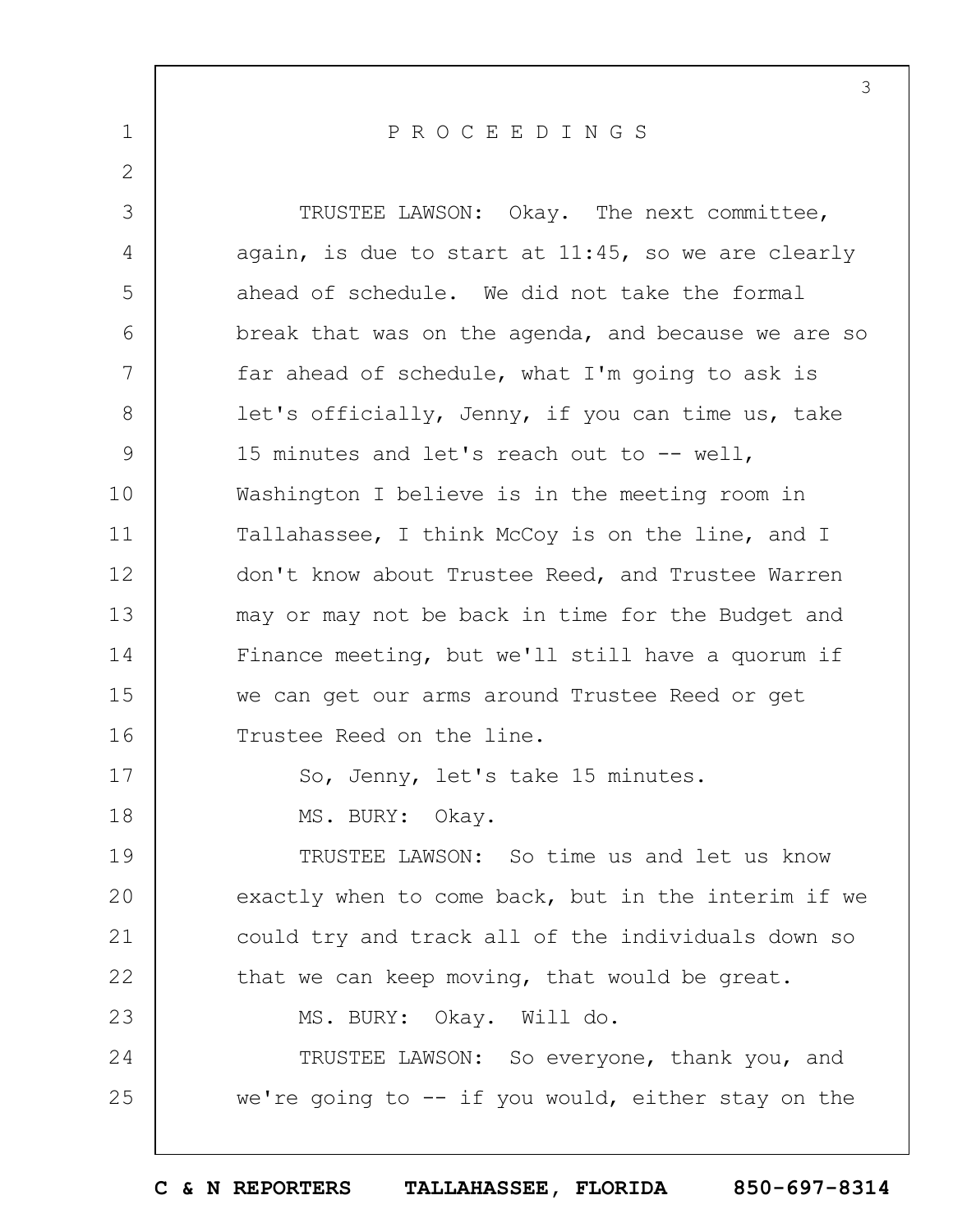1 2 3 4 5 6 7 8 9 10 11 12 13 14 15 16 17 18 19  $20$ 21 22 23 24 25 4 line or call back in in 15 minutes, and we will reconvene the Budget and Finance Committee, as well as, Jenny, we also need to make sure that Mr. Cassidy is ready for an early start as well. MS. BURY: He's here. He's here already. TRUSTEE LAWSON: Great. Okay. (BRIEF RECESS). TRUSTEE LAWSON: Okay. It's 26 after, and at this point is Mr. Cassidy in the room? VICE PRESIDENT CASSIDY: I'm here. TRUSTEE LAWSON: All right, Dale, good morning. VICE PRESIDENT CASSIDY: Good morning. TRUSTEE LAWSON: Okay. Well, good morning again, all. This is Kelvin Lawson. I would like to call the Budget and Finance Committee meeting to order. Ms. Garcia, could you please call the roll? MS. GARCIA: Chairman Lawson. TRUSTEE LAWSON: Present. MS. GARCIA: Trustee McCoy. (NO RESPONSE). MS. GARCIA: Trustee Reed. (NO RESPONSE). MS. GARCIA: Trustee Warren.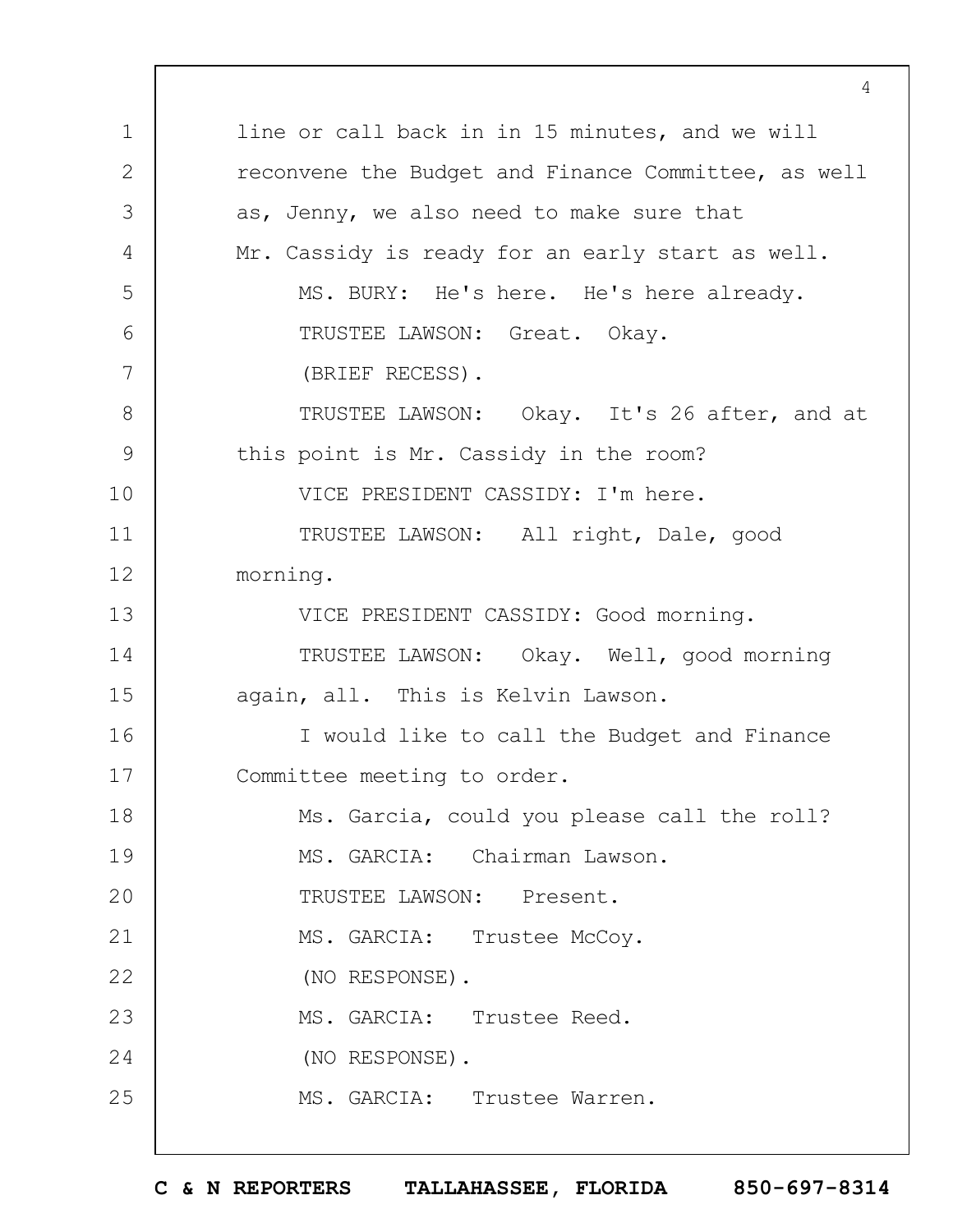1 2 3 4 5 6 7 8 9 10 11 12 13 14 15 16 17 18 19  $20$ 21 22 23 24 25 5 (NO RESPONSE). MS. GARCIA: Trustee Washington. TRUSTEE WASHINGTON: Present. MS. GARCIA: Trustee McCoy. TRUSTEE MCCOY: McCoy here. MS. GARCIA: A quorum is present, Mr. Chairman. TRUSTEE LAWSON: Okay. We have a quorum? MS. GARCIA: Yes. TRUSTEE LAWSON: All right. Great. Thank you. Again, trustees, good morning. We have three action items and two information items on the agenda today. The first action item today is for approval of the December 10th, 2015, minutes. The December 10th minutes were provided on the BOT website. Are there any comments or corrections to the minutes? (NO RESPONSE). TRUSTEE LAWSON: Okay. If not, can I get a motion for approval if the December 10th, 2015, Budget and Finance Committee meeting minutes? TRUSTEE WASHINGTON: So moved. This is Trustee Washington. So moved.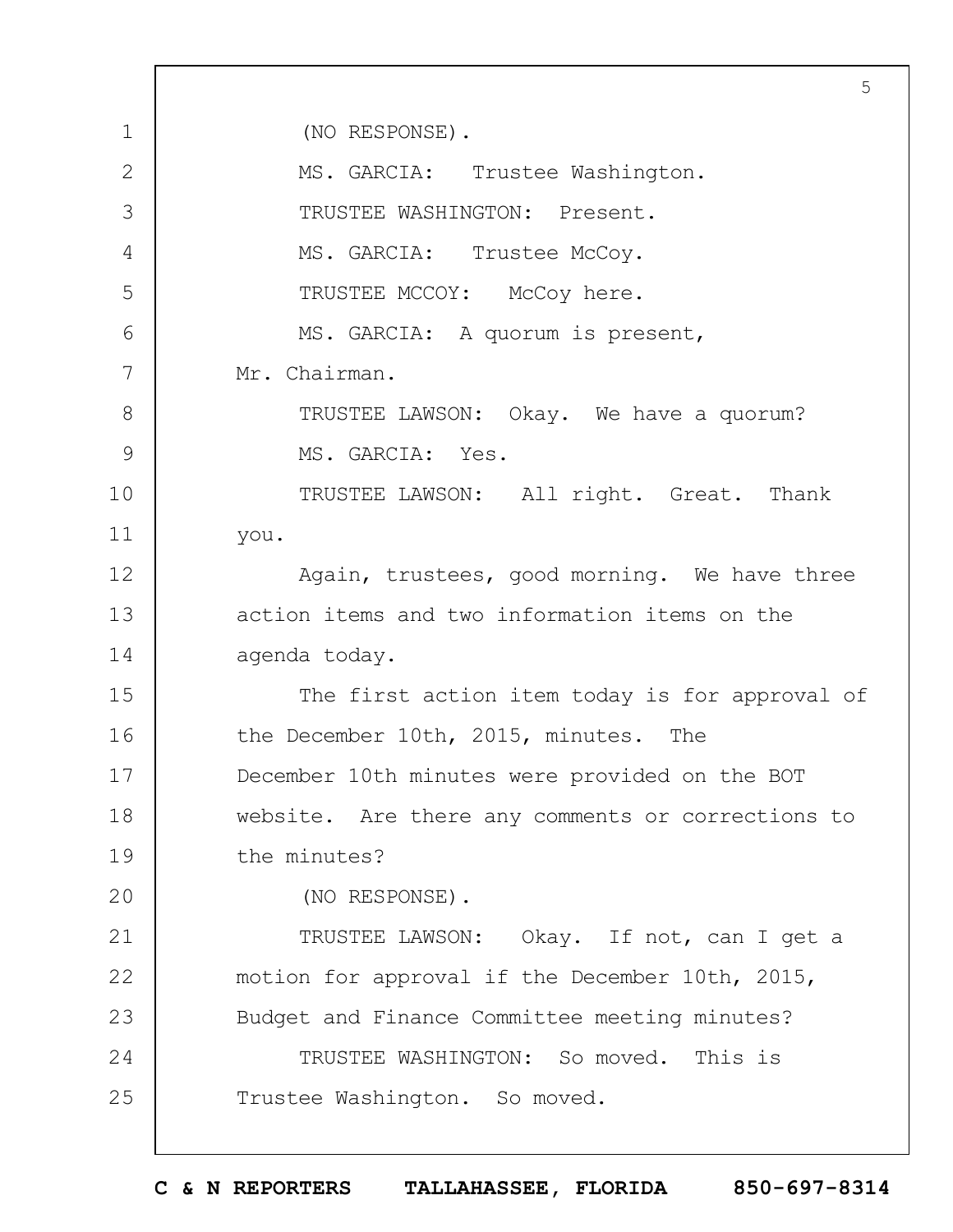1 2 3 4 5 6 7 8 9 10 11 12 13 14 15 16 17 18 19  $20$ 21 22 23 24 25 6 TRUSTEE LAWSON: Okay. Trustee Washington, thank you. Is there a second? Is Trustee McCoy connected? TRUSTEE MCCOY: Yes, I'll second. TRUSTEE LAWSON: Okay. Thank you, sir. I apologize for putting you on the spot there. So the minutes have been moved -- TRUSTEE MCCOY: No, no, I was waiting for someone else. Go ahead. TRUSTEE LAWSON: Okay. No problem. The minutes have been moved and properly seconded. Seeing as there are no questions, all in favor by a vote of aye. (AFFIRMATIVE INDICATIONS). TRUSTEE LAWSON: Okay. The motion carries. Trustees, the next action item on the agenda is approval of an amendment to the full year 2015/16 technology fee operating budget for services from Blackboard. Mr. Cassidy, you are recognized to proceed with this item. VICE PRESIDENT CASSIDY: Thank you, and good morning all. This is a budget amendment to request \$750,000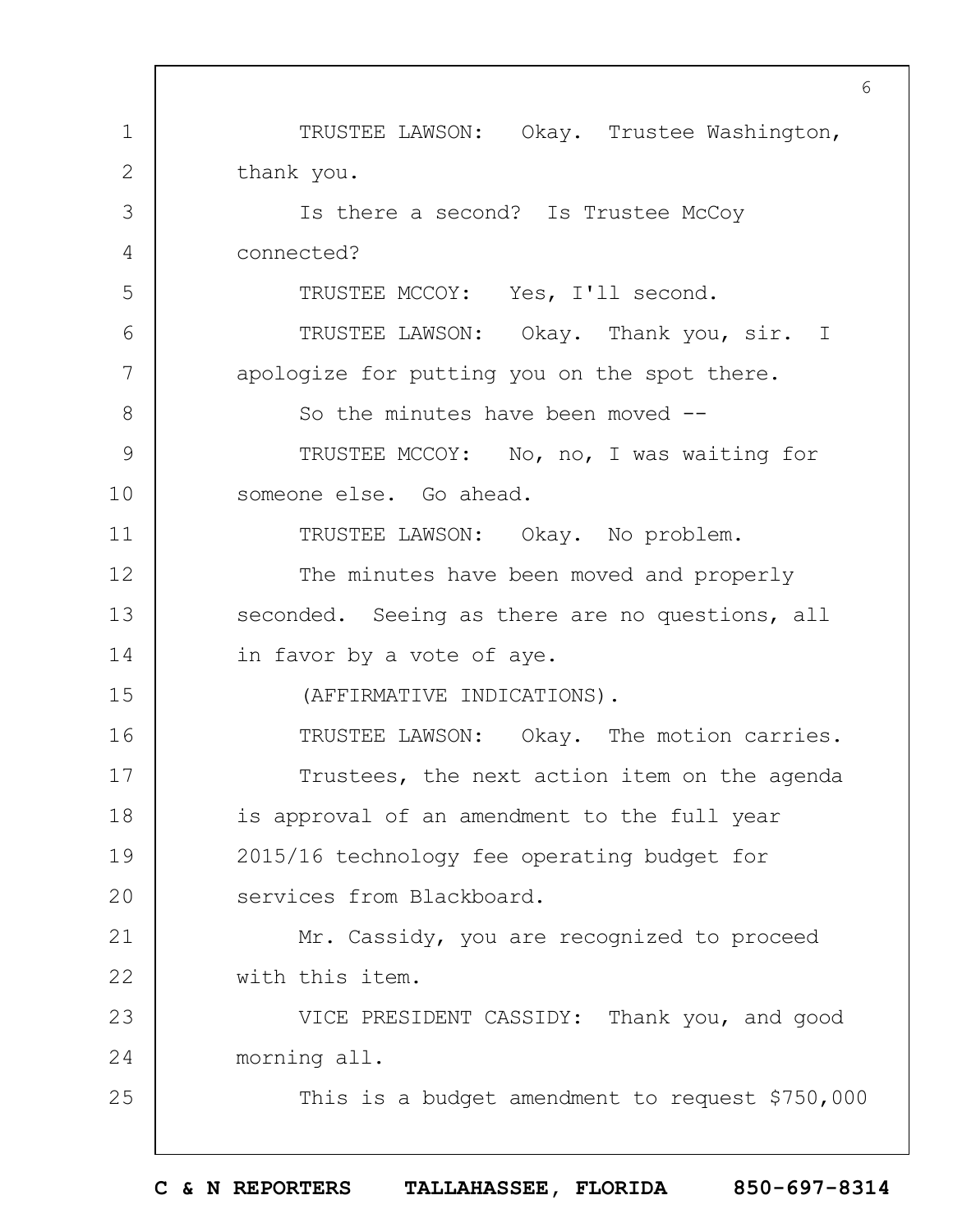of additional budget authority for the technology fee fund. What happened this year in brief is that the history of the technology fee is to set aside an amount for Blackboard which is the largest expense that's paid out of the technology fee and then to allocate the remaining estimated proceeds of the technology fee which is something that the students pay and therefore varies depending on enrollment, and then allocate the rest of the expected fees to other technology-related purposes.

1

2

3

4

5

6

7

8

9

10

11 12 13 14 15 16 17 18 19 Unfortunately due -- I think largely due to a turnover in personnel, the set-aside for Blackboard didn't happen this year, and so funding was allocated that didn't leave room for Blackboard. We're now halfway through the year  $-$  and by the way, it's typical to be making an adjustment in this fund at this time of year because we have - we know better what enrollment will be and, therefore, the total amount of the fee.

 $20$ 21 22 23 24 25 But at this point we've got most if not all of the invoices from Blackboard which is the learning management system at FAMU, and it's probably the most important technology other than perhaps email that we have on campus because it connects all of the students and faculty and all of the academic

**C & N REPORTERS TALLAHASSEE, FLORIDA 850-697-8314**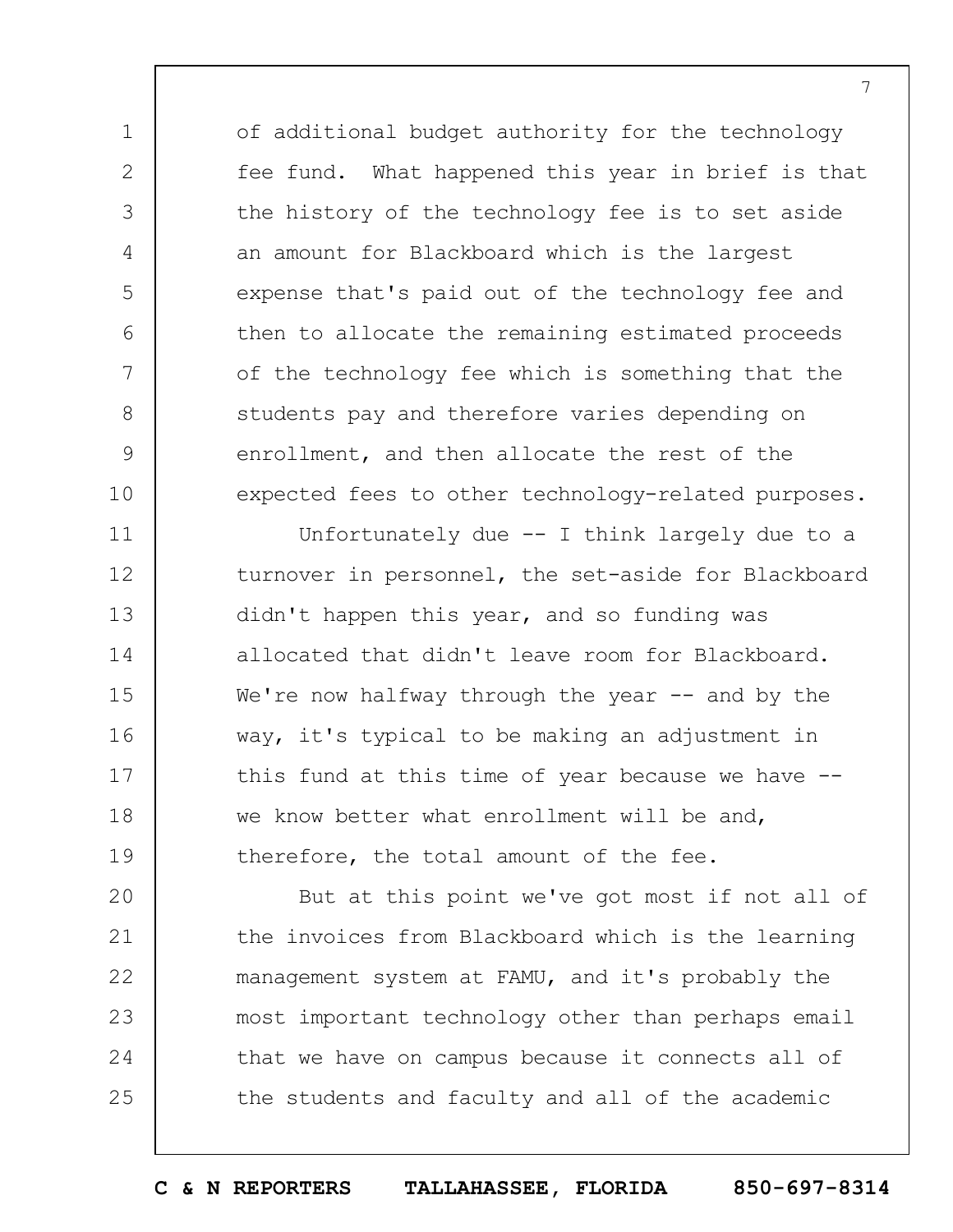activities. And so we have invoices, most of which cover the full year, and so the estimate of the amount that needs to be added to the technology fee budget based on the fact that it wasn't done appropriately at the beginning of the year is \$750,000.

1

2

3

4

5

6

7

8

9

10

11

There is sufficient funding in the reserve fund of the technology fee. So the request is to add additional budget authority to pay the bills for Blackboard during the year which are estimated to be at \$750,000.

12 13 14 15 16 17 18 19  $20$ 21 22 23 24 25 TRUSTEE WASHINGTON: VP Cassidy? VICE PRESIDENT CASSIDY: Yes, ma'am. TRUSTEE WASHINGTON: I just want to clarify, this is not an additional fee, this is just -- VICE PRESIDENT CASSIDY: No, right. TRUSTEE WASHINGTON: -- budget authority to use the fees that we have already accumulated? VICE PRESIDENT CASSIDY: Exactly. TRUSTEE WASHINGTON: So there will be no student impacted by this budget amendment? VICE PRESIDENT CASSIDY: No they would have been impacted if we didn't do it because Blackboard might get shut off, if you will. And in fact, this morning the Provost and the Vice President for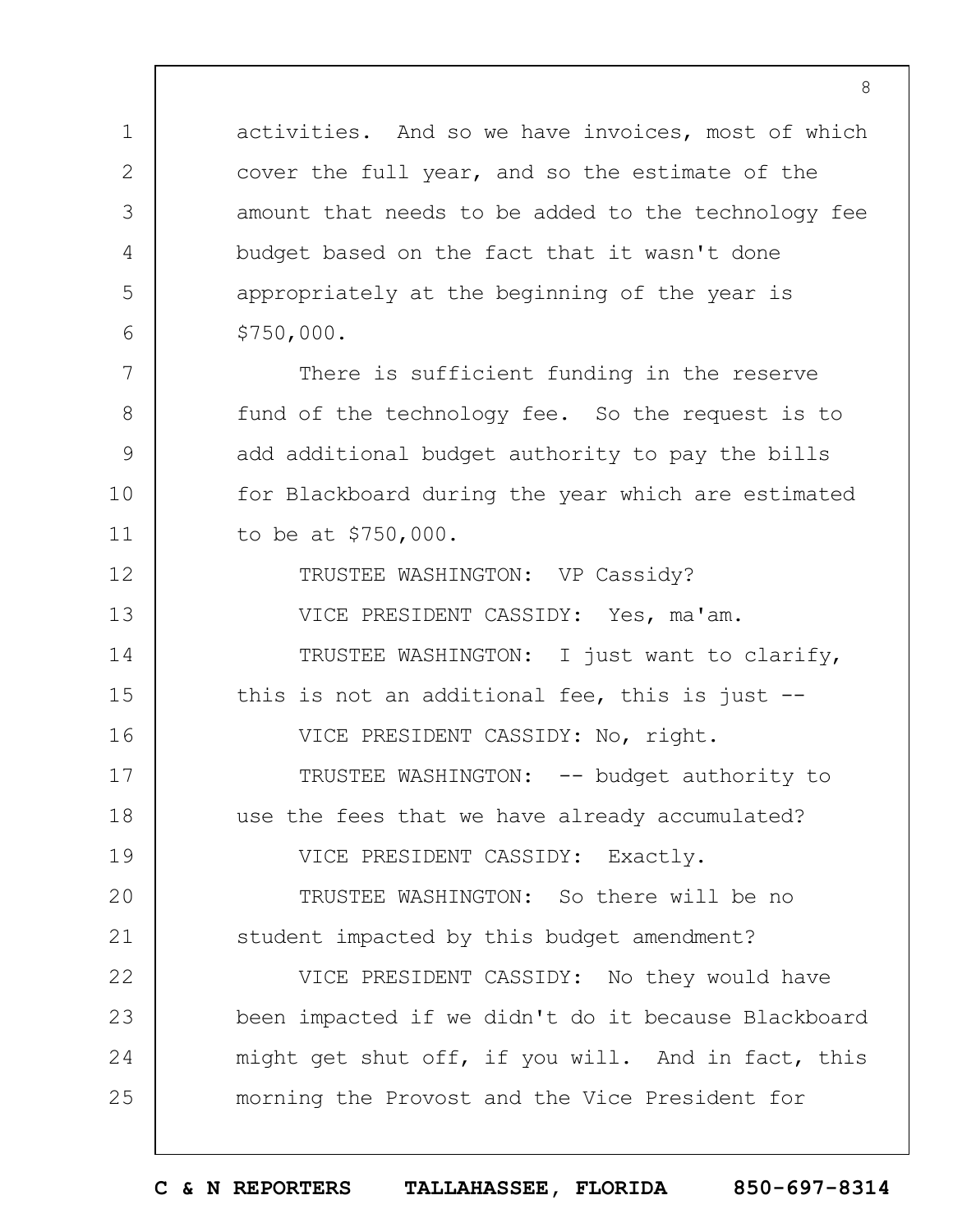Technology and myself had an email conversation to make sure that we reinstate the process of estimating Blackboard bills in advance and in a written memorandum to the committee that takes proposals for other uses of the fee, that they understand that they're getting it net of Blackboard. And that's the step that failed this year, as I said, due to turnover, I believe.

1

2

3

4

5

6

7

8

9 10 11 12 So I would ask  $-$  so that's the logic behind what's happening, and I guess it's, now it's up to you to  $-$ - Chairman, that concludes my presentation.

13 14 TRUSTEE LAWSON: Okay. Great. Thank you, Mr. Cassidy.

15 16 17 18 19  $20$ 21 I think the comment by Trustee Washington is really appropriate because we have been challenged to not raise the cost of an education for the students given the fact that there has been more state funding made available, although it  $-$ - in the form of performance-based funding, there are more dollars available.

22 23 24 25 So with that being said, trustees, are there any additional comments on the approval of the budget amendment to the full year '15/'16 technology fee operating budget? And, again, it is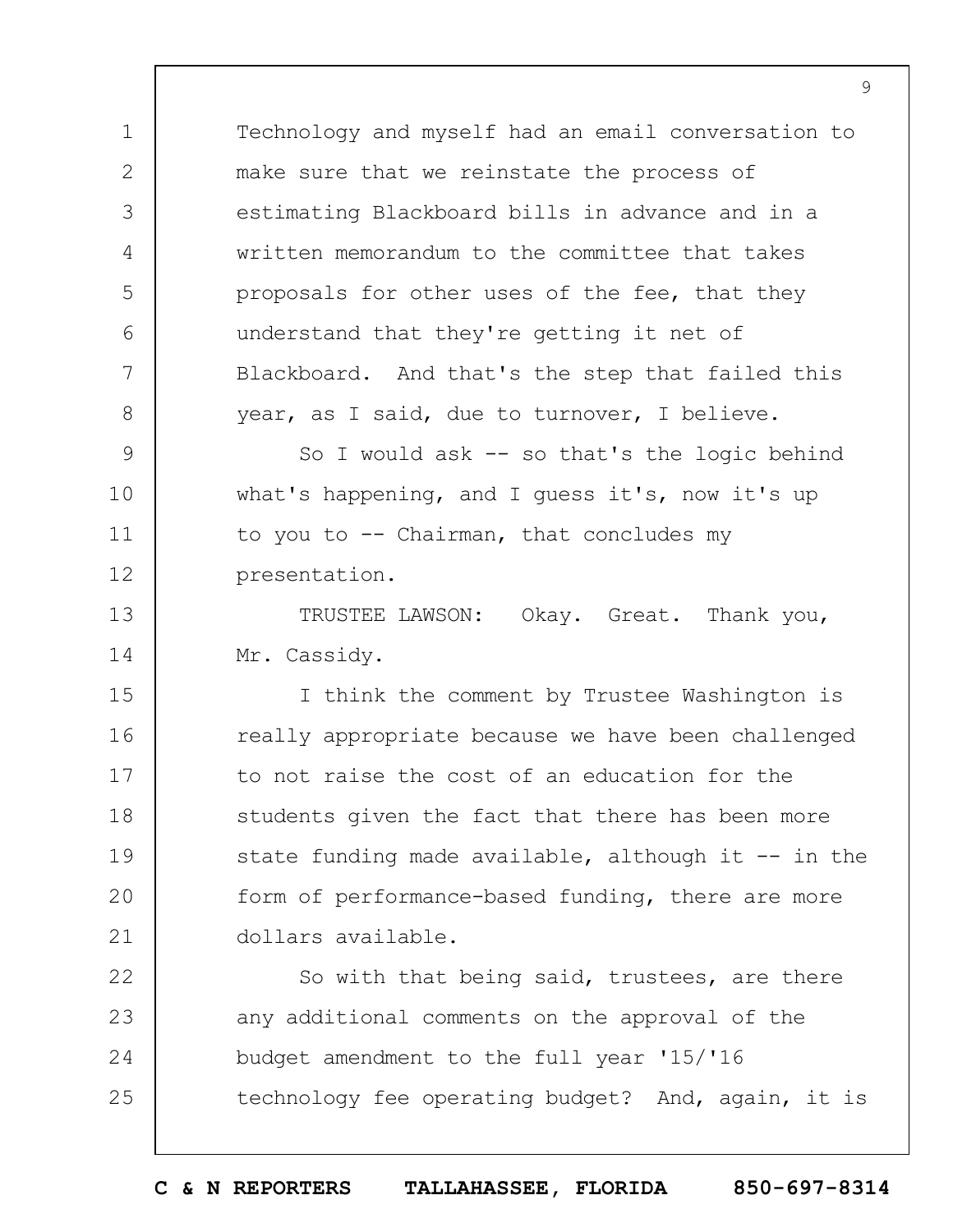1 2 3 4 5 6 7 8 9 10 11 12 13 14 15 16 17 18 19  $20$ 21 22 23 24 25 not an incremental item. It is an item that should have already been. We're just determining the best way to fund it at this point. If there aren't any other questions, can I get a motion for approval of the budget amendment to the full year '15/'16 technology fee operating budget? TRUSTEE WASHINGTON: So moved. TRUSTEE MCCOY: Second. TRUSTEE LAWSON: Great. Thank you. The motion has been moved and properly seconded. Are there any additional questions? (NO RESPONSE). TRUSTEE LAWSON: Seeing as there are none, all in favor please say aye. (AFFIRMATIVE INDICATIONS). TRUSTEE LAWSON: The motion carries. The next item on the agenda is approval of an amendment to the full year '15/'16 University housing operating budget. Mr. Cassidy, you're recognized to present this item. VICE PRESIDENT CASSIDY: Thank you. Once again, the housing fund is an operation of the University wherein we tend to need mid-year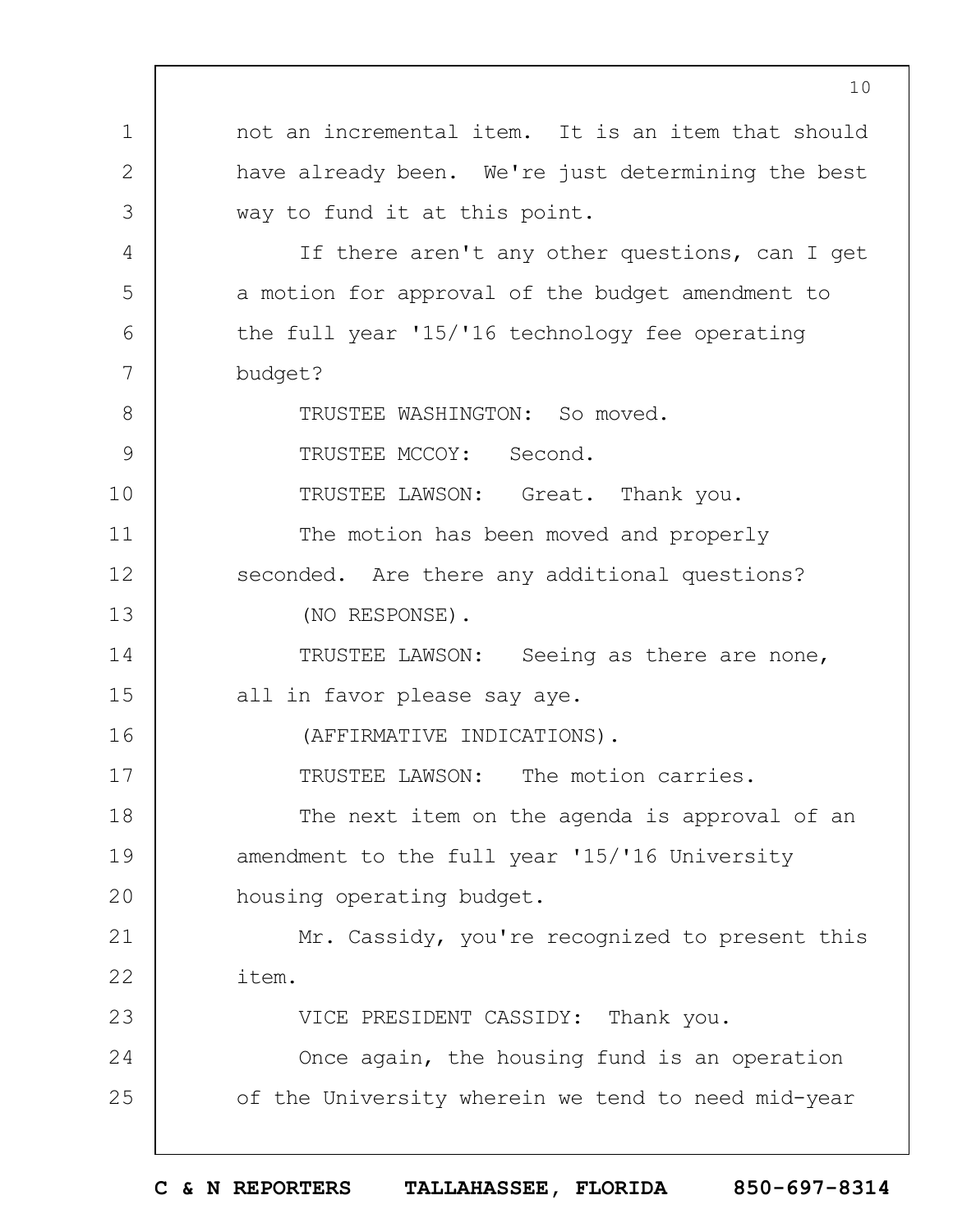budget adjustments based on occupancy and other factors that aren't known at the beginning of the year. We're now into the second semester, so this is typically the meeting where we do these.

1

2

3

4

5

6

7

8

9

This year the adjustment is  $-$  and, again, the adjustment comes from fund balance of the housing fund and does not impact  $-$  have any negative impact on our ability to meet our bond coverage commitments within the housing fund, all right?

10 11 12 13 14 15 16 17 18 19  $20$ 21 22 23 24 25 This amendment is relatively large compared to other years, and the reasons why are detailed in what you have in front of you. First of all, we have a larger occupancy than we projected, which while that brings some revenue also brings some expenses based on the fact that there are more people in the building. But the bigger pieces of the issue are that this is the first year that utilities are being charged on the FAMU Village account, and we also -- this is the first year that we've accumulated the utilities on the housing units that have been closed. There are four buildings that have been closed but we continue to have utility charges. Even though they're not being operated, there still are utilities to keep the buildings even in a dormant state. So the

**C & N REPORTERS TALLAHASSEE, FLORIDA 850-697-8314**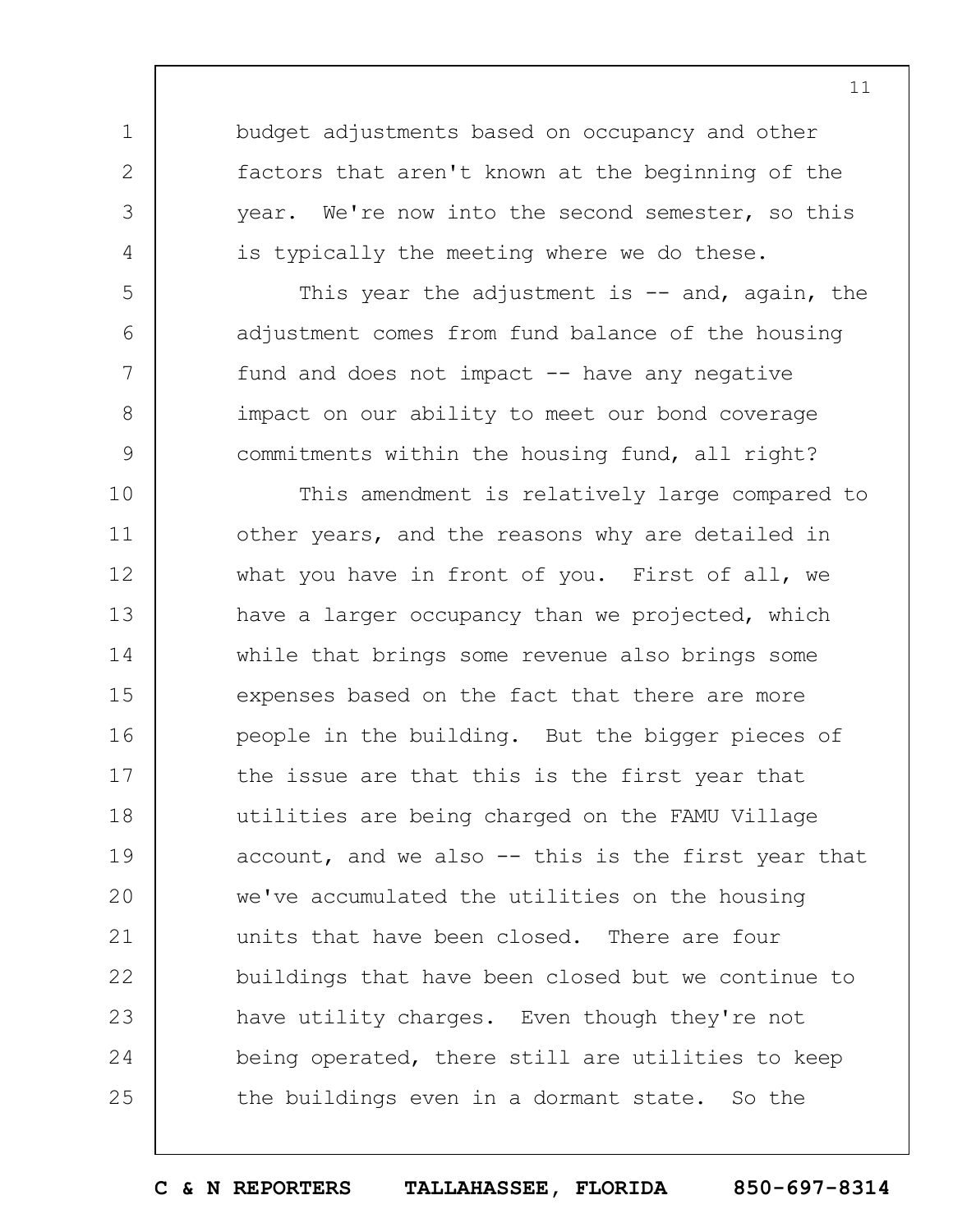combination of those two things and the costs associated with additional residents bring the total amount that needs to be added to the budget authority for the housing fund to \$700,000.

1

2

3

4

5

6

7

8

9

10

11

And I'd entertain any questions you might have about this operation.

TRUSTEE WASHINGTON: VP Cassidy, this is Trustee Washington. Could you explain how -- what types of utilities we are paying on the closed facilities and how long we're going to incur those costs?

12 13 14 15 16 17 18 VICE PRESIDENT CASSIDY: Well, we have -- there needs to be a minimal amount of heating and air conditioning, and I would assume that you have to have some degree of water charges. Typically you need to go in and run the water briefly on a regular basis to make sure that the pipes aren't frozen and whatever.

19  $20$ 21 22 23 24 25 But it's largely heating and air conditioning. It's sort of maintenance to make sure that the building doesn't -- you know, things don't break or explode or whatever, so it's fairly minimal, and you could -- it's four buildings, and it's about - that utility charge is not that high, but it's something that hadn't been contemplated before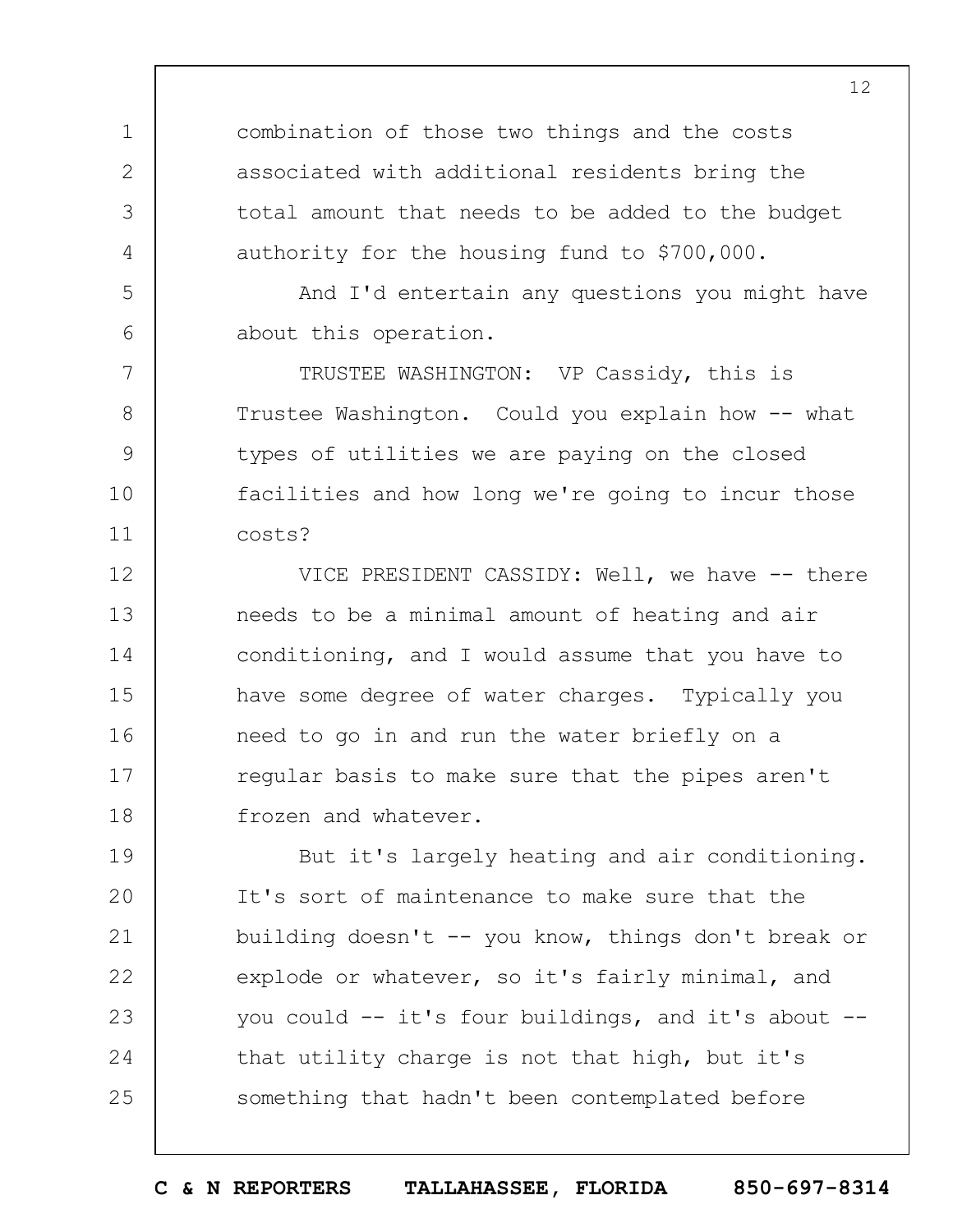1 2

3

4

5

6

7

8

9

10

11

12

13

14

because it was in the utility fund previously -- I mean in the housing fund previously.

So the bigger topic I think is really the utility costs for the first year. This is the first year. And I believe the reason that this is the first year of the utility buildings within the housing fund is that the first year of operation of the fund had to be set up in escrow as part of the bond covenants in order to open and operate the building. So those fees were basically escrowed, and this year they're in our own budget as opposed to having been set aside. So that's the timing difference, if you will, as to what's going on there.

15

TRUSTEE WASHINGTON: Thank you.

16 17 18 TRUSTEE LAWSON: Trustees, are there any other questions or comments on the approval of the amendment?

19

(NO RESPONSE).

 $20$ 21 22 23 24 25 TRUSTEE LAWSON: And again, Mr. Cassidy, please clarify for me, this is coming out of the housing fund balance meaning, again, this is not an incremental cost that will be passed on, this is coming out of an existing fund balance, correct? VICE PRESIDENT CASSIDY: Correct, and the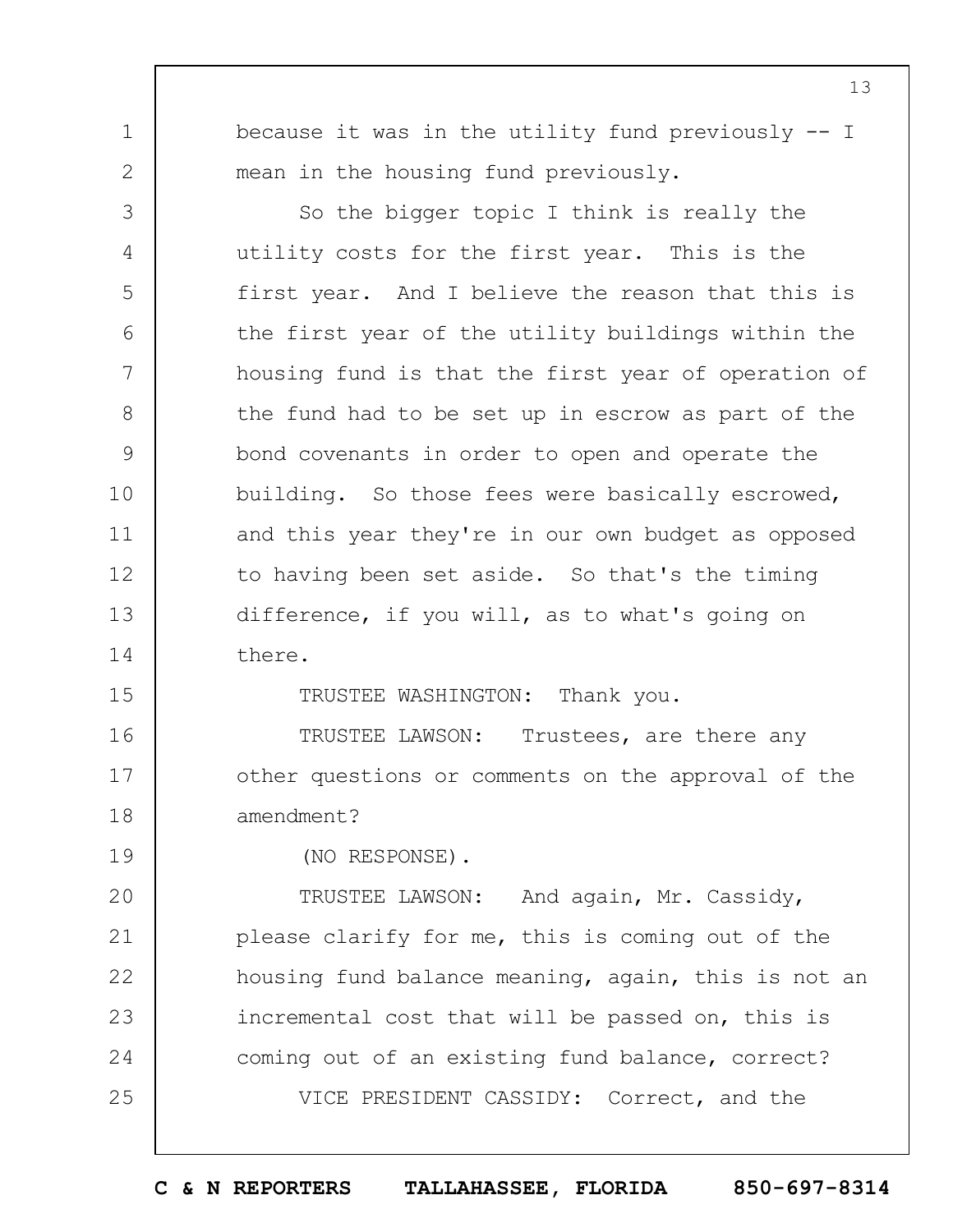further clarification that's worthy of note is that fund balance is separate and apart from the reserve that has to be set aside to cover debt service. Our bond covenants require that we have 1.2 times the debt service on all housing bonds, and that's in a separate reserve and doesn't impact -- isn't impacted by any changes in the fund balance which is, effectively, a fund balance after the reserve.

1

2

3

4

5

6

7

8

9 10 11 12 13 14 15 16 TRUSTEE LAWSON: Okay. And as well as we were clearly seeing a higher occupancy rate than what we anticipated, which drove some of our costs as well, you know, which I would say the higher occupancy rate for us is a good thing with enrollment on the increase, or at least due to occupation of the facilities on the increase, which is a good thing.

17 18 19  $20$ 21 Again, trustees on the line, are there any other questions regarding this issue? It's a fairly sizeable dollar amount, but at the same time very explainable and there are funds set aside to cover it.

22 23 24 25 If there aren't any other questions, can I get a motion for approval of the amendment to full year '15/'16 University Housing Operating Budget? TRUSTEE WASHINGTON: So moved.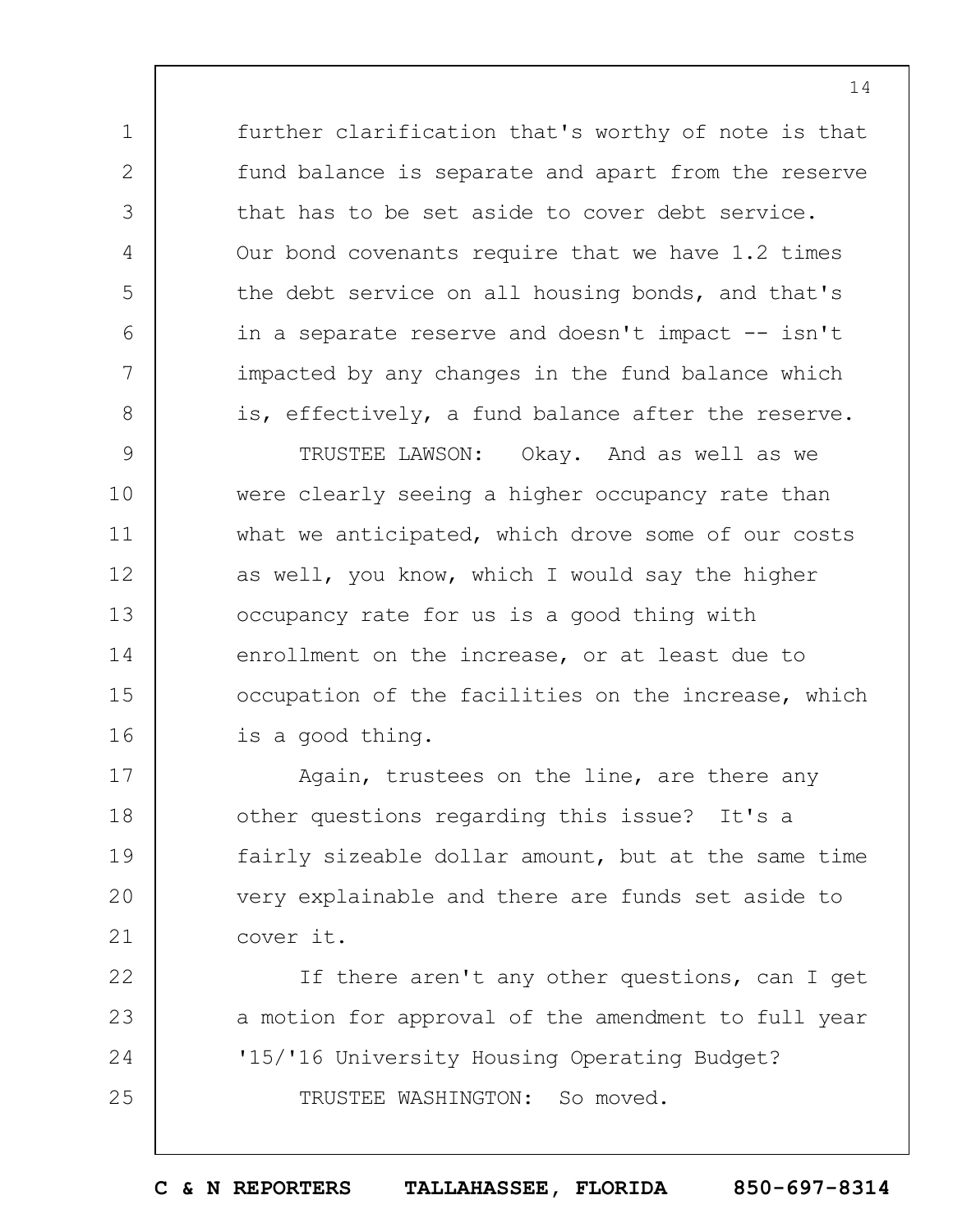1 2 3 4 5 6 7 8 9 10 11 12 13 14 15 16 17 18 19  $20$ 21 22 23 24 25 15 TRUSTEE MCCOY: Second. TRUSTEE LAWSON: It has been moved and properly seconded. If there aren't any other questions, all in favor please say aye. (AFFIRMATIVE INDICATIONS). TRUSTEE LAWSON: Thank you. The motion carries. Trustees, we have two informational items on the agenda, and we'll begin with the University financial report. Mr. Cassidy, please proceed with your presentation. VICE PRESIDENT CASSIDY: Right. This information is actually as of December 31st. The chart that's in there, and this is for the University as a whole -- of course that's halfway through the year, so one would expect that expenses would be in the neighborhood of 50% of budget in order to be on track for balance. What we always do, because the vast majority of expenses at any university are related to our people, and we always encumber those salaries for the full year. So at this point, even though we're halfway through the year, we're showing 80% of the budget as being expended and encumbered. If you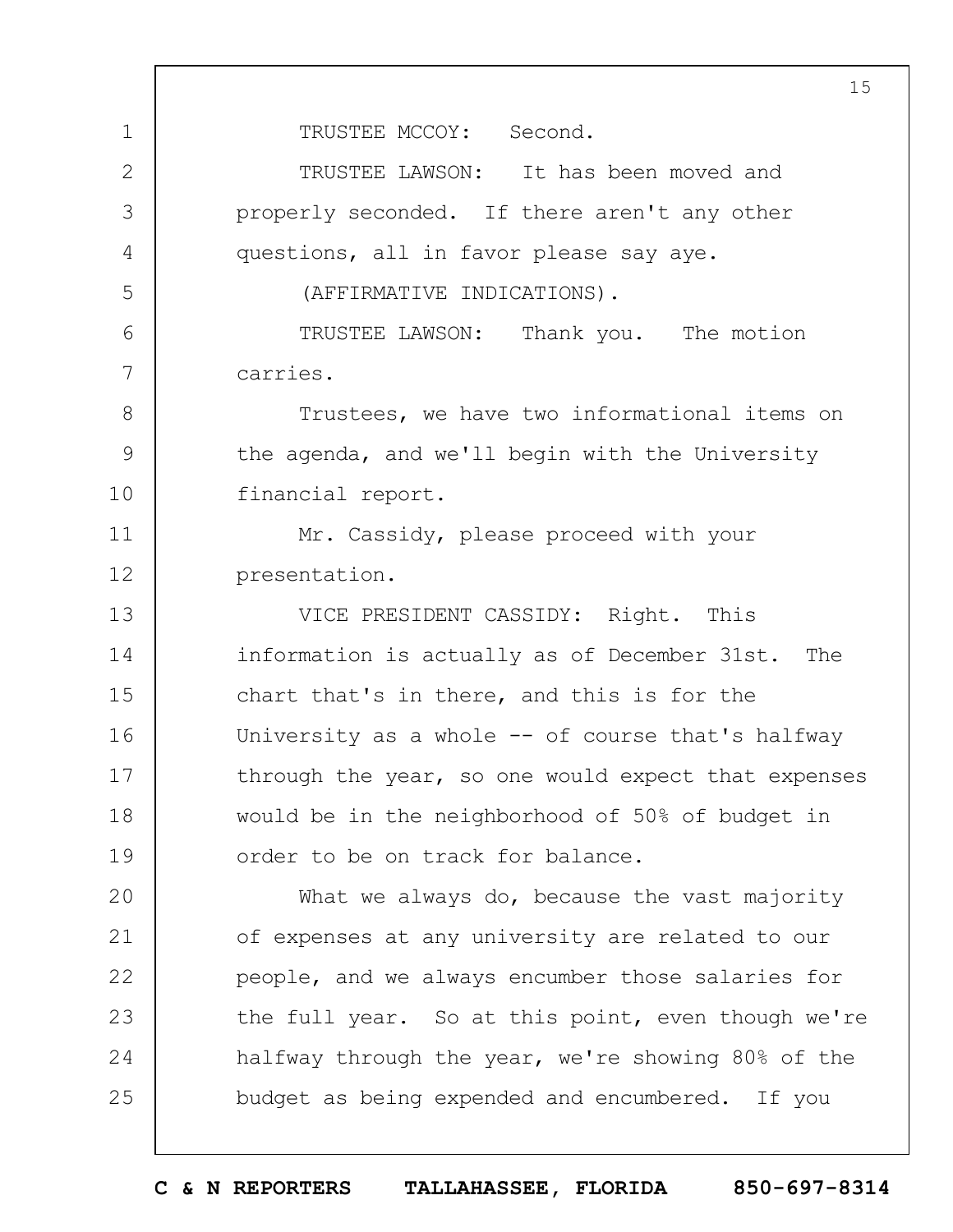back out the salary encumbrances, we're at about 52% of the budget at six months. And there are some things that front-load, so we have no -overall we're confident that we're in a good place as always in terms of being able to meet the overall University budget at the end of the year.

1

2

3

4

5

6

25

7 8 9 10 11 12 13 14 15 In the detail, some of -- one of the sheets we show by individual funds within Academic Affairs and within financial administration and Student Affairs and development and the President's office, and where there are variances, there are footnotes to explain. Many of them are timing differences. Sometimes revenues come in over a period of time that's different than the time when we have to make the expenditure payments.

16 17 18 19  $20$ 21 So all of the areas where there might be questions we believe have been footnoted and we're comfortable that the plan is in place to make sure that, again, by the end of the fiscal year the University will have balanced its budget and not expended more than what's budgeted.

22 23 24 And that concludes my presentation in general, but I'm happy to answer any specific questions at any level you wish to ask them.

TRUSTEE LAWSON: So, Mr. Cassidy, I think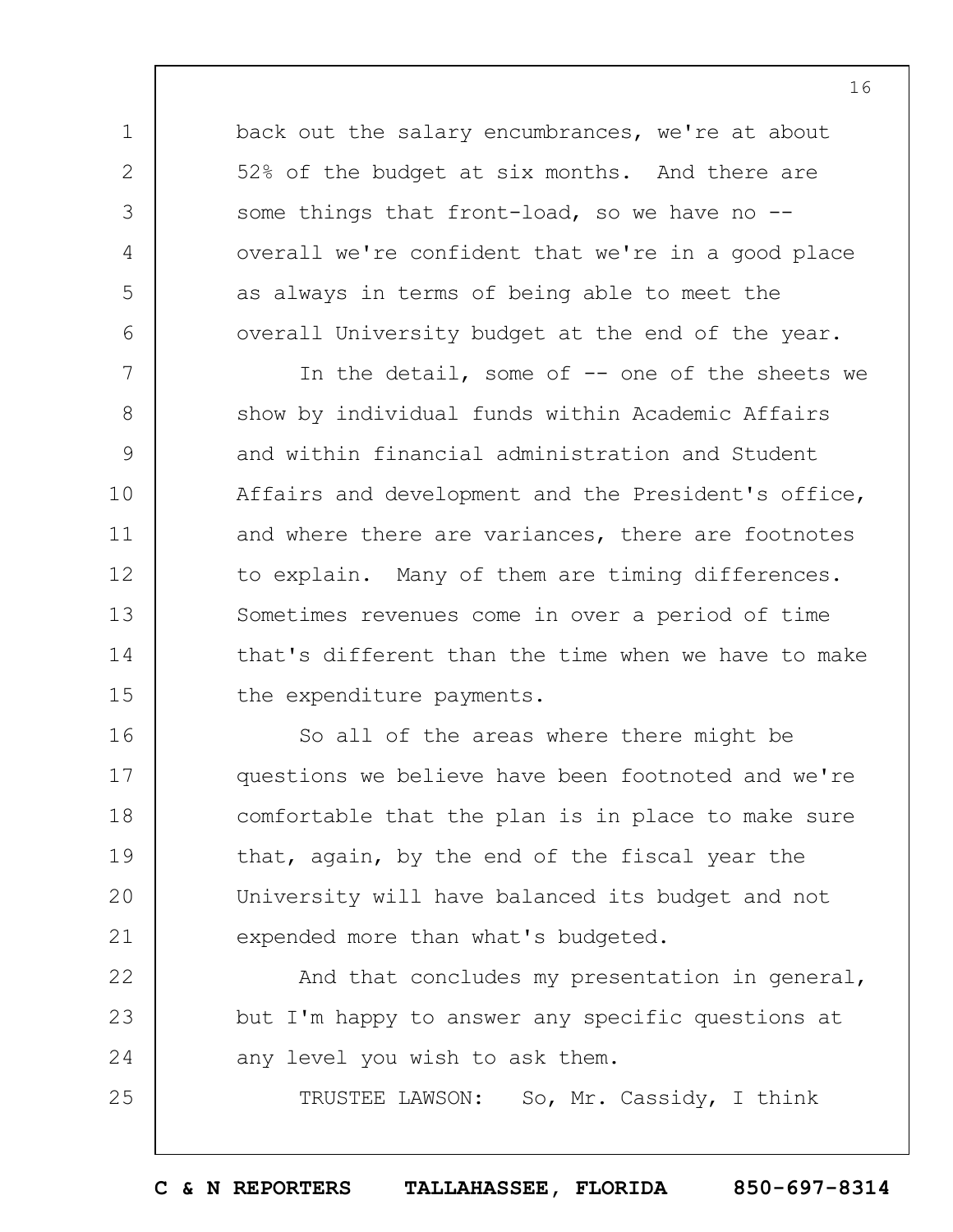1 2 3 4 5 6 7 8 9 10 11 12 13 14 15 16 17 18 19  $20$ 21 22 23 24 25 just a comment. I think this is good news for us, you know, and the one statement here in bold on the piece that went out to all the trustees, I mean we don't anticipate any budgetary issues at the end of our fiscal year. And then there is always, you know, the carryover discussion that we have to have that, you know, again, you probably explain to us every year exactly what that means. But at this point, the good news is we do not anticipate any budgetary issues? VICE PRESIDENT CASSIDY: Correct. TRUSTEE LAWSON: Okay. Great. Are there any questions at all for Mr. Cassidy on this issue? You know, this is a big one for us, you know, in the world of battling for funding and in the world of performance-based fundraising and in the world of, you know, creating a budget that meets -- you know, that our needs as well as one that we can afford. TRUSTEE WASHINGTON: VP Cassidy, this is Trustee Washington. What is our reserve balance looking like? Are we -- I know there's a minimum threshold that we have to maintain. Are we at, above  $--$ VICE PRESIDENT CASSIDY: Yeah, we -- by Board

17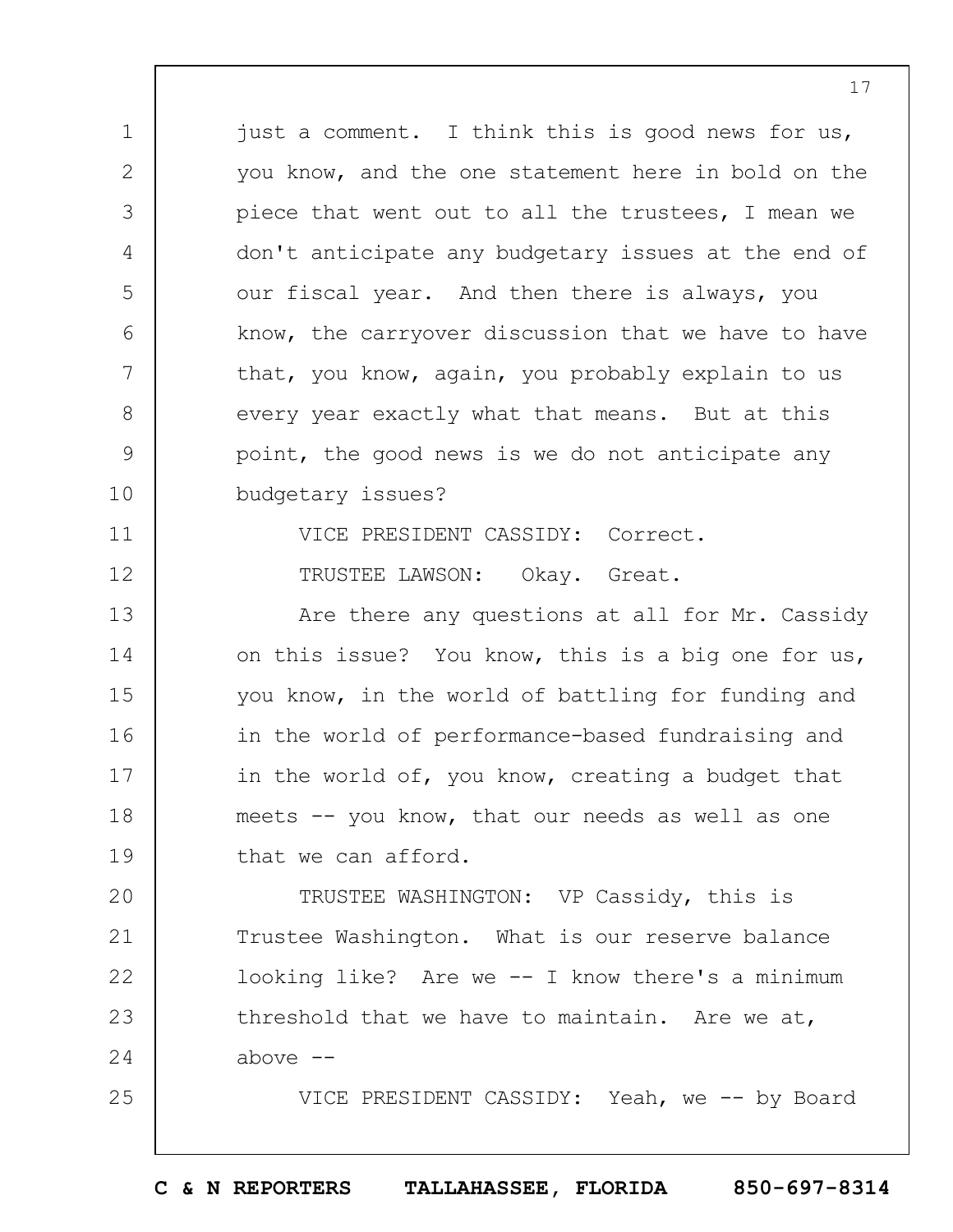of Governors' policy, we're required to set aside a three percent reserve and that's there. By a policy that predated the existence of a board of trustees and a board of governors, it's been our policy to have an additional three percent reserve, so -- and those are in place. When we bring you the information about this,

1

2

3

4

5

6

7

8

9

10

11

25

it's always -- well, I guess if I don't say to the contrary, it's always after those reserves are set and in place.

TRUSTEE WASHINGTON: Okay. Thank you.

12 13 VICE PRESIDENT CASSIDY: And that's a good question, especially --

14 15 16 TRUSTEE CARTER: Mr. Chairman, I'm not a member -- this is Trustee Carter. I just wanted to ask a question if that's proper.

17 18 TRUSTEE LAWSON: Yes, Mr. Carter, please proceed.

19  $20$ 21 22 23 24 TRUSTEE CARTER: When you talk about the reserves, I remember a few years ago we got -- let me see how to say it diplomatically, when the Legislature swept the trust funds, did you increase that? Because based upon what you said, there's six percent total?

VICE PRESIDENT CASSIDY: Yes.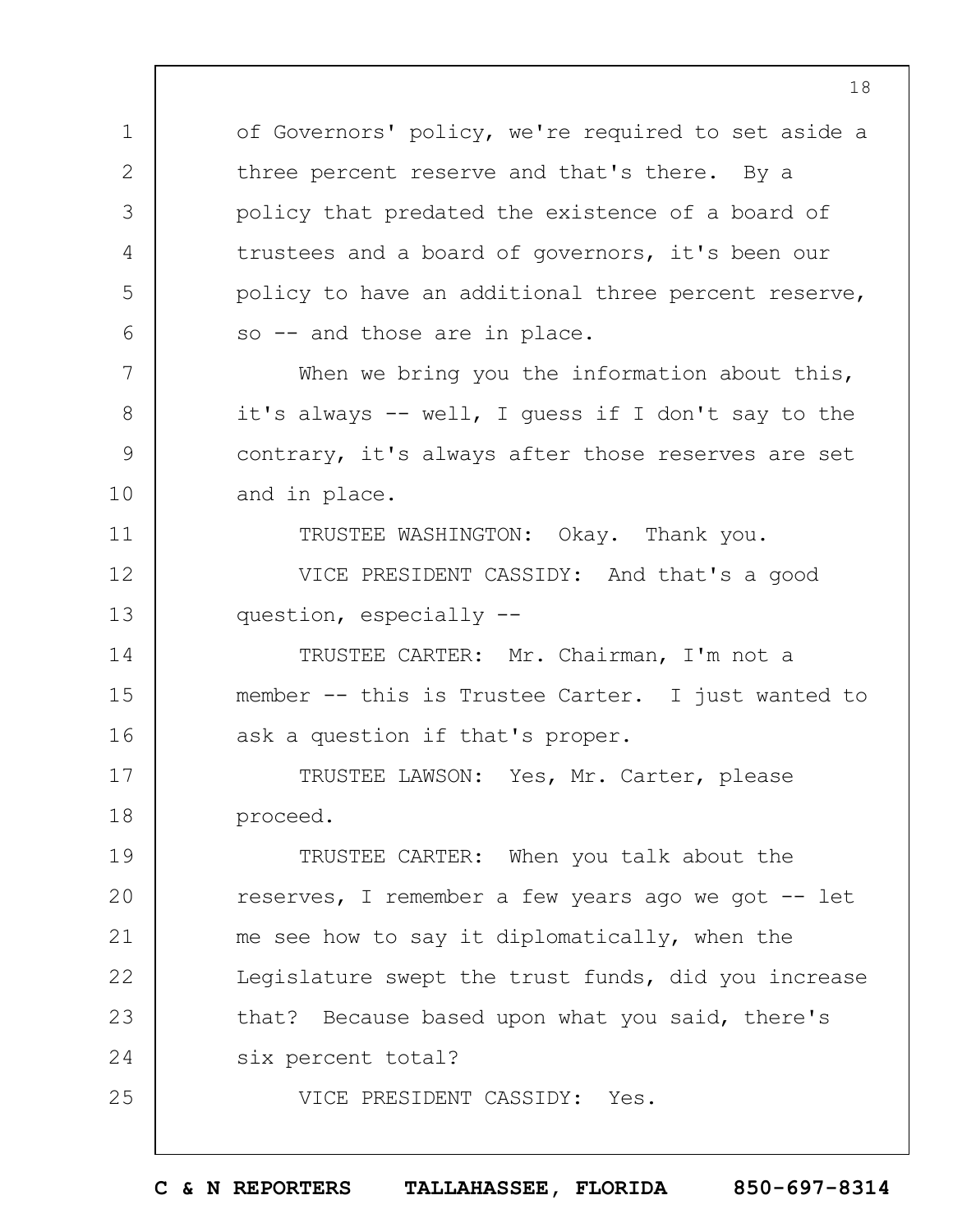1 2 3 4 5 6 7 8 9 10 11 12 13 14 15 16 17 18 19  $20$ 21 TRUSTEE CARTER: Before then, they were keeping like five percent; is that right? VICE PRESIDENT CASSIDY: I'm not sure. I thought it was -- well, this predates me, but it was either five or six, yeah. But we still had additional funds of over and above those reserves that were in -- PRESIDENT MANGUM: We doubled it. VICE PRESIDENT CASSIDY: Yeah. TRUSTEE CARTER: I just kind of get nervous about that because when things get tight and they start to look around, then, you know, I would rather -- I know that we had some discussions on the Board of Governors about maybe looking at opportunities for the universities to encumber those funds or put them in a category that they are spoken for versus putting them in the set-aside so they can be swept. So I don't really -- that's kind of a point of concern on my part. It may be all about nothing, but I did want to voice that. VICE PRESIDENT CASSIDY: I understand, and I

22 23 24 25 think that's a legitimate concern. Generally speaking, the largest areas where we have  $-$ - first there's reserves and then there's fund balance. The largest place where we have those is in our

19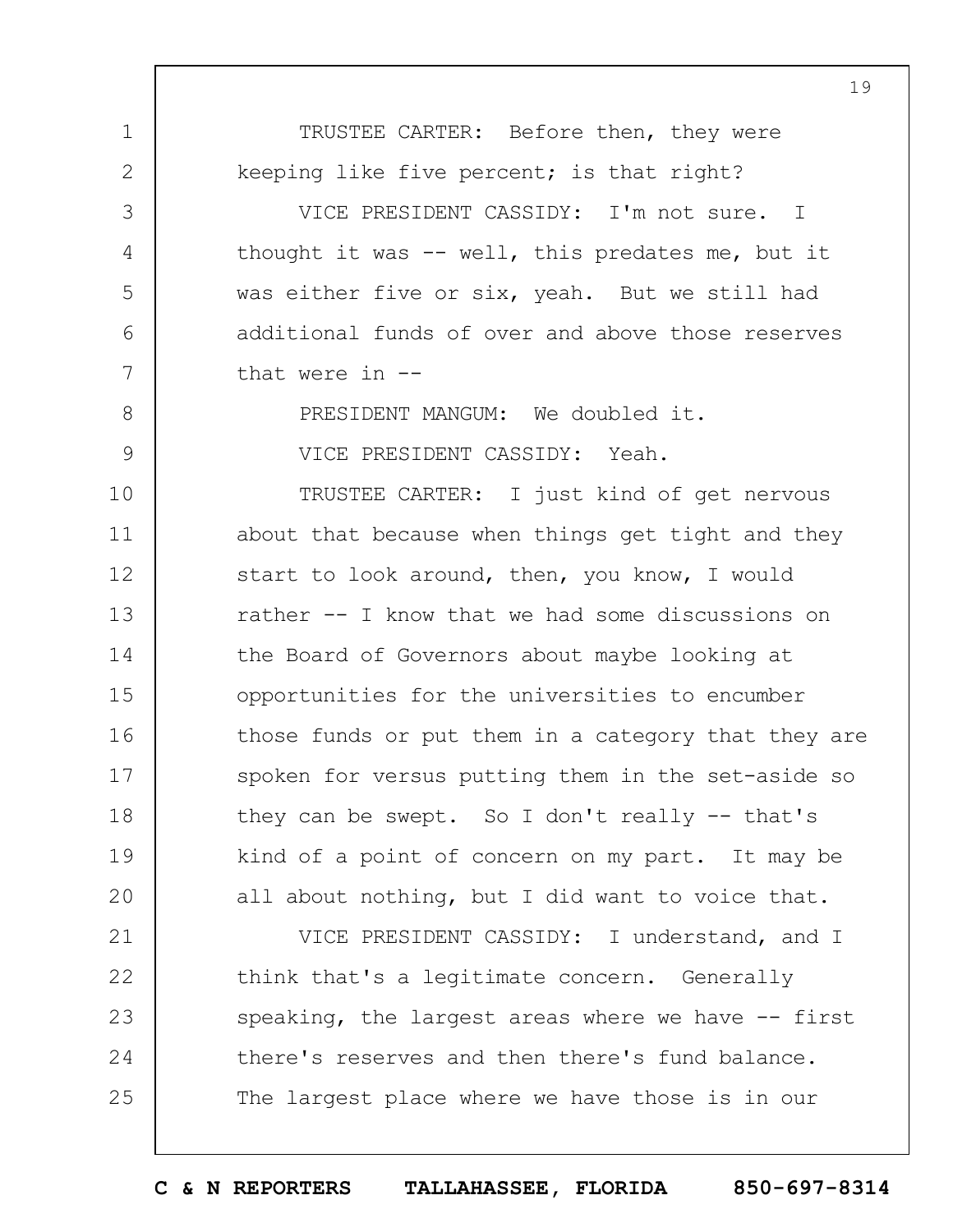auxiliary organizations, and that's by choice I guess, largely by choice because those are the funds that we have almost unlimited discretion as to how we can use them; and so we tend to try to leave as much of the residual over and above statutory reserves and internal policy reserves. We try to push those to places where we have the maximum flexibility for using them. I guess that doesn't reduce the exposure if someone wants to come in and say you've got too many in reserves; but, you know, there's a fine point.

1

2

3

4

5

6

7

8

9

10

11

12 13 14 15 16 17 18 19 One of the real values, from our perspective, of having those is that even in years where the budget is tight and revenues aren't increasing, having those reserves gives us the ability to fund things that become high priorities or that become emergencies without having to dip into other places. So there's a balance, there's no question.

 $20$ 21 22 23 24 25 TRUSTEE CARTER: It was just a concern because the Legislature has done that before, and I would hate for us to  $-$  I mean obviously, and I'm not speaking on behalf of the budget or anything like that. But when you've got not necessarily ideal funding from the very beginning and they have a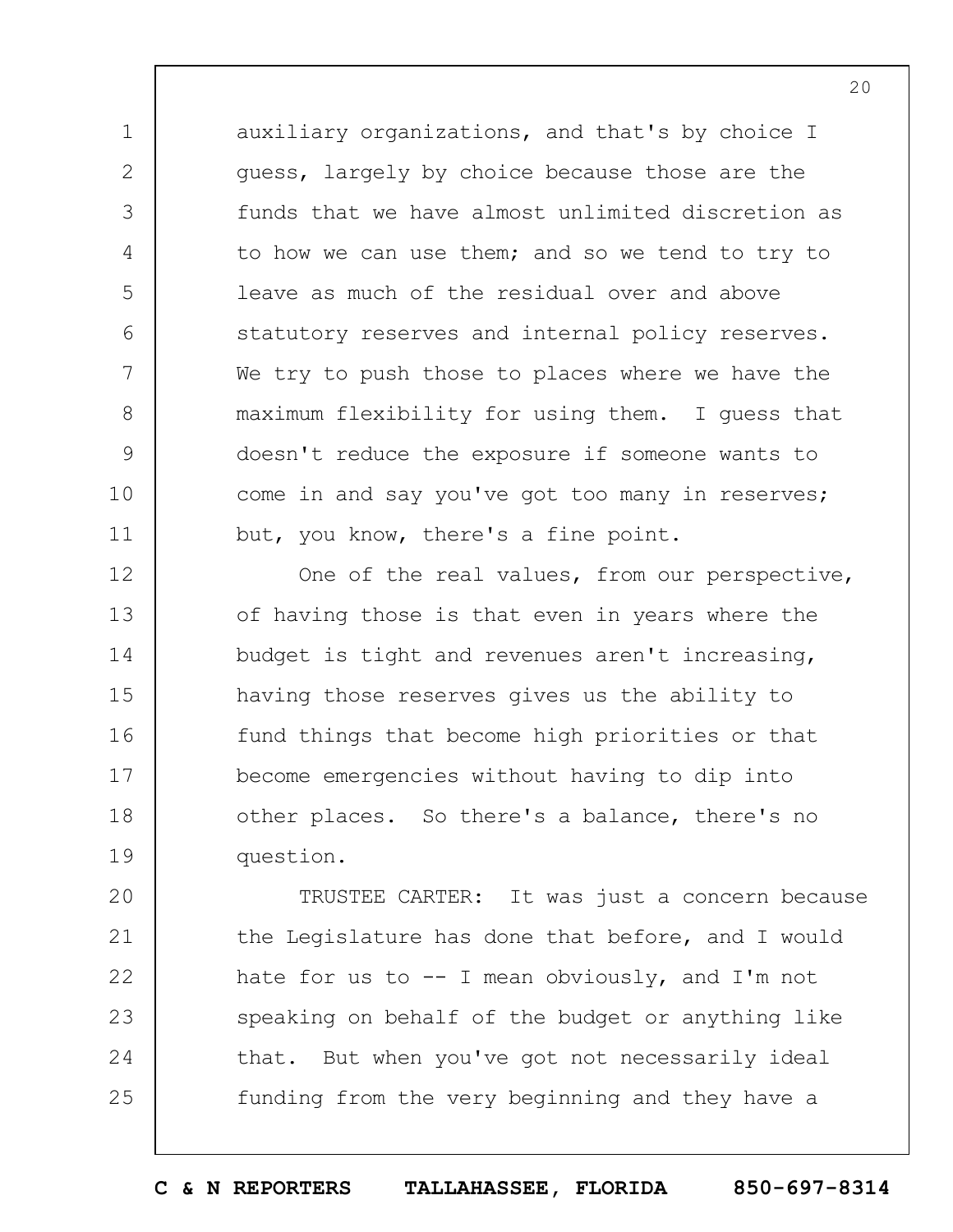wild hair about sweeping and all like that, that kind of puts the University at risk, at an extraordinary risk. And that's just kind of -from the for-whatever-it's-worth department, I just wanted to raise that concern. Thank you. TRUSTEE LAWSON: Thank you, Trustee Carter. Are there any other questions for Mr. Cassidy on the University budget before we move to an

update on athletics?

10

11

12

13

14

15

16

1

2

3

4

5

6

7

8

9

(NO RESPONSE).

TRUSTEE LAWSON: Okay. If there aren't any other questions, Mr. Cassidy, would you proceed with a brief update on athletics? And it would dovetail from the comments I guess I made during the Athletic Committee meeting as well earlier.

17 18 19  $20$ 21 VICE PRESIDENT CASSIDY: Exactly, and let me just -- maybe I'll go to the end of the presentation to try to tie in those comments you made in case there are any people on the line who weren't on the line at that time.

22 23 24 25 On the last page of the Power Point presentation, if anyone is looking at that, I have a couple of statements that I thought I would talk about now because that's sort of  $a$  -- that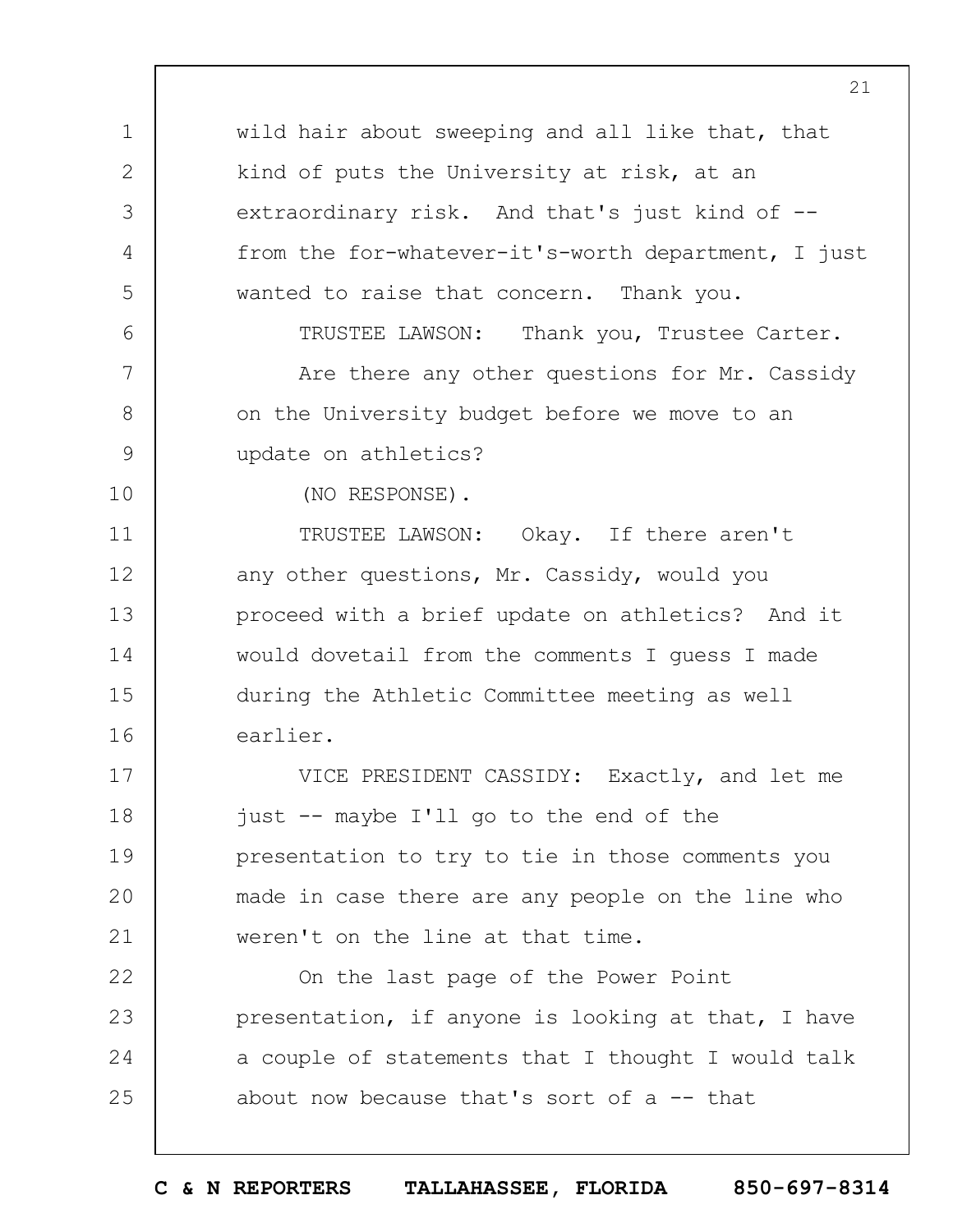dovetails with what the Chair spoke about earlier. The Athletic Director and the President's office and my office are working to develop a comprehensive plan for the operation of the athletics program for the next five fiscal years. And in doing that, we're trying to correct omissions and errors or what have proven to be unreliable expectations and/or assumptions in prior year budgets.

1

2

3

4

5

6

7

8

9

10 11 12 13 14 15 16 17 18 19  $20$ 21 That plan, which will also include a five-year revenue projection based on what the Athletic Director is proposing and planning to do, that will drive the revenue side; and the expenditure side is largely being driven by efforts made out of my office. So that plan as well as the -- and we're going to be more I guess transparent as to the full extent that the University supports the athletic program, both in the current year and in the five years of this plan. That plan will be presented to the Board as a whole at its March meeting after a special committee meeting to go through it.

22 23 24 25 And then the last part of what will happen at that time in that two-stage process, committee and then full Board, we're going to take a shot at least at making an estimation of the period of time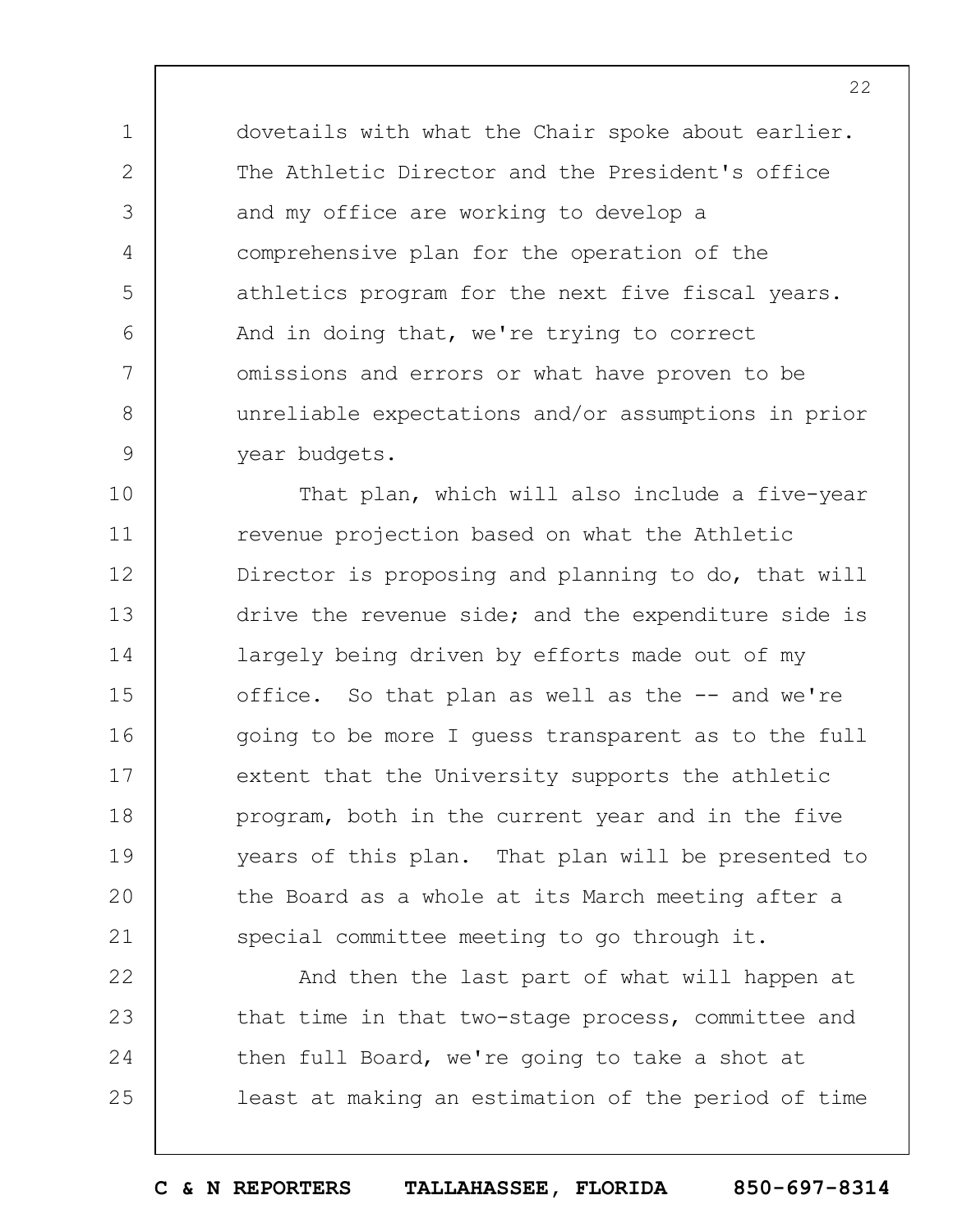over which it would be reasonable to expect that we could eliminate the programs. And I'm going to use a new phrase here because the phrase deficit means different things to different people and has over the years.

1

2

3

4

5

6 7 8 9 10 11 12 13 14 15 16 17 18 When we look at the audited financial statements of the athletic enterprise of the University, and we get those audited by an outside firm every year, they characterize that as an amount due to other funds, okay? So I'm going to try to use that as a phrase as, if you will, a placeholder for the word deficit which, as I say, people hear that word associated with athletics and they go off in their own preconceived directions. And so at least for the time being I'm going to try to use due to other funds, but we're going to make an estimate of how long it would take to eliminate or address that amount due to other funds.

19  $20$ 21 22 23 24 25 And according to the audited financial statements of the athletic enterprise as of June 30, 2015, which have been submitted to us as the University and which we are comfortable with, they now need to go to the Board of Governors to make sure that they're willing to accept them, and that's where we are in the process, the amount due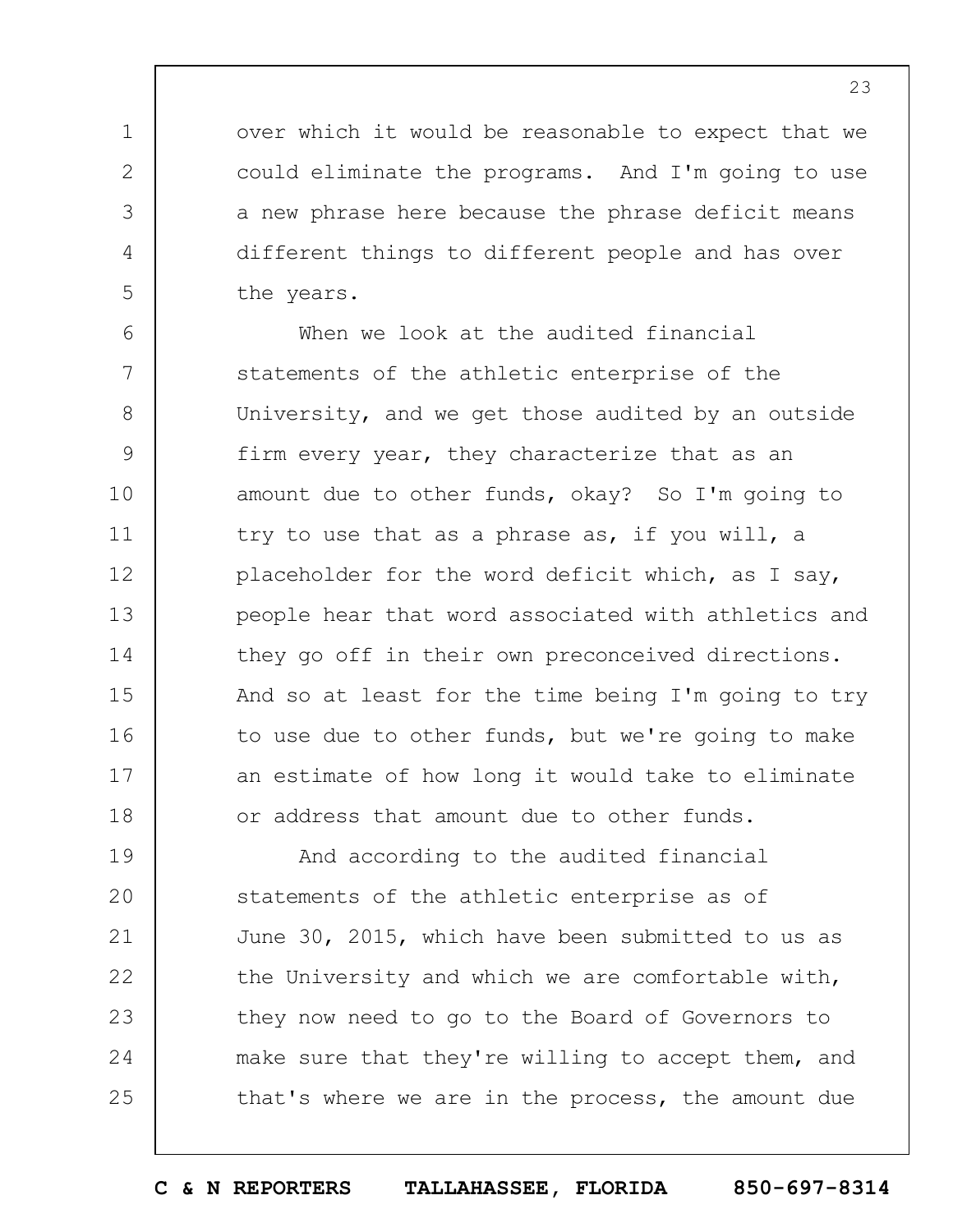to other funds is \$7,655,290 as of June 30, 2015. And that's down slightly, literally just a few thousand dollars from the previous year.

1

2

3

4

5

6

7

8

9

10

11

Part of what we're doing  $--$  and I got some more information today. I was finally able to locate those annual audited financial statements all the way back to 2007. We know how much of this due to other funds existed in 2007, and we know year by year how it's grown. And it has consistently been shown in the audited financial statements as due to auxiliary funds.

12 13 14 15 16 17 18 Now from my perspective what's interesting about that and it ties with something I just said earlier, auxiliary funds are the funds that the University has maximum ability to use for purposes it deems appropriate. And so to owe it to a fund that we have a lot of discretion over, at least opens up the possibility of ways to address this.

19  $20$ 21 22 23 But that's the big picture of what we're trying to do. We also have financial information about the athletic fund as of December 31st. Why am I not finding my keep of it. Excuse me while I catch up with myself here.

24 25 These are informational items that we give each time there's a Board meeting. The one that's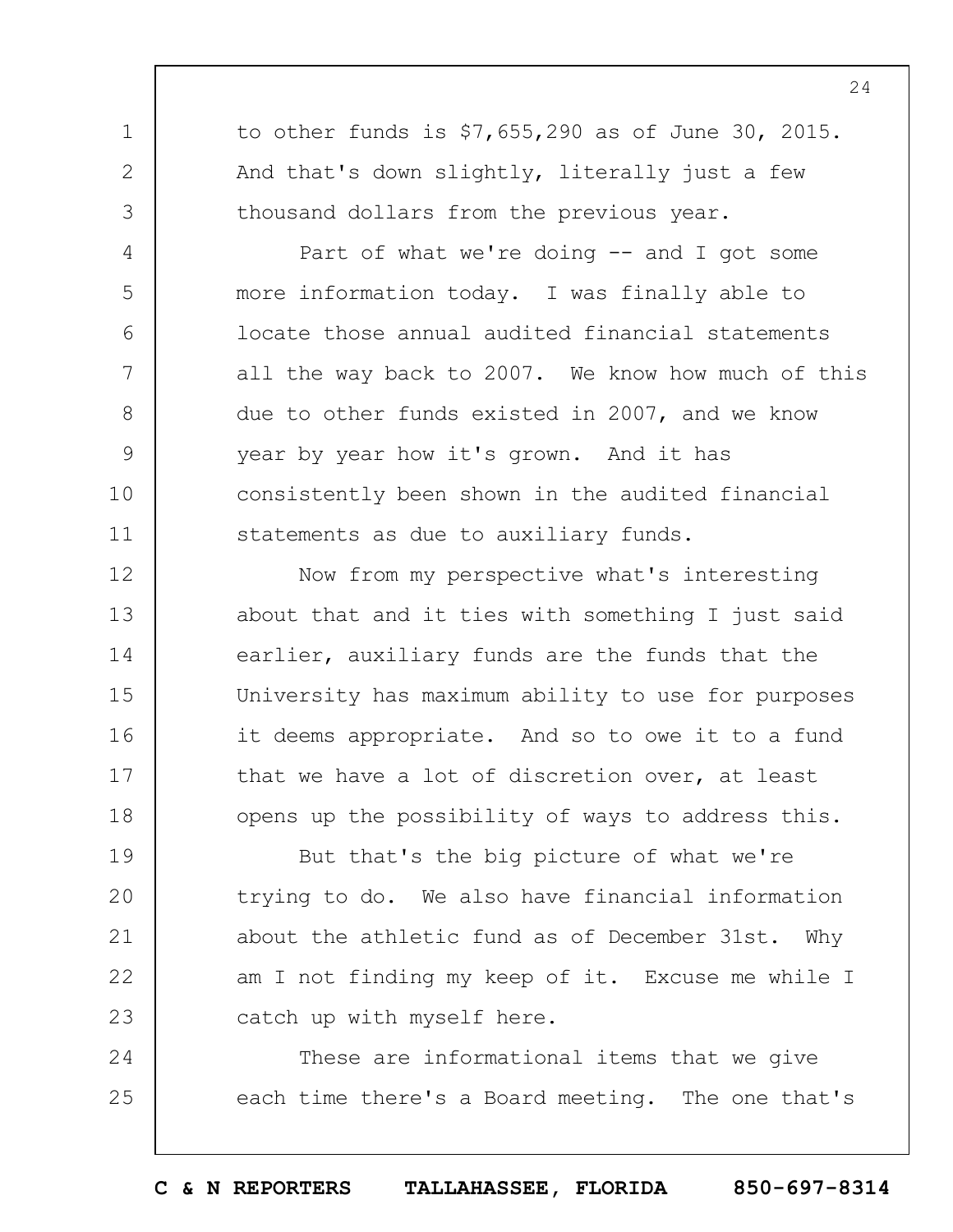called athletics' revenue and expenses, I've tried to format this differently, and offline I'd be interested in any comments you have. In the past we've shown, for instance, December 2014 and December 2015. Like anything else, timing differences are a major part of things as you look at something during the middle of the year.

1

2

3

4

5

6

7

8 9 10 11 12 13 14 15 So to sort of minimize the large numbers, what I've done is I took the column for December '14 out of this presentation and just showed whether revenues or expenditures are over or under where they were a year ago. And then we footnote the big differences which, once again, we're comfortable will work themselves out by the end of the year because most of these are timing differences.

16 17 18 19  $20$ 21 22 23 So this now shows on the revenue side -- a positive number means that we're looking like we're going to be -- or that we're ahead of where we were on revenue at this time last year, and a negative number means what's been collected on the revenue side is less than last year. But, again, footnotes are there, some of the big numbers, especially gate receipts and other.

24 25 Is that helpful to present it this way? TRUSTEE LAWSON: Yeah, I think it is. I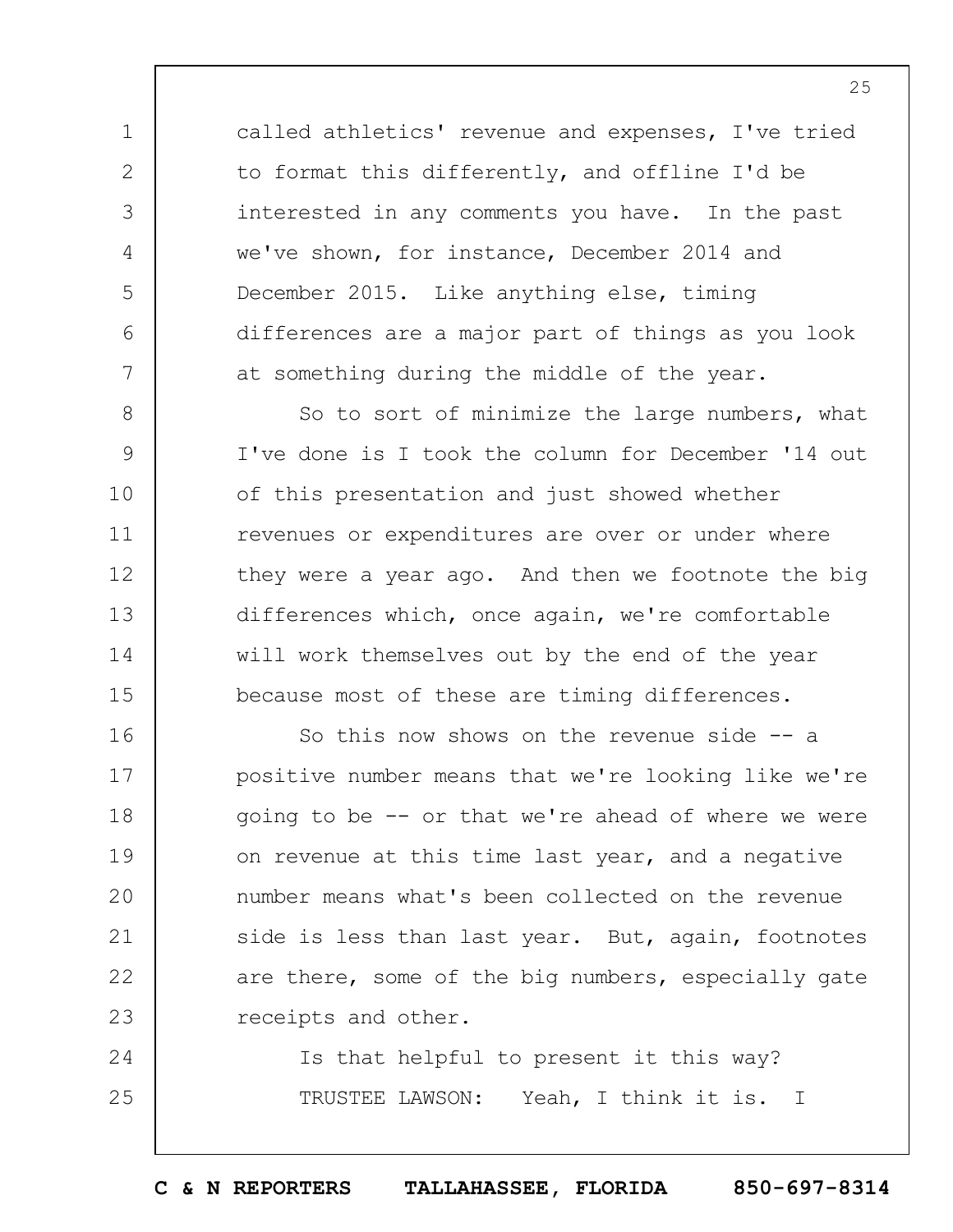1 2 3 4 5 6 7 8 9 10 11 12 13 14 15 think it is, Mr. Cassidy, but I also think that we're due a more detailed overview -- or not overview, a more detailed discussion that I put out a request for a date to you a couple of minutes ago to see if we can work to schedule that prior to, obviously, the full Board for this committee -- or I'm sorry, for the Athletics Committee, to get a really good understanding of where all the numbers are and where we think we're going, and then how does that tie into the request made from the Board of Governors. And I think we need to be mindful of that, and you and I have had that discussion, and we think we have an understanding of what they're looking for so that we can deliver on that question.

16 17 18 19  $20$ 21 22 23 24 25 And then obviously prior to that making sure that the full Board sees and is aligned to it. And I think that, you know, we have unfortunately suffered from some, you know, idealistic projections that have allowed us to build budgets around that, you know, just weren't there. And I feel like AD Overton is really trying to pull that rein back and give us bit more of a view of reality. So I want everybody to see some of the - you know, not some, but all of the work he's done,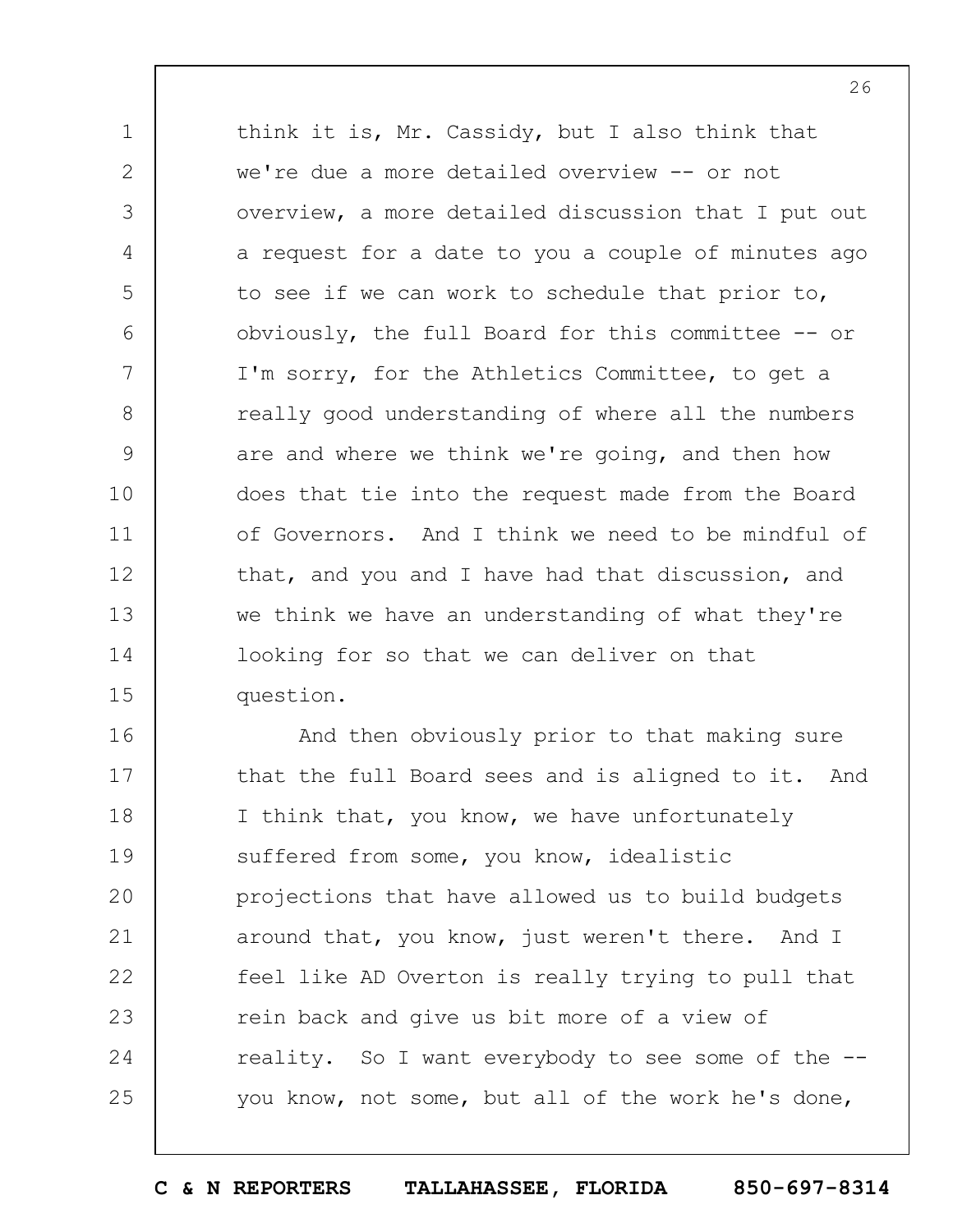1 2 3 4 5 6 7 8 9 10 11 12 13 14 15 16 17 18 19  $20$ 21 22 23 24 25 and I'm trying to schedule that again in early March prior to the full Board meeting; and then everybody at the full Board will see that same information. So thank you, Mr. Cassidy -- VICE PRESIDENT CASSIDY: Well, I -- TRUSTEE LAWSON: -- for that update. Yes, I'm sorry. VICE PRESIDENT CASSIDY: There's one other schedule that I wanted to talk about. TRUSTEE LAWSON: Okay. VICE PRESIDENT CASSIDY: I thought I should take a break and ask if there are any questions on what we've talked about so far. PRESIDENT MANGUM: Mr. Chair, this is President Mangum. May I ask a question or have Dale clarify something for us, please? TRUSTEE LAWSON: Please, please. PRESIDENT MANGUM: The Athletic budget that is presented here also has a source of revenue as auxiliary revenue. That's part of what we plan to support athletic programs because we do have auxiliaries that take advantage of athletics and generate revenue for athletics through their activity. And so making sure that we all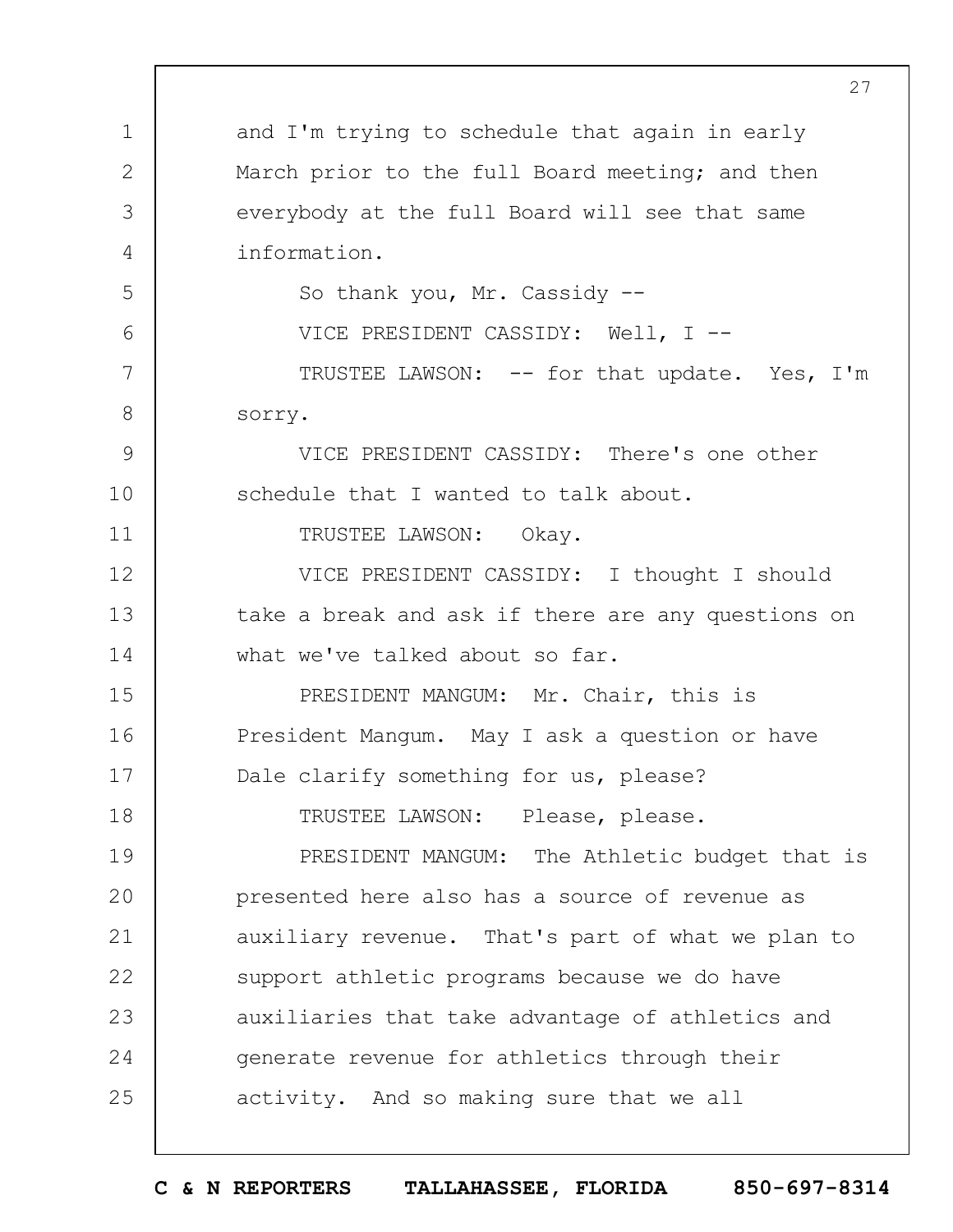understand that funds due to auxiliaries and funds that are provided by auxiliaries are part of our budgeting strategy and have been. And this particular budget at least highlights a category that has a revenue source as auxiliary funds.

1

2

3

4

5

6

7

8

9

10

Just as a point of information, Dale, I don't know whether or not that existed in the past, but we do have that auxiliary as a source of revenue for Athletics.

VICE PRESIDENT CASSIDY: Right, and I --

11 12 13 14 15 16 17 18 19  $20$ 21 22 23 24 25 TRUSTEE LAWSON: Thank you, Doctor Mangum. And I think that's a good point, and I think that, you know, Dale, as we've discussed as well, there has just been some confusion around even the narrative around Athletics, you know, because we say deficit, but that may not even be the right way to classify the current situation, you know, just given if we compare ourselves to other major institutions, even other institutions in the SUS. And I think that having that explanation so that everyone, you know, the current Board members as well as new Board members really understands what all goes into that number, you know, i.e., the way the President was explaining it, would just be very helpful for all of us.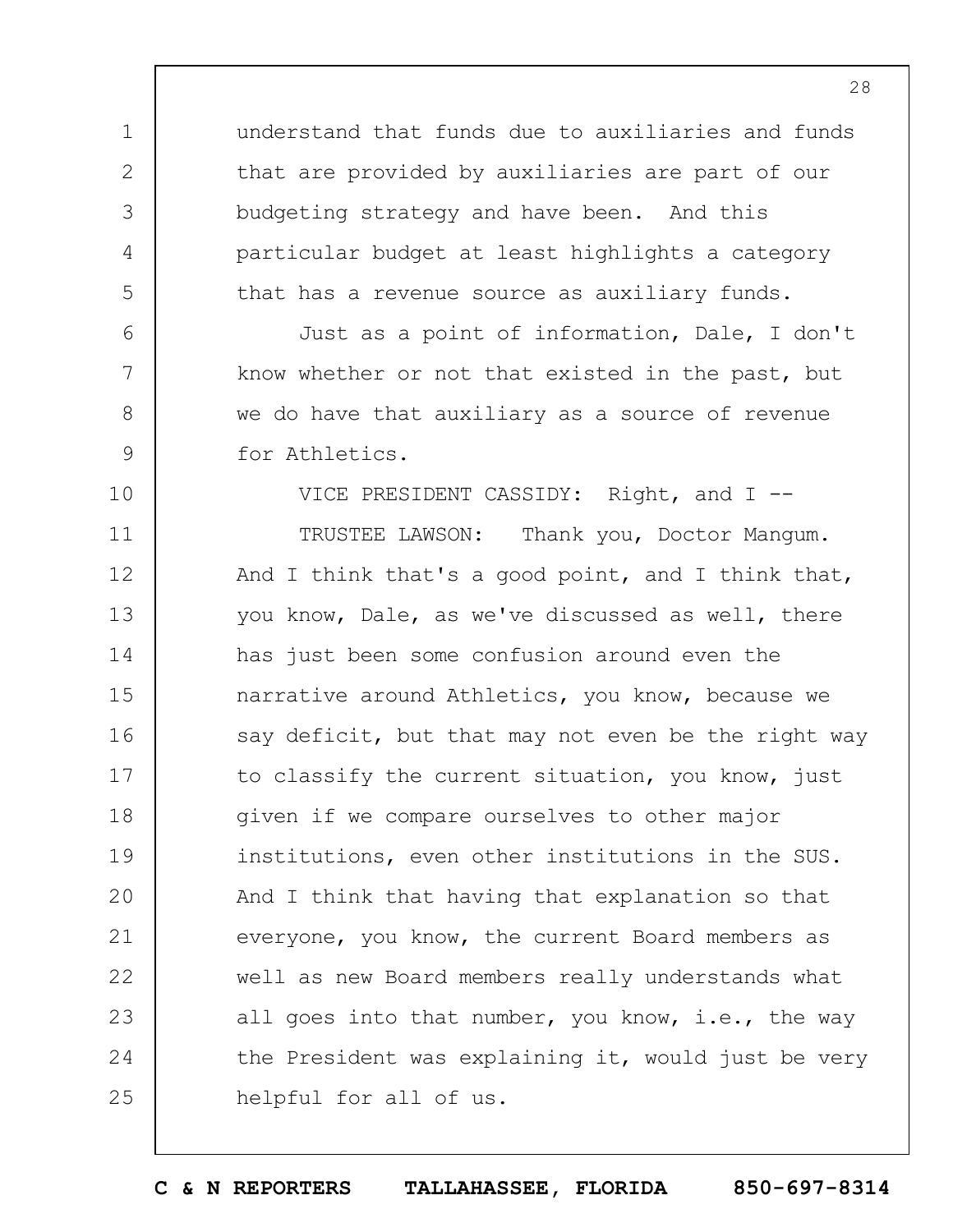1 2 3 4 5 6 7 8 9 10 11 12 13 14 15 16 17 18 19  $20$ 21 22 23 24 25 29 VICE PRESIDENT CASSIDY: Right. Well, and that's a good segue if I may. Any other questions at this stage? TRUSTEE WASHINGTON: Just a clarifying question. If I'm reading this correctly, our revenues are down but our expenses are down even more than the revenues? VICE PRESIDENT CASSIDY: Yeah. TRUSTEE WASHINGTON: So at some level we're actually a little bit up from where we were at this point last year? VICE PRESIDENT CASSIDY: Well, I think it's - yeah. From last year, yeah. TRUSTEE WASHINGTON: Okay. VICE PRESIDENT CASSIDY: But that's a good seque, if I may go to the other schedule, which is in an Excel format and breaks down revenues into categories, and I want to  $-$  and that shows a slightly different picture based on our projections for year-end. TRUSTEE WASHINGTON: Got you. VICE PRESIDENT CASSIDY: The first thing I want to say is that we had a fairly lengthy meeting yesterday afternoon with the President, myself and AD Overton, and we concluded that our expectation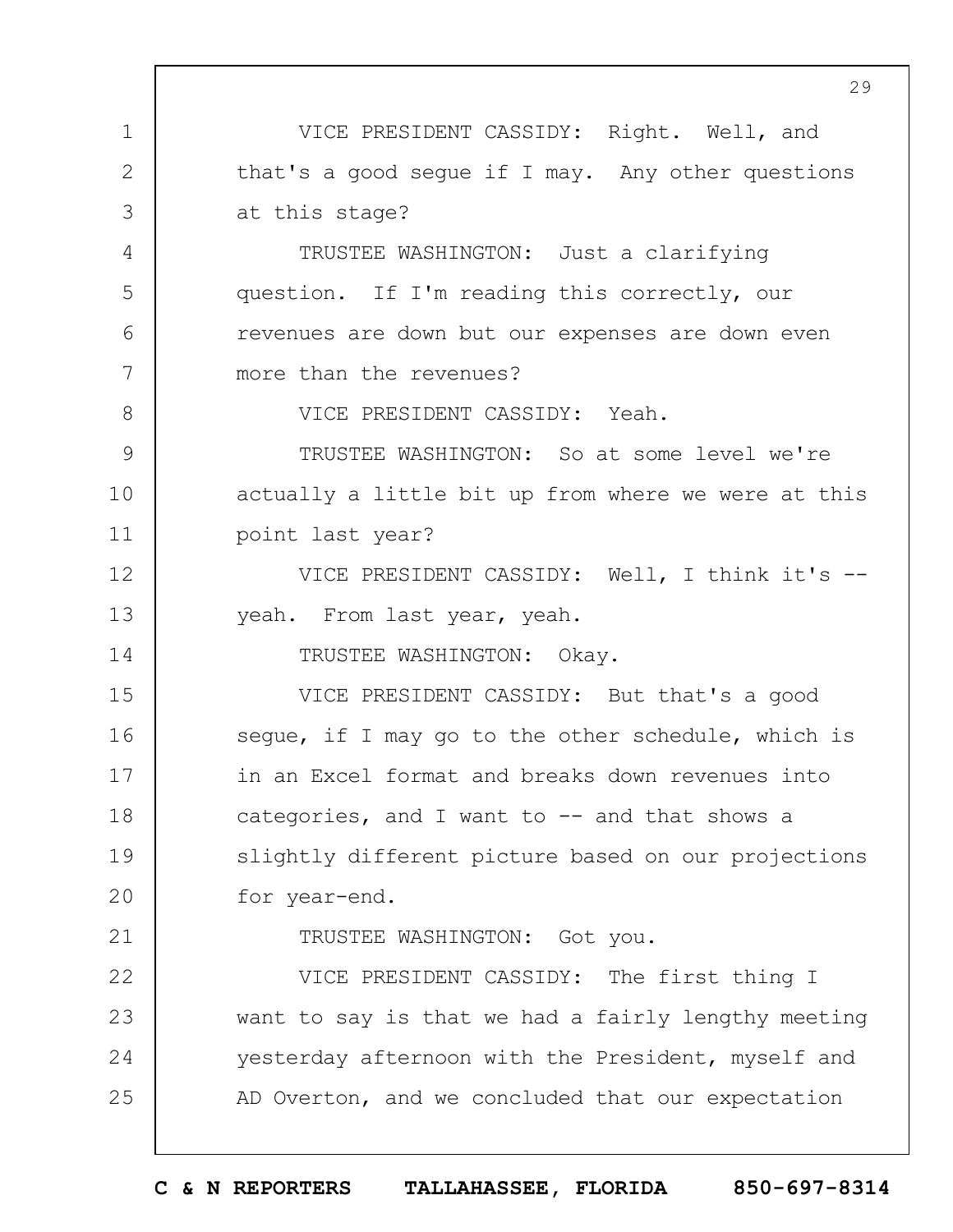of being able to balance the athletics budget for this year is realistic and that's our intent and we're confident we'll get there.

1

2

3

4 5 6 7 8 9 10 11 12 13 14 15 16 17 18 19  $20$ Now I want to point out, in this presentation of revenues -- and, again, I'm sort of victim of not having changed what's in our accounting system for certain account codes. I want to draw your attention to the last line of the revenues, which is called transfers in. In the plan and the documents you'll see for the next five years that will be coming in the next month, I'm at least provisionally planning to retitle that as DSO & Auxiliary Transfers, because we typically get support from the Foundation; to a lesser extent, the Boosters; and also auxiliaries. And those are typically budgeted and planned for, and so rather than just calling them transfers in, because that doesn't really -- we're going to call them DSO and auxiliary support in an effort to make it clearer how this all works.

21 22 23 24 25 And I quess as a preview to the other  $-$ - the conversation that will come with that five-year plan is I've been looking at the published financial statements for other SUS institutions, and these kinds of transfers are part and parcel of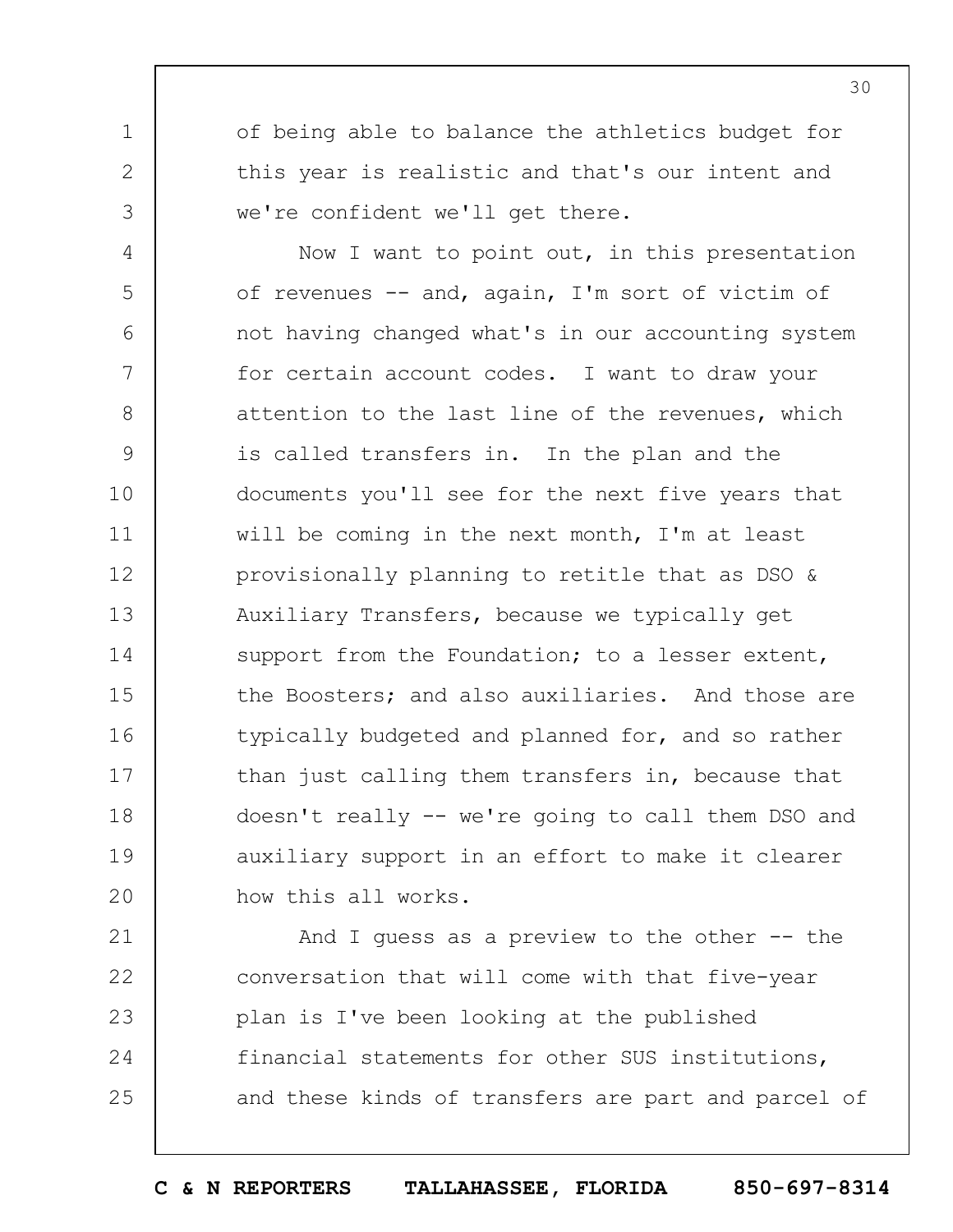how they balance their athletic enterprises on a year-to-year basis. You may have heard, and let me just reiterate, that the -- and we'll talk about this in more detail at the special committee meeting. But the data published by the NCAA indicates that less than 10% of the athletic enterprises within the NCAA, and that includes all levels, the two division ones and the 2 and 3. Less than 10% of those athletic enterprises make money or break even.

1

2

3

4

5

6

7

8

9

10

21

22

24

25

11 12 13 14 15 16 17 18 19  $20$ And perhaps the even most shocking part of that is I have a schedule of the, if you will, the power five conferences, which are the big name institutions SCC, ACC, Big 10, Big 12, whatever, less than half of those institutions make money or break even. And so this is -- to a certain extent, that reflects on the State of Florida saying that an athletic auxiliary must stand on its own. The evidence is that that's not really the way it works.

23 But that aside, part of what we're going to try to -- what we intend to accomplish with the five-year plan that will be brought to this committee or to the Special Committee on Athletics within the next few weeks, will be to make these

31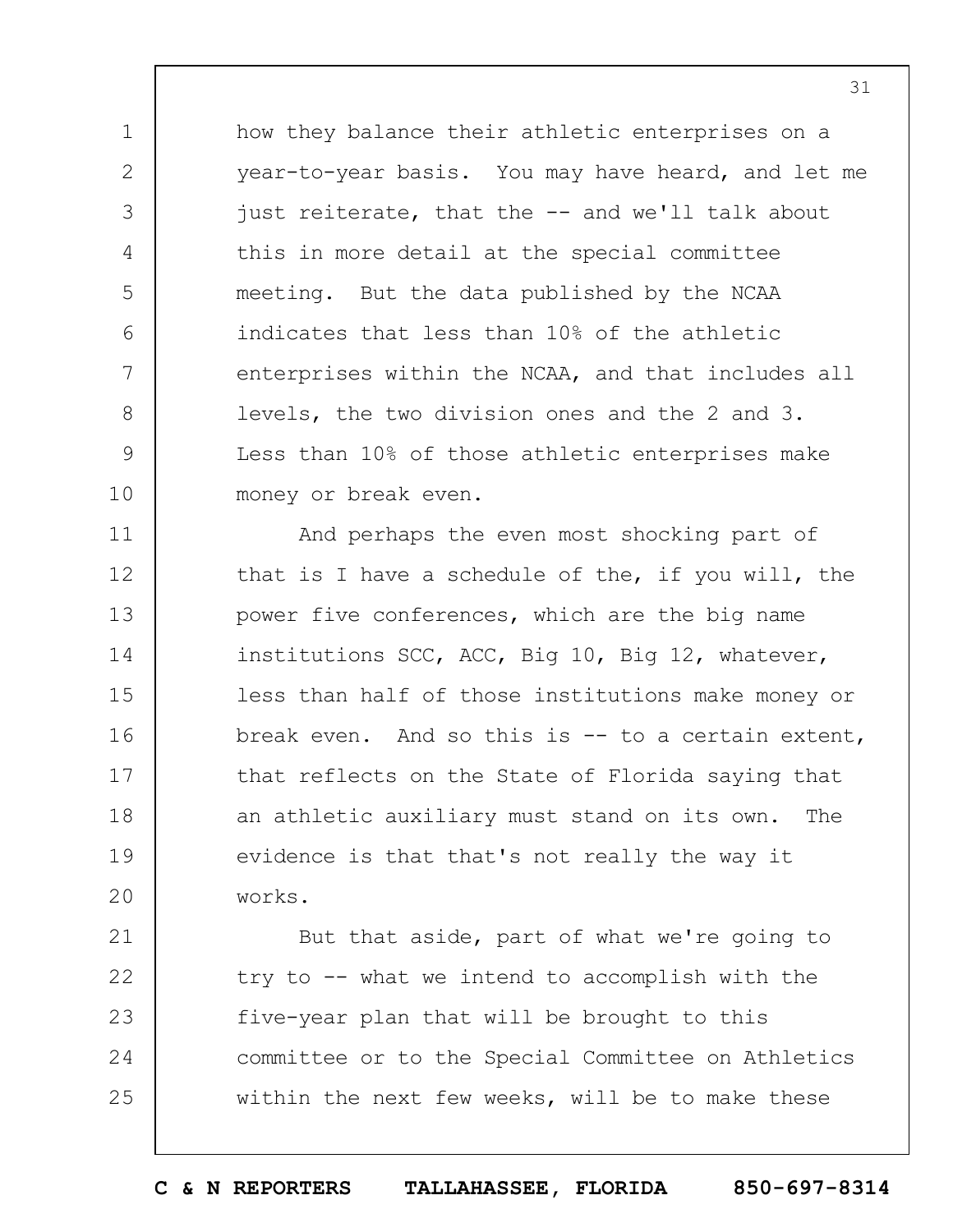characterizations more transparent. And the extent to which in the past there are some things that we could charge to the athletic enterprise but haven't simply because it might increase the due-to as a place holder for deficit, we're going to make it clear what those kinds of items are.

1

2

3

4

5

6

7

8

9

10

11

12

But in the presentation from now on going forward, we will always have something like DSO and auxiliary transfer support, and then we'll have a detail of where it comes from and what it  $-$ - so you as a board will know what's happening behind the scenes.

13 14 15 16 17 18 19  $20$ And just as an aside, at the risk of giving you more detail than you need, as I look at the individual financial statements of the athletic enterprises within the SUS, those financial statements tend to highlight transfers that are made during the year to help balance the fund. They don't take exception to them, but they highlight them, and so it's a known phenomenon.

21 22 23 24 25 And even given that fact, the Board of Governors sent me a note within the last few days that there are three institutions within the SUS which currently have what they characterize as a deficit in their athletic fund, and University of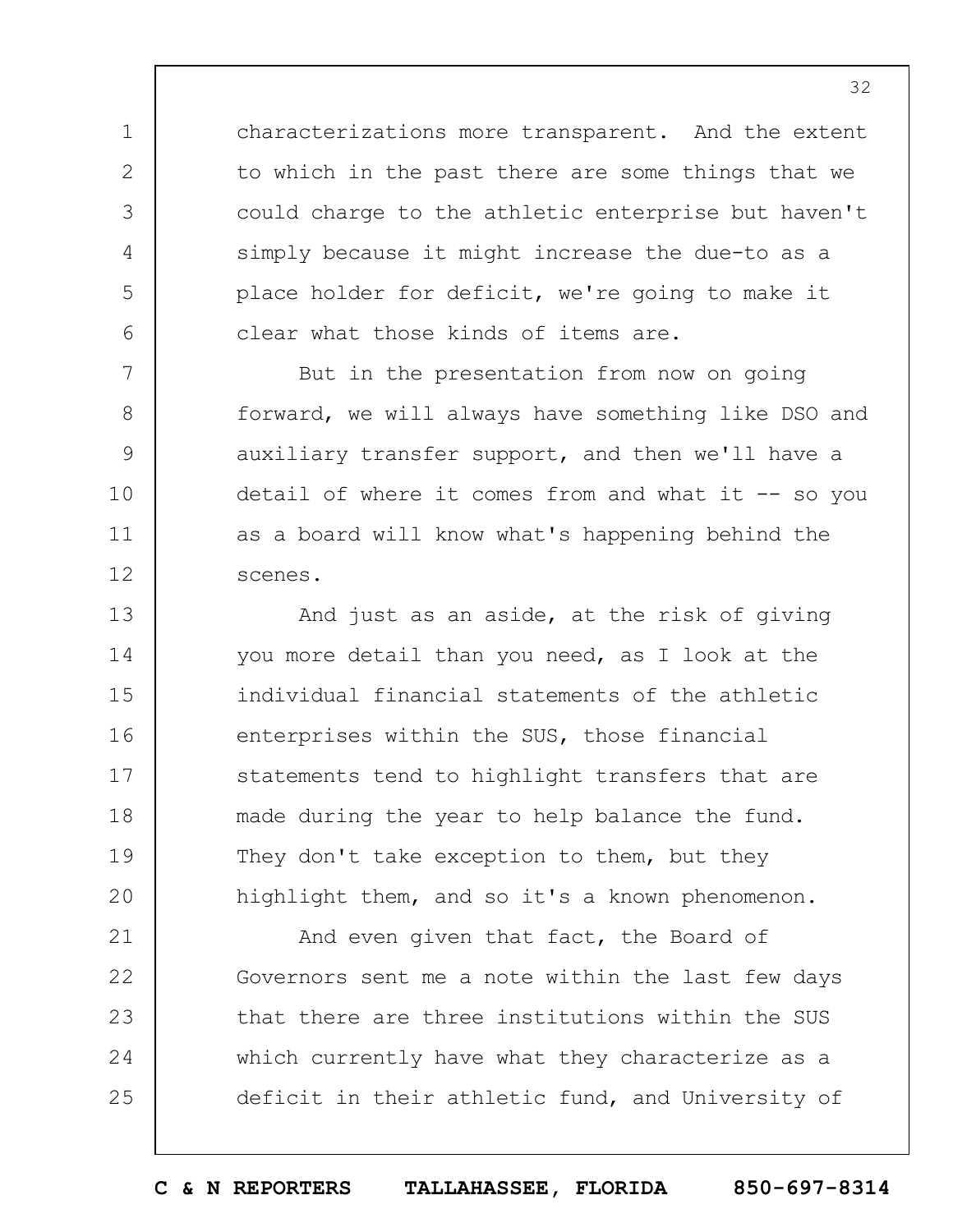South Florida and Florida International, as well as us. So that's just some context.

1

2

3

4

5

6

7

8

9

But if I can go back to this Excel schedule, this is a little bit more detail of what has happened, and it's perhaps at a slightly different date. It is -- it's later than the previous schedule, it's almost a month later, and projections as to what will be coming in especially on the revenue side.

10 11 12 13 14 15 16 17 18 19  $20$ 21 22 23 24 25 And there it flips a little bit. We may be -- I would say this might be the most optimistic case based on some of the revenue projections. We're still within an order of magnitude of maybe being -- this shows about \$70,000 short, revenue shorter than expenses. But, again, we had a lengthy meeting yesterday and the AD and the President and I basically agreed that there's a way to get there and we're going to get there to balance this fund this year, and that will be the -- what will be shown in the March Committee meeting and in the March Board meeting will be an assumption as to what that will be for this year and how it will balance. And it will -- the next five-year projections will be based on changes in that balanced budget  $-$ - balanced and fully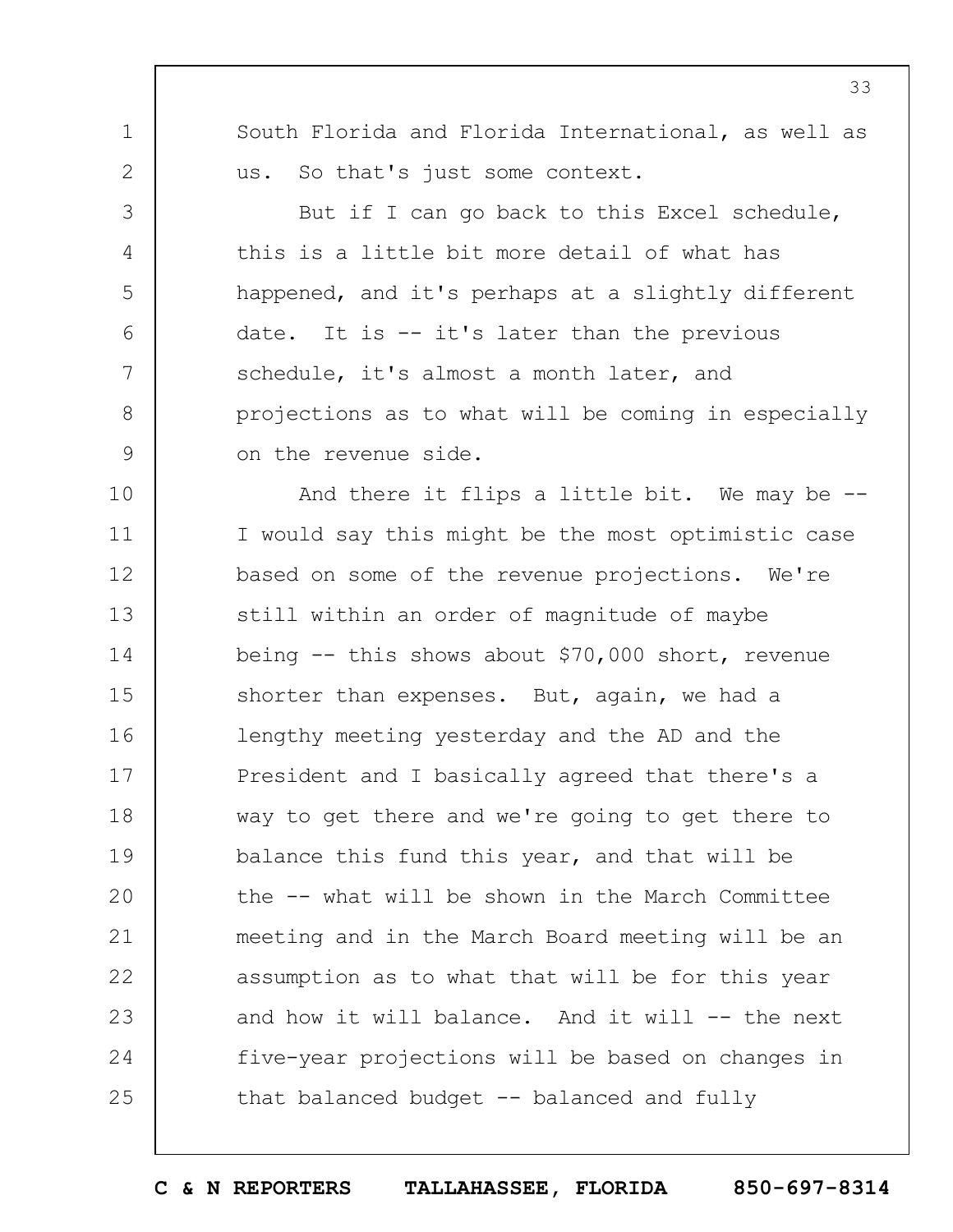disclosed, if you will, and more transparent budget going forward.

1

2

3

4

5

6

7

8

9

10

11

So it's important to know that not only that we'll balance this year but we'll show things in a level of detail that will give the Board more understanding of how it gets balanced, and that becomes an important base off of which we build the five-year projections. And it's then the five-year projections that at least allow us to begin to think how would we address this so-called deficit or due-to funds that's \$7 million.

12 13 14 15 16 17 18 What I think is really interesting or needs to be noted is \$7.6 million is roughly 80% of our annual athletic budget, so to expect that that could be addressed in, you know, a finite number of years, again, is a somewhat unrealistic expectation, and so we need to give all of that context as we go forward.

19  $20$ And at the risk of saying too much, I would welcome any questions.

21 22 PRESIDENT MANGUM: Dale, you need to point out that we are paying ourselves.

23 24 25 VICE PRESIDENT CASSIDY: Well, exactly. PRESIDENT MANGUM: We are moving it on the ledger from one entity to another.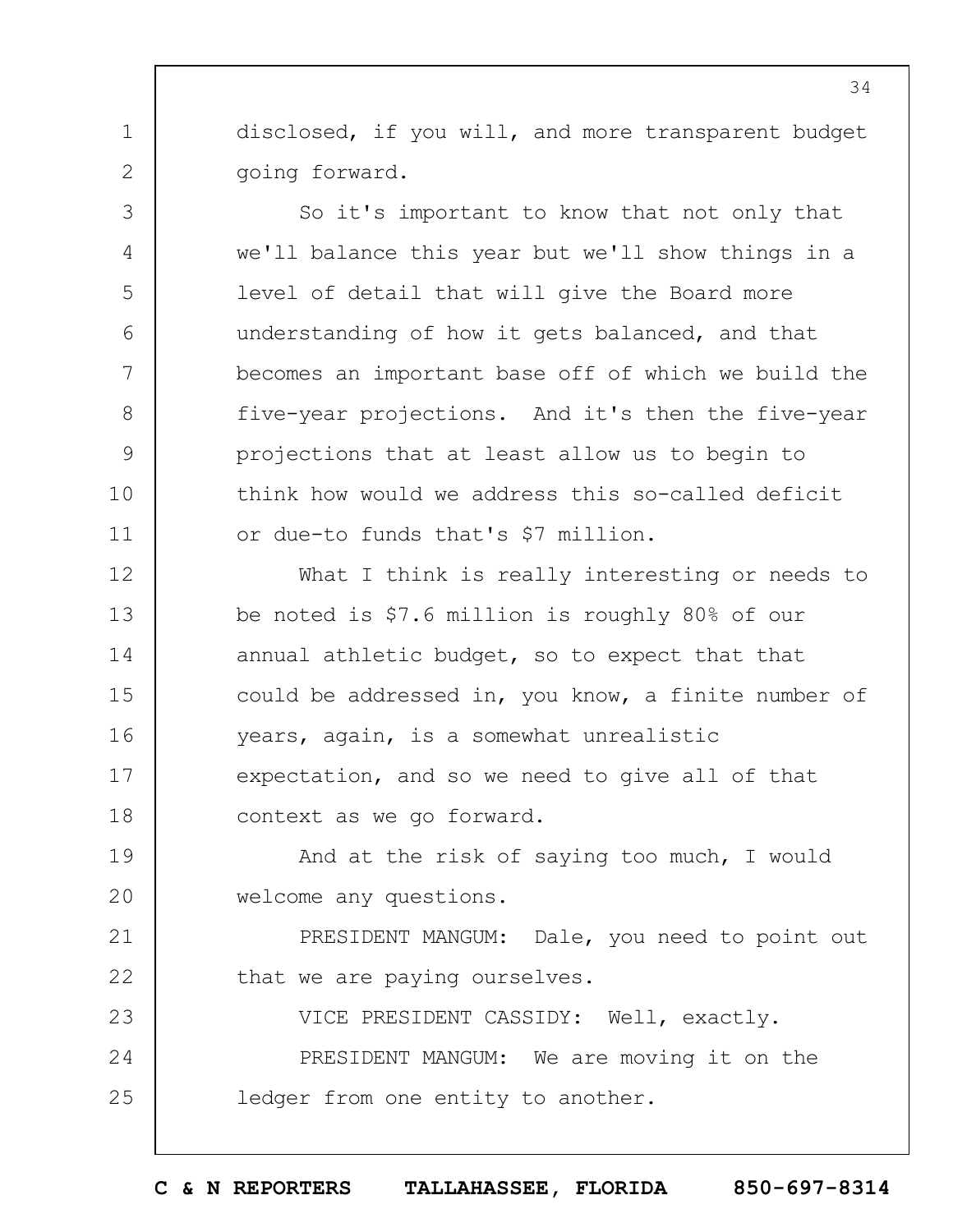1 2 3 4 5 6 7 8 9 10 11 12 13 14 15 16 17 18 19  $20$ 21 22 23 24 25 35 VICE PRESIDENT CASSIDY: Absolutely. Right, in the audited financial statements, as I mentioned the phrase due to other funds, the audited financial statements of the athletics organization show that as due to auxiliary. PRESIDENT MANGUM: And you don't know which auxiliary you're giving it to yet. We don't know which auxiliary would receive the resource. VICE PRESIDENT CASSIDY: Right. TRUSTEE WASHINGTON: I think we can get clarification on that. I have a clarifying question. VICE PRESIDENT CASSIDY: Sure. TRUSTEE LAWSON: Sure. TRUSTEE WASHINGTON: VP Cassidy, you stated that -- I'm looking at the Excel sheet, and it says that we've collected about 62% of what we've budgeted. VICE PRESIDENT CASSIDY: Right. TRUSTEE WASHINGTON: I'm aware that football season is over. VICE PRESIDENT CASSIDY: Right. TRUSTEE WASHINGTON: What -- you said we have a reasonable expectation that we're going to get --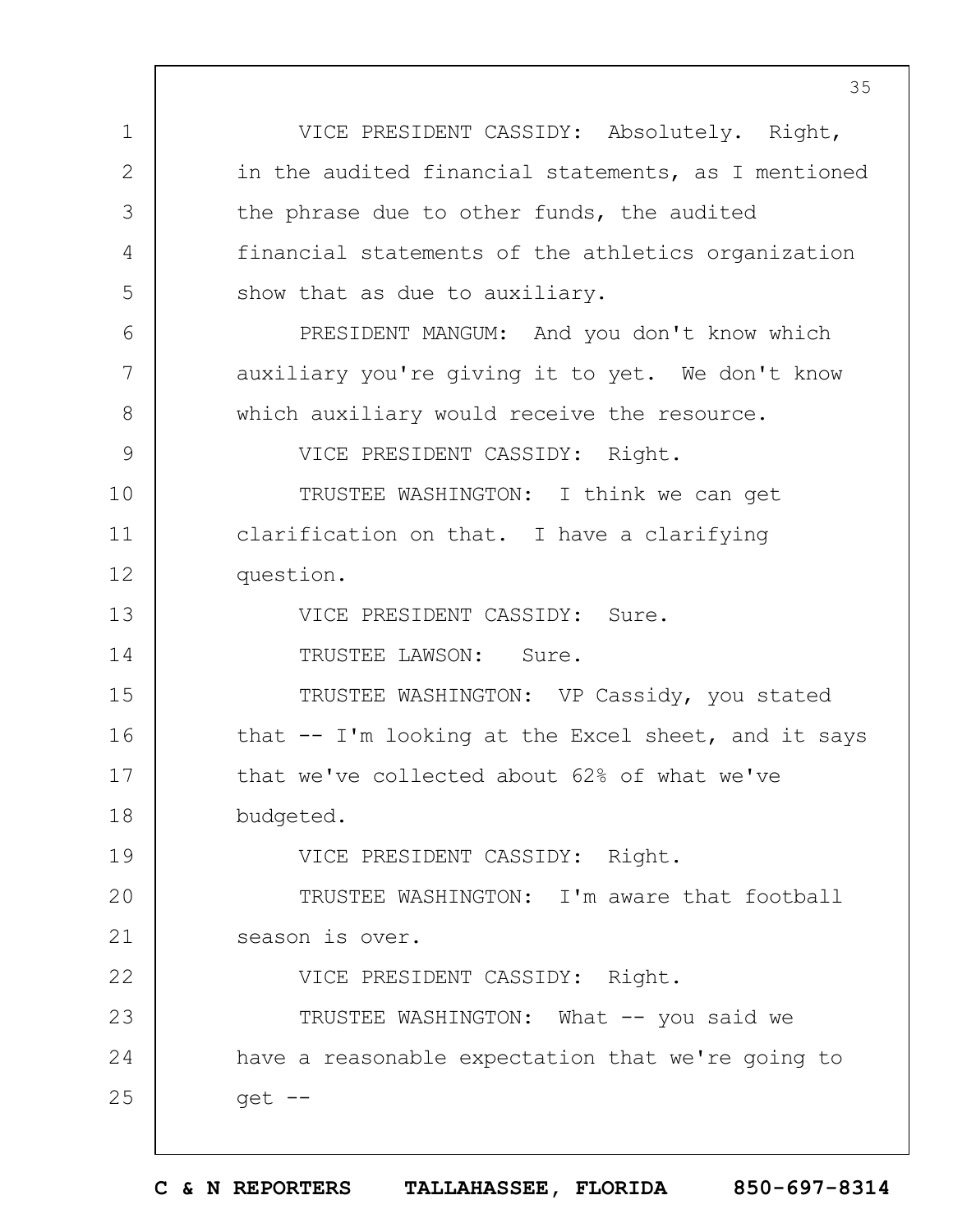VICE PRESIDENT CASSIDY: Well, one of the reasons that that's true is that while football season is over, a couple of the big items which are game guarantees and also the funding from The Classic are still outstanding.

TRUSTEE WASHINGTON: Okay.

1

2

3

4

5

6

25

7 8 9 10 11 12 13 14 15 16 17 18 19  $20$ 21 22 23 24 VICE PRESIDENT CASSIDY: For new Board members, The Classic, which takes place in Orlando against Bethune-Cookman, the financial -- because that's a separate consortium that we belong to, there is an audit of the consortium's annual event. And so until that audit is complete, the amount we'll receive, and the amount isn't known. We currently believe that we're going to receive perhaps more than a hundred thousand dollars more than was budgeted for the consortium because attendance was good and other concessions and other things did better than in prior years. So the reason we still have confidence that we can get to where we need to get to, both in the aggregate and some of these big line items is that some of these things aren't finalized from a revenue perspective yet. TRUSTEE WASHINGTON: Okay.

VICE PRESIDENT CASSIDY: All right?

**C & N REPORTERS TALLAHASSEE, FLORIDA 850-697-8314**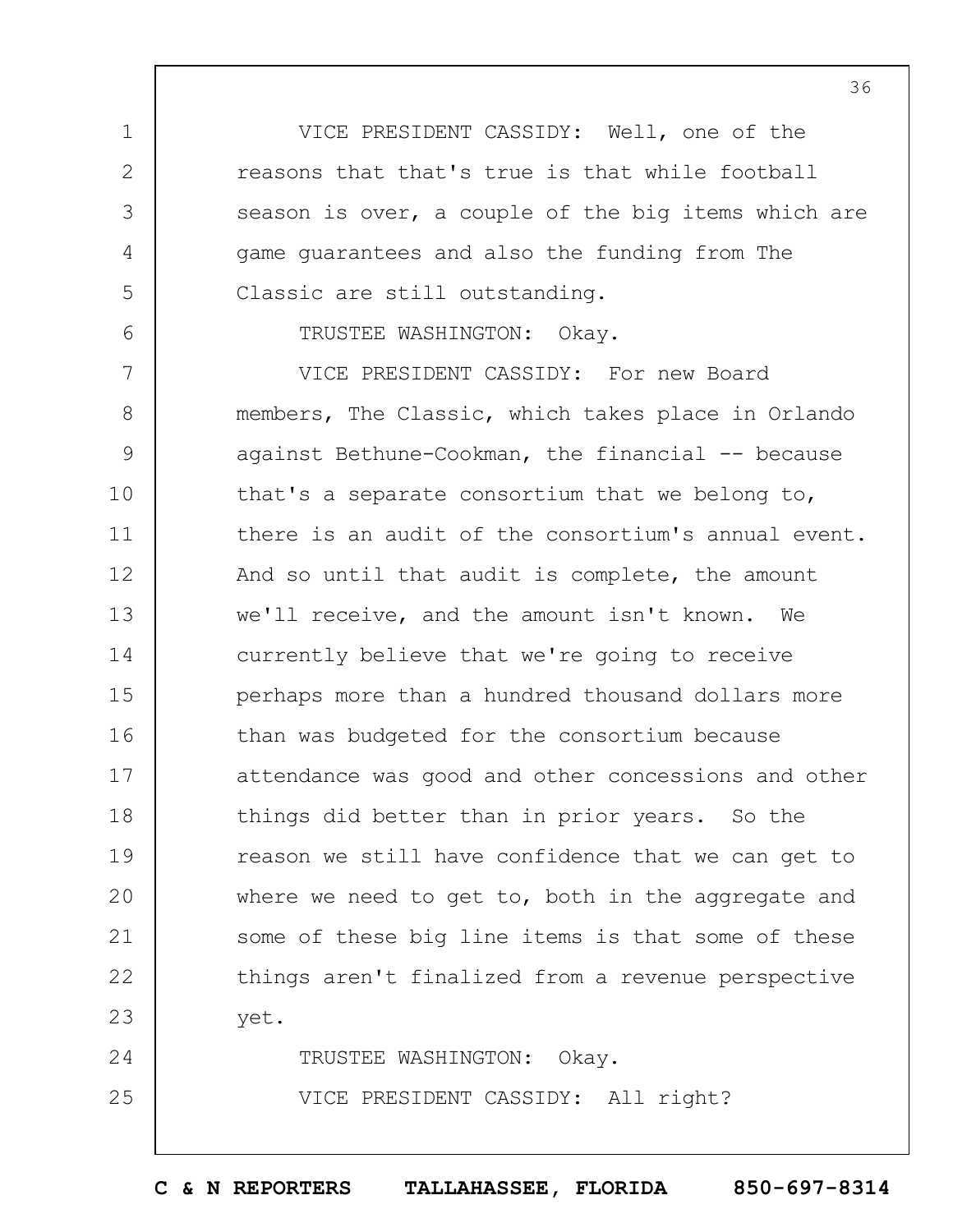TRUSTEE LAWSON: But I think though -- you know, Mr. Cassidy did a nice job of going into some detail, and I think it's important for all of us to really get our heads wrapped around this one. This has been a bit of a lightning rod issue for the last, call it 12 to 18 months. And I think that we're going to try -- I shouldn't say I think. I know we're going to try in early March to explain it in detail so that everyone understands it and also look at the projections from AD Overton on revenue generation and be comfortable that he has a plan to get there.

1

2

3

4

5

6

7

8

9

10

11

12

13 14 15 16 17 18 19  $20$ 21 22 And, you know, we'll all have to decide if we agree with that plan. I've seen most of it and it looks reasonable. And then to Dale's point, just making sure we understand how the dollars flow because we have no outstanding bills in athletics, everything that's owed has been paid; but at the same time our revenue has not kept up with our expenses. There's rationale for that which we'll explain, and then we'll also explain how we plan to work overtime to close that gap.

23 24 25 And then, you know, we need to be mindful that this has been a lightning rod issue with the Board of Governors as well, and we need to make sure we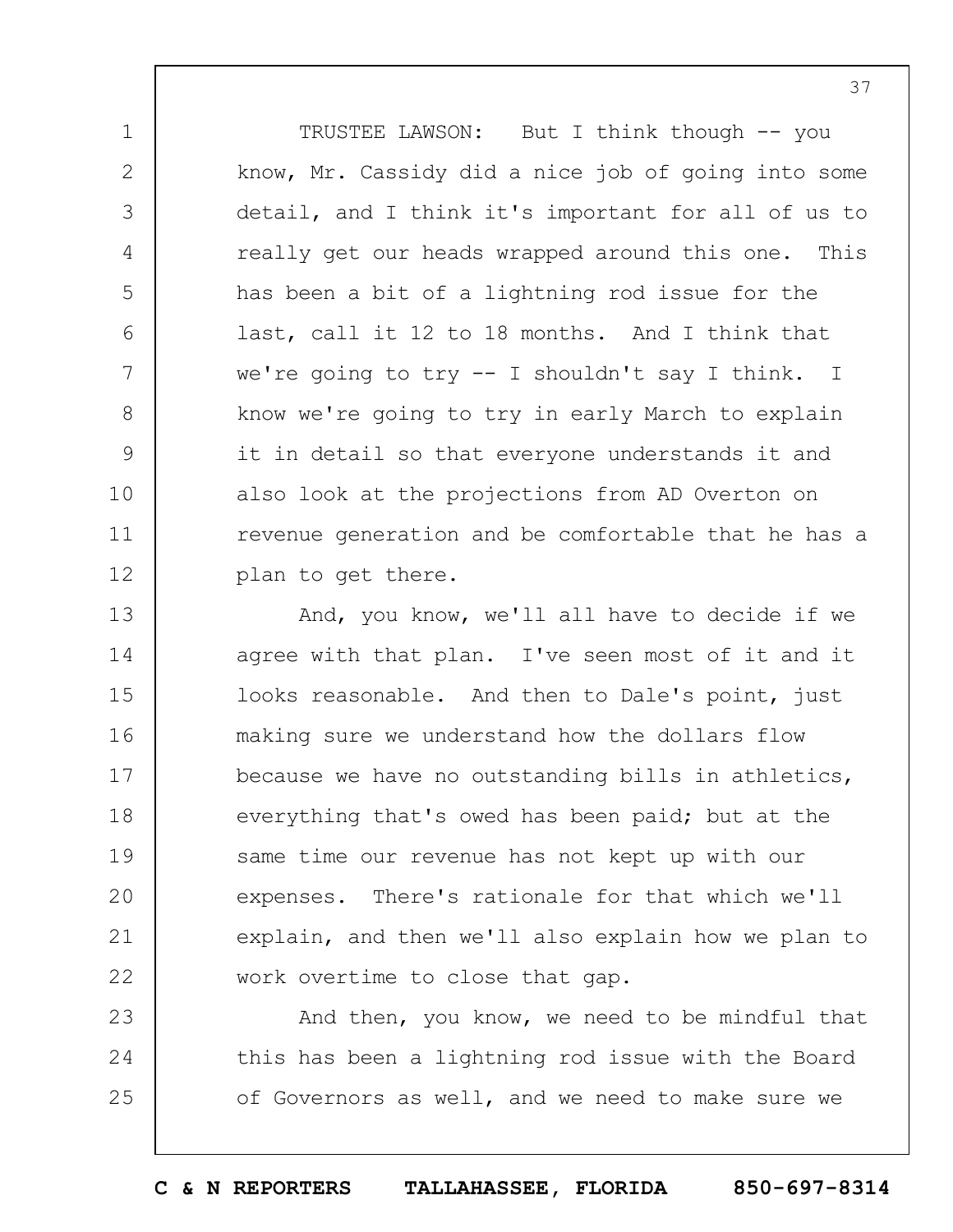understand their questions and, you know, go in with the right information to properly address those with any additional guidance that they may have because there's also an audit component of this that we have to deal with as well. But from what I've been told, you know, if the plan is in place and the numbers all make sense that, you know, that that  $--$  not that it's not a nonissue, but it's not as big an issue as some might anticipate.

1

2

3

4

5

6

7

8

9

10

11

12

13

14

15

22

So more work to be done, and I feel like we've got the right people on it with Dale running side by side with AD Overton to help us work through this. Not done yet, more work to be done, but I think you'll be pleased with what you see.

16 17 18 19  $20$ 21 So are there any other questions? We're running, really, really well on time, so we do have a few more questions if there are any from other members of the Finance Committee or any other members of the Board in general that are still on the call.

(NO RESPONSE).

23 24 25 TRUSTEE LAWSON: Okay. If there are no questions, then there is no further business to come before this Committee. This meeting is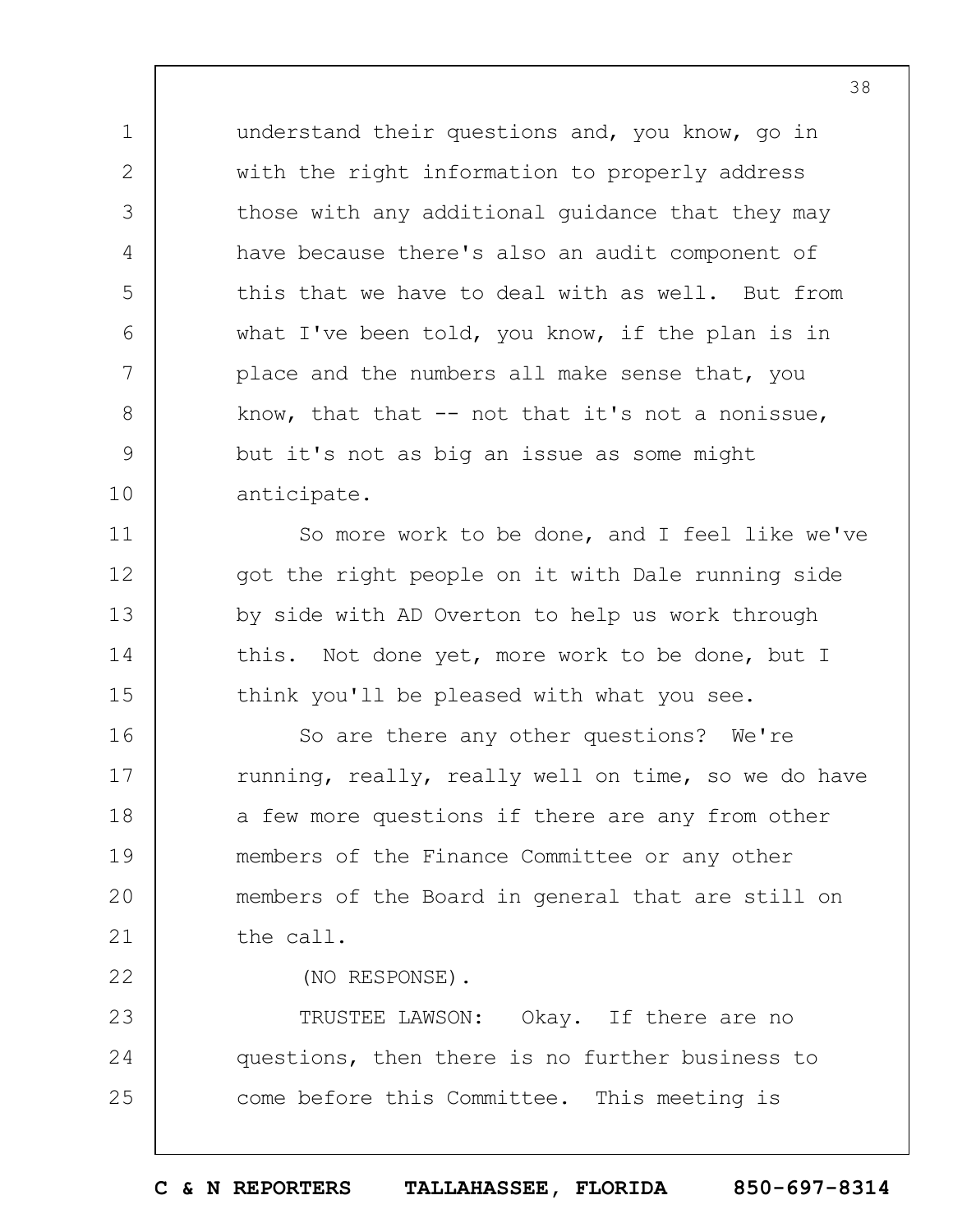|                |  |                 |         |         |         |         |                                              | 39 |
|----------------|--|-----------------|---------|---------|---------|---------|----------------------------------------------|----|
| $\mathbbm{1}$  |  | adjourned.      |         |         |         |         |                                              |    |
| $\mathbf{2}$   |  |                 |         |         |         |         | (WHEREUPON, THE BUDGET AND FINANCE COMMITTEE |    |
| $\mathcal{S}$  |  | WAS ADJOURNED). |         |         |         |         |                                              |    |
| $\sqrt{4}$     |  |                 |         |         |         |         |                                              |    |
| 5              |  |                 |         |         |         |         |                                              |    |
| $\sqrt{6}$     |  |                 | $\star$ | $\star$ | $\star$ | $\star$ |                                              |    |
| $\overline{7}$ |  |                 |         |         |         |         |                                              |    |
| $\,8\,$        |  |                 |         |         |         |         |                                              |    |
| $\mathcal{G}$  |  |                 |         |         |         |         |                                              |    |
| $10$           |  |                 |         |         |         |         |                                              |    |
| $11\,$         |  |                 |         |         |         |         |                                              |    |
| 12             |  |                 |         |         |         |         |                                              |    |
| $13$           |  |                 |         |         |         |         |                                              |    |
| $1\,4$         |  |                 |         |         |         |         |                                              |    |
| $15$           |  |                 |         |         |         |         |                                              |    |
| 16             |  |                 |         |         |         |         |                                              |    |
| 17             |  |                 |         |         |         |         |                                              |    |
| $18\,$         |  |                 |         |         |         |         |                                              |    |
| 19             |  |                 |         |         |         |         |                                              |    |
| $20$           |  |                 |         |         |         |         |                                              |    |
| $2\sqrt{1}$    |  |                 |         |         |         |         |                                              |    |
| 22             |  |                 |         |         |         |         |                                              |    |
| 23             |  |                 |         |         |         |         |                                              |    |
| 24             |  |                 |         |         |         |         |                                              |    |
| 25             |  |                 |         |         |         |         |                                              |    |
|                |  |                 |         |         |         |         |                                              |    |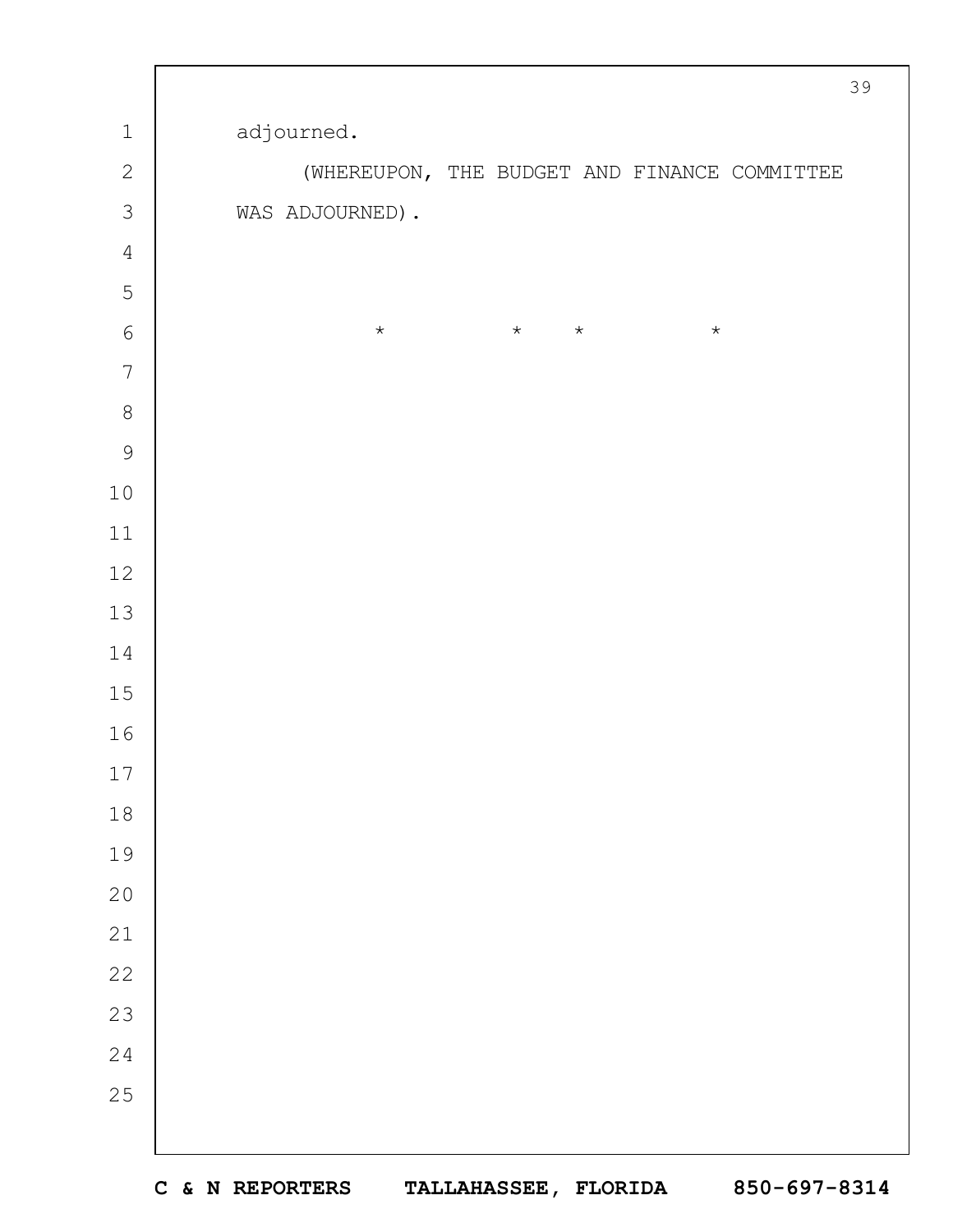|               | 40                                                                                                       |
|---------------|----------------------------------------------------------------------------------------------------------|
| 1             | CERTIFICATE                                                                                              |
| $\mathbf{2}$  |                                                                                                          |
| 3             | STATE OF FLORIDA<br>COUNTY OF LEON                                                                       |
| 4             |                                                                                                          |
| 5             | I, NANCY S. METZKE, RPR, FPR, certify that I<br>was authorized to and did stenographically report the    |
| 6             | foregoing proceedings and that the transcript is a true<br>and complete record of my stenographic notes. |
| 7             | DATED this 21st day of February, 2016.                                                                   |
| $8\,$         |                                                                                                          |
| $\mathcal{G}$ |                                                                                                          |
| 10            |                                                                                                          |
| 11            | NANCY S. METZKE, RPR, FPR<br>Court Reporter                                                              |
| 12            |                                                                                                          |
| 13            |                                                                                                          |
| 14            |                                                                                                          |
| 15            |                                                                                                          |
| 16            |                                                                                                          |
| $17$          |                                                                                                          |
| 18            |                                                                                                          |
| 19            |                                                                                                          |
| 20            |                                                                                                          |
| 21            |                                                                                                          |
| 22            |                                                                                                          |
| 23            |                                                                                                          |
| 24            |                                                                                                          |
| 25            |                                                                                                          |
|               |                                                                                                          |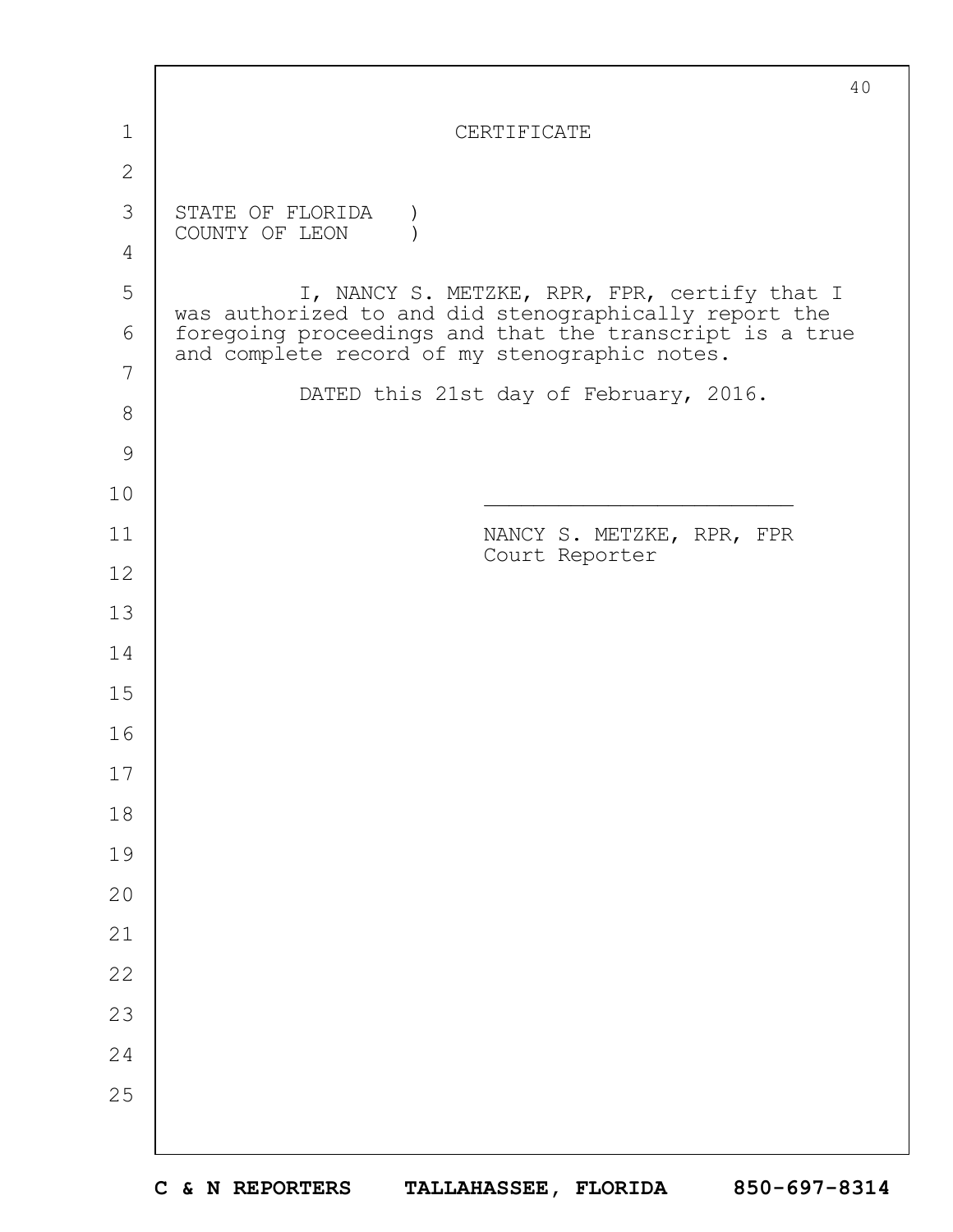| \$                        | $\overline{7}$                   | AFFIRMATIVE [3] -                                 | 22:8                                              | become [2] - 20:16,              |
|---------------------------|----------------------------------|---------------------------------------------------|---------------------------------------------------|----------------------------------|
|                           |                                  | 6:15, 10:16, 15:5                                 | AT [2] - 1:12, 1:12                               | 20:17                            |
| \$7,655,290 [1] - 24:1    | $7$ [1] - 34:11                  | afford [1] - 17:19                                | Athletic [4] - 21:15,                             | <b>becomes</b> [1] - 34:7        |
| $$70,000$ [1] - 33:14     | $7.6$ [1] - 34:13                | afternoon [1] - 29:24                             | 22:2, 22:11, 27:19                                | begin [2] - 15:9, 34:9           |
| $$700,000$ [1] - 12:4     |                                  | <b>agenda</b> $[5] - 3:6$ ,                       | athletic [13] - 22:17,                            | beginning [3] - 8:5,             |
| $$750,000$ [3] - 6:25,    | 8                                | 5:14, 6:17, 10:18,                                | 23:7, 23:20, 24:21,                               | 11:2, 20:25                      |
| 8:6, 8:11                 |                                  | 15:9                                              | 27:22, 31:1, 31:6,                                | behalf [1] - 20:23               |
|                           | $80\%$ [2] - 15:24,              | aggregate [1] - 36:20                             | 31:9, 31:18, 32:3,                                | <b>behind</b> $[2] - 9:9$ ,      |
| $\blacksquare$            | 34:13                            | $ago$ [3] - 18:20,                                | 32:15, 32:25, 34:14                               | 32:11                            |
|                           | 850 $[2] - 1:22$                 | 25:12, 26:4                                       | <b>Athletics [4] - 26:7,</b>                      | <b>Belinda</b> [1] - 2:5         |
| $'14$ [1] - 25:9          |                                  | agree [1] - 37:14                                 | 28:9, 28:15, 31:24                                | belong [1] - 36:10               |
| $15/16$ [4] - 9:24,       | A                                | agreed [1] - 33:17                                | athletics [9] - 21:9,                             | best $[1] - 10:2$                |
| 10:6, 10:19, 14:24        |                                  | ahead [4] - 3:5, 3:7,                             | 21:13, 22:5, 23:13,                               | Bethune [1] - 36:9               |
|                           | A.M [2] - 1:12, 1:12             | 6:10, 25:18                                       | 27:23, 27:24, 30:1,                               | Bethune-Cookman                  |
| 1                         | ability [3] - 11:8,              | air [2] - 12:13, 12:19                            | 35:4, 37:17                                       | $[1] - 36:9$                     |
|                           | 20:15, 24:15                     | aligned [1] - 26:17                               | athletics' [1] - 25:1                             | <b>better</b> $[2] - 7:18$ ,     |
| $1.2$ [1] - 14:4          | able [3] - 16:5, 24:5,           | allocate [2] - 7:6, 7:9                           | attendance [1] -                                  | 36:18                            |
| 10 $[2] - 1:10, 31:14$    | 30:1                             | allocated $[1] - 7:14$                            | 36:17                                             | <b>Bettye</b> [1] - 2:3          |
| 10% $[2] - 31:6, 31:9$    | absolutely [1] - 35:1            | allow [1] - 34:9                                  | attention $[1] - 30.8$                            | <b>Big</b> $[2] - 31:14$         |
| 10:30 $[1] - 1:12$        | academic [1] - 7:25              | allowed [1] - 26:20                               | <b>audit</b> $[3] - 36:11$ ,                      | $big [8] - 17:14,$               |
| 10th [3] - 5:16, 5:17,    | <b>Academic</b> [1] - 16:8       | <b>almost</b> $[2] - 20:3$ ,                      | 36:12, 38:4                                       | 24:19, 25:12, 25:22,             |
| 5:22                      | ACC $[1] - 31:14$                | 33:7                                              | audited [7] - 23:6,                               | 31:13, 36:3, 36:21,              |
| 11:10 $[1]$ - 1:12        | accept [1] - 23:24               | amendment [9] -                                   | 23:8, 23:19, 24:6,                                | 38:9                             |
| $11:45$ [1] - 3:4         | accomplish [1] -                 | 6:18, 6:25, 8:21, 9:24,                           | 24:10, 35:2, 35:3                                 | bigger [2] - 11:16,              |
| 12 [2] - 31:14, 37:6      | 31:22                            | 10:5, 10:19, 11:10,                               | authority $[4] - 7:1$ ,                           | 13:3                             |
| $15$ [3] - 3:9, 3:17, 4:1 | according [1] - 23:19            | 13:18, 14:23                                      | 8:9, 8:17, 12:4                                   | <b>bills</b> $[3] - 8:9, 9:3,$   |
| $18$ [1] - 37:6           | account [2] - 11:19,             | amount $[11] - 7:4$ ,                             | authorized $[1] - 40:5$                           | 37:17                            |
|                           | 30:7                             | 7:19, 8:3, 12:3, 12:13,                           | auxiliaries [4] -                                 | <b>bit</b> $[5]$ - 26:23, 29:10, |
| $\mathbf{2}$              | accounting $[1]$ - 30:6          | 14:19, 23:10, 23:18,                              | 27:23, 28:1, 28:2,                                | 33:4, 33:10, 37:5                |
| $2$ [1] - 31:8            | accumulated [2] -<br>8:18, 11:20 | 23:25, 36:12, 36:13                               | 30:15<br><b>Auxiliary</b> [1] - 30:13             | Blackboard [9] -                 |
| 2007 [2] - 24:7, 24:8     | <b>action</b> $[3] - 5:13$ ,     | AND $[2] - 1:3, 39:2$                             |                                                   | 6:20, 7:4, 7:12, 7:14,           |
| $2014$ [1] - 25:4         | 5:15, 6:17                       | <b>annual</b> $[3] - 24:6$ ,                      | auxiliary [12] - 20:1,<br>24:11, 24:14, 27:21,    | 7:21, 8:10, 8:23, 9:3,           |
| $2015$ [5] - 5:16, 5:22,  | activities $[1] - 8.1$           | 34:14, 36:11                                      | 28:5, 28:8, 30:19,                                | 9:7<br><b>BOARD</b> $[1] - 1:1$  |
| 23:21, 24:1, 25:5         | <b>activity</b> $[1]$ - 27:25    | answer $[1] - 16:23$<br>anticipate $[3] - 17:4$ , | 31:18, 32:9, 35:5,                                | <b>Board</b> [19] - 17:25,       |
| $2015/16$ [1] - 6:19      | AD [5] - 26:22, 29:25,           | 17:9, 38:10                                       | 35:7, 35:8                                        | 19:14, 22:20, 22:24,             |
| 2016 [2] - 1:10, 40:7     | 33:16, 37:10, 38:13              | anticipated [1] -                                 | available [2] - 9:19,                             | 23:23, 24:25, 26:6,              |
| $21st$ [1] - 40:7         | add $[1] - 8:9$                  | 14:11                                             | 9:21                                              | 26:10, 26:17, 27:2,              |
| $26$ [1] - 4:8            | added [2] - 8:3, 12:3            | apart [1] - 14:2                                  | aware [1] - 35:20                                 | 27:3, 28:21, 28:22,              |
|                           | additional $[9] - 7:1$ ,         | apologize [1] - 6:7                               | aye [3] - 6:14, 10:15,                            | 32:21, 33:21, 34:5,              |
| 3                         | 8:9, 8:15, 9:23, 10:12,          | appropriate [2] -                                 | 15:4                                              | 36:7, 37:24, 38:20               |
|                           | 12:2, 18:5, 19:6, 38:3           | 9:16, 24:16                                       |                                                   | <b>board</b> $[3] - 18:3$ ,      |
| $3$ [1] - 31:8            | <b>address</b> $[4] - 23:18$ ,   | appropriately [1] -                               | В                                                 | 18:4, 32:11                      |
| $30$ [2] - 23:21, 24:1    | 24:18, 34:10, 38:2               | 8:5                                               |                                                   | <b>bold</b> $[1]$ - 17:2         |
| $3093$ [1] - 1:21         | addressed [1] -                  | approval [8] - 5:15,                              | balance [16] - 11:6,                              | bond [3] - 11:8, 13:9,           |
| $31st$ [2] - 15:14,       | 34:15                            | 5:22, 6:18, 9:23, 10:5,                           | 13:22, 13:24, 14:2,                               | 14:4                             |
| 24:21                     | adjourned $[1]$ - 39:1           | 10:18, 13:17, 14:23                               | 14:7, 14:8, 15:19,                                | <b>bonds</b> [1] - 14:5          |
| 32315-3093 [1] - 1:22     | ADJOURNED) [1] -                 | areas $[2] - 16:16$ ,                             | 17:21, 19:24, 20:18,                              | <b>Boosters</b> [1] - 30:15      |
|                           | 39:3                             | 19:23                                             | 30:1, 31:1, 32:18,                                | <b>BOT</b> [1] - 5:17            |
| 5                         | adjustment [3] -                 | <b>arms</b> $[1] - 3:15$                          | 33:19, 33:23, 34:4                                | <b>BOX</b> $[1]$ - 1:21          |
| $50\%$ [1] - 15:18        | 7:16, 11:5, 11:6                 | aside [9] - 7:3, 7:12,                            | <b>balanced</b> [4] - 16:20,                      | <b>break</b> $[5] - 3:6$ ,       |
| $52\%$ [1] - 16:2         | adjustments [1] -                | 13:12, 14:3, 14:20,                               | 33:25, 34:6                                       | 12:21, 27:13, 31:10,             |
|                           | 11:1                             | 18:1, 19:17, 31:21,                               | <b>base</b> [1] - $34:7$                          | 31:16                            |
| 6                         | administration [1] -             | 32:13                                             | <b>based</b> $[10] - 8:4$ ,<br>9:20, 11:1, 11:15, | <b>breaks</b> [1] - 29:17        |
|                           | 16:9                             | associated [2] -                                  | 17:16, 18:23, 22:11,                              | <b>brief</b> $[2] - 7:2, 21:13$  |
| 62% [1] - 35:17           | <b>advance</b> [1] - 9:3         | 12:2, 23:13                                       | 29:19, 33:12, 33:24                               | <b>BRIEF</b> [1] - 4:7           |
| 697-8314 [1] - 1:22       | advantage [1] -                  | assume [1] - 12:14                                | <b>basis</b> $[2] - 12:17$ ,                      | briefly [1] - 12:16              |
| 697-8715 [1] - 1:22       | 27:23                            | assumption $[1]$ -                                | 31:2                                              | <b>bring</b> $[2] - 12:2, 18:7$  |
|                           | <b>Affairs</b> [2] - 16:8,       | 33:22                                             | <b>battling</b> $[1] - 17:15$                     | <b>brings</b> $[2] - 11:14$      |
|                           | 16:10                            | assumptions [1] -                                 |                                                   | <b>brought</b> $[1] - 31:23$     |
|                           |                                  |                                                   |                                                   |                                  |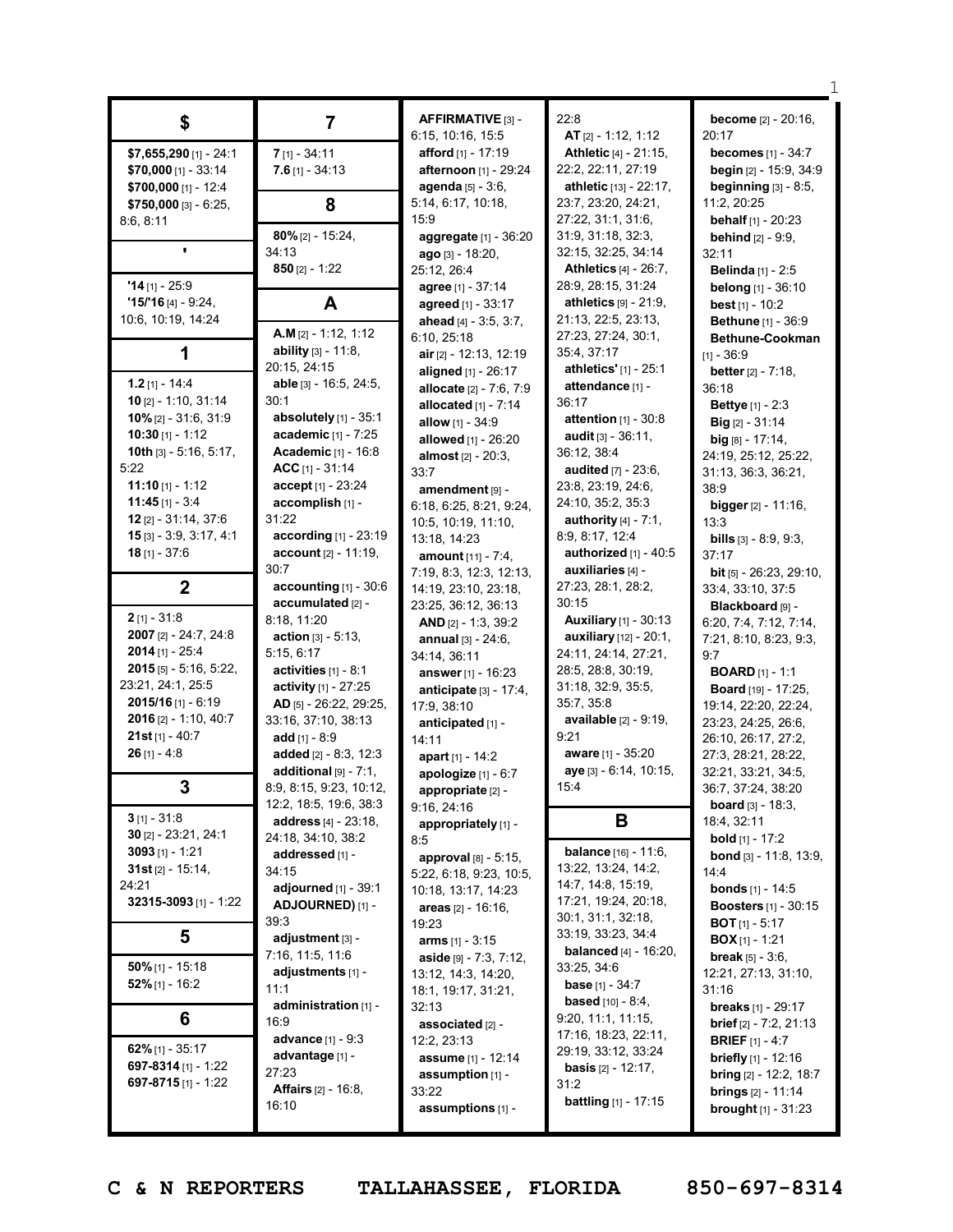| <b>budget</b> $[30] - 6:19$ ,   | 18:25, 19:3, 19:9,            | combination [1] -                | consortium's [1] -                        | 21:4                                     |
|---------------------------------|-------------------------------|----------------------------------|-------------------------------------------|------------------------------------------|
|                                 | 19:21, 21:17, 27:6,           |                                  |                                           |                                          |
| 6:25, 7:1, 8:4, 8:9,            |                               | 12:1                             | 36:11                                     | detail [8] - 16:7,                       |
| 8:17, 8:21, 9:24, 9:25,         | 27:9, 27:12, 28:10,           | comfortable [4] -                | contemplated [1] -                        | 31:4, 32:10, 32:14,                      |
| 10:5, 10:7, 10:20,              | 29:1, 29:8, 29:12,            | 16:18, 23:22, 25:13,             | 12:25                                     | 33:4, 34:5, 37:3, 37:9                   |
| 11:1, 12:3, 13:11,              | 29:15, 29:22, 34:23,          | 37:11                            | context [2] - 33:2,                       | detailed $[3] - 11:11$ ,                 |
| 15:18, 15:25, 16:2,             | 35:1, 35:9, 35:13,            | coming [4] - 13:21,              | 34:18                                     | 26:2, 26:3                               |
| 16:6, 16:20, 17:17,             | 35:19, 35:22, 36:1,           | 13:24, 30:11, 33:8               | continue [1] - 11:22                      | determining [1] -                        |
| 20:14, 20:23, 21:8,             | 36:7, 36:25                   | <b>COMMENCED [1] -</b>           | contrary [1] - 18:9                       | 10:2                                     |
| 27:19, 28:4, 30:1,              | catch [1] - 24:23             |                                  |                                           |                                          |
|                                 |                               | 1:12                             | conversation [2] -                        | develop [1] - 22:3                       |
| 33:25, 34:1, 34:14              | categories [1] -              | comment [2] - 9:15,              | 9:1, 30:22                                | development [1] -                        |
| <b>BUDGET</b> $[2] - 1:3$       | 29:18                         | 17:1                             | Cookman [1] - 36:9                        | 16:10                                    |
| 39:2                            | category [2] - 19:16,         | <b>comments</b> [6] - 5:18,      | correct $[4] - 13:24$ ,                   | difference [1] - 13:13                   |
| <b>Budget</b> $[5] - 3:13$ ,    | 28:4                          | 9:23, 13:17, 21:14,              | 13:25, 17:11, 22:6                        | differences [4] -                        |
| 4:2, 4:16, 5:23, 14:24          | certain [2] - 30:7,           | 21:19, 25:3                      | corrections [1] -                         | 16:12, 25:6, 25:13,                      |
| <b>budgetary</b> $[2] - 17:4$ , | 31:16                         | commitments [1] -                | 5:18                                      | 25:15                                    |
| 17:10                           | <b>CERTIFICATE [1] -</b>      | 11:9                             |                                           | different [5] - 16:14,                   |
|                                 |                               |                                  | correctly [1] - 29:5                      |                                          |
| <b>budgeted</b> $[4] - 16:21$ , | 40:1                          | committee $[7] - 3:3$ ,          | cost [2] - 9:17, 13:23                    | 23:4, 29:19, 33:5                        |
| 30:16, 35:18, 36:16             | certify [1] - 40:5            | 9:4, 22:21, 22:23,               | costs $[4] - 12:1$ ,                      | differently [1] - 25:2                   |
| budgeting $[1]$ - 28:3          | <b>CHAIR</b> [1] - 1:7        | 26:6, 31:4, 31:24                | 12:11, 13:4, 14:11                        | dip $[1] - 20:17$                        |
| <b>budgets</b> [2] - 22:9,      | Chair [2] - 22:1,             | COMMITTEE [3] -                  | <b>COUNTY</b> [1] - 40:3                  | diplomatically [1] -                     |
| 26:20                           | 27:15                         | 1:4, 1:7, 39:2                   | couple [3] - 21:24,                       | 18:21                                    |
| <b>build</b> [2] - 26:20,       | Chairman [4] - 4:19,          | Committee $[9] - 4:2$ ,          | 26:4, 36:3                                | directions $[1]$ - 23:14                 |
| 34:7                            | 5:7, 9:11, 18:14              |                                  |                                           |                                          |
|                                 |                               | 4:17, 5:23, 21:15,               | <b>course</b> [1] - 15:16                 | Director [2] - 22:2,                     |
| <b>building</b> [3] - 11:16,    | challenged [1] - 9:16         | 26:7, 31:24, 33:20,              | Court [1] - 40:11                         | 22:12                                    |
| 12:21, 13:10                    | changed [1] - 30:6            | 38:19, 38:25                     | <b>COURT</b> [1] - 1:17                   | disclosed [1] - 34:1                     |
| <b>buildings</b> [4] - 11:22,   | changes [2] - 14:7,           | compare [1] - 28:18              | covenants $[2] - 13:9$ ,                  | discretion $[2] - 20:3$ ,                |
| 11:25, 12:23, 13:6              | 33:24                         | compared [1] - 11:10             | 14:4                                      | 24:17                                    |
| <b>BURY</b> [3] - 3:18,         | characterizations             | complete [2] - 36:12,            | cover [3] - 8:2, 14:3,                    | discussed [1] -                          |
| 3:23, 4:5                       | $[1] - 32:1$                  | 40:6                             | 14:21                                     | 28:13                                    |
| <b>business</b> [1] - 38:24     | characterize [2] -            | component [1] -                  |                                           |                                          |
|                                 |                               |                                  | coverage [1] - 11:8                       | $disclusion$ $\beta$ -                   |
|                                 |                               |                                  |                                           |                                          |
| $BY$ [1] - 1:17                 | 23:9, 32:24                   | 38:4                             | <b>CRAIG</b> [1] - 1:9                    | 17:6, 26:3, 26:12                        |
|                                 | charge [2] - 12:24,           | comprehensive [1] -              | creating [1] - 17:17                      | discussions [1] -                        |
| C                               | 32:3                          | 22:4                             | current [3] - 22:18,                      | 19:13                                    |
|                                 | charged $[1] - 11:18$         | concern [4] - 19:19,             |                                           | division $[1] - 31:8$                    |
| campus [1] - 7:24               | charges [2] - 11:23,          | 19:22, 20:20, 21:5               | 28:17, 28:21                              |                                          |
| <b>CAMPUS</b> [1] - 1:15        |                               |                                  |                                           | Doctor [1] - 28:11                       |
|                                 | 12:15                         | concessions [1] -                | D                                         | documents [1] -                          |
| candnreporters.                 | chart [1] - 15:15             | 36:17                            |                                           | 30:10                                    |
| com $[1] - 1:23$                | choice [2] - 20:1,            | concluded [1] -                  | Dale $[6] - 4:11$ ,                       | dollar [1] - 14:19                       |
| carries [3] - 6:16,             | 20:2                          | 29:25                            | 27:17, 28:6, 28:13,                       | dollars [4] - 9:21,                      |
| 10:17, 15:7                     | clarification [2] -           | <b>CONCLUDED [1] -</b>           | 34:21, 38:12                              | 24:3, 36:15, 37:16                       |
| carryover [1] - 17:6            | 14:1, 35:11                   | 1:12                             | Dale's [1] - 37:15                        | done [7] - 8:4, 20:21,                   |
| <b>Carter</b> $[4] - 2:4$ ,     | clarify $[3] - 8:14$ ,        | concludes $[2] - 9:11$ ,         | <b>data</b> [1] - $31:5$                  | 25:9, 26:25, 38:11,                      |
| 18:15, 18:17, 21:6              | 13:21, 27:17                  | 16:22                            |                                           |                                          |
|                                 |                               |                                  | <b>DATE</b> $[1] - 1:10$                  | 38:14                                    |
| <b>CARTER</b> [5] - 18:14,      | clarifying $[2] - 29:4$ ,     | conditioning [2] -               | date [2] - 26:4, 33:6                     | dormant [1] - 11:25                      |
| 18:19, 19:1, 19:10,             | 35:11                         | 12:14, 12:19                     | <b>DATED</b> $[1] - 40:7$                 | <b>doubled</b> [1] - 19:8                |
| 20:20                           | <b>Classic</b> $[2] - 36:5$ , | <b>CONFERENCE</b> [1] -          | days $[1] - 32:22$                        | dovetail [1] - 21:14                     |
| case [2] - 21:20,               | 36:8                          | 1:14                             | deal $[1]$ - 38:5                         | dovetails $[1]$ - 22:1                   |
| 33:11                           | classify $[1] - 28:17$        | conferences [1] -                | debt [2] - 14:3, 14:5                     | <b>down</b> $[5] - 3:21$ ,               |
| Cassidy [18] - 4:4,             | clear $[1] - 32:6$            | 31:13                            | <b>December</b> $[8] - 5:16$ ,            | 24:2, 29:6, 29:17                        |
| 4:9, 6:21, 8:12, 9:14,          | clearer [1] - 30:19           | confidence [1] -                 |                                           |                                          |
| 10:21, 12:7, 13:20,             |                               | 36:19                            | 5:17, 5:22, 15:14,                        | <b>draw</b> [1] - $30:7$                 |
| 15:11, 16:25, 17:13,            | <b>clearly</b> $[2] - 3:4$ ,  |                                  | 24:21, 25:4, 25:5,                        | <b>drive</b> $[1]$ - 22:13               |
|                                 | 14:10                         | confident $[2] - 16:4,$          | 25:9                                      | <b>driven</b> [1] - 22:14                |
| 17:20, 21:7, 21:12,             | <b>CLEVE</b> $[1] - 1:7$      | 30:3                             | decide [1] - 37:13                        | <b>drove</b> [1] - 14:11                 |
| 26:1, 27:5, 35:15,              | close $[1] - 37:22$           | confusion $[1]$ - 28:14          | deems $[1] - 24:16$                       | $DSO$ [3] - 30:12,                       |
| 37:2                            | closed [3] - 11:21,           | connected $[1]$ - $6:4$          | <b>deficit</b> $[6] - 23:3,$              | 30:18, 32:8                              |
| <b>CASSIDY</b> [37] - 4:10,     | 11:22, 12:9                   | <b>connects</b> [1] - 7:24       | 23:12, 28:16, 32:5,                       | due $[17] - 3:4, 7:11,$                  |
| 4:13, 6:23, 8:13, 8:16,         | codes $[1] - 30:7$            | consistently [1] -               | 32:25, 34:10                              | 9:8, 14:14, 23:10,                       |
| 8:19, 8:22, 10:23,              | collected $[2] - 25:20$ ,     | 24:10                            |                                           |                                          |
| 12:12, 13:25, 15:13,            |                               |                                  | degree [1] - 12:15                        | 23:16, 23:18, 23:25,                     |
| 17:11, 17:25, 18:12,            | 35:17<br>column [1] - 25:9    | consortium [2] -<br>36:10, 36:16 | deliver [1] - 26:14<br>department $[1]$ - | 24:8, 24:11, 26:2,<br>28:1, 32:4, 34:11, |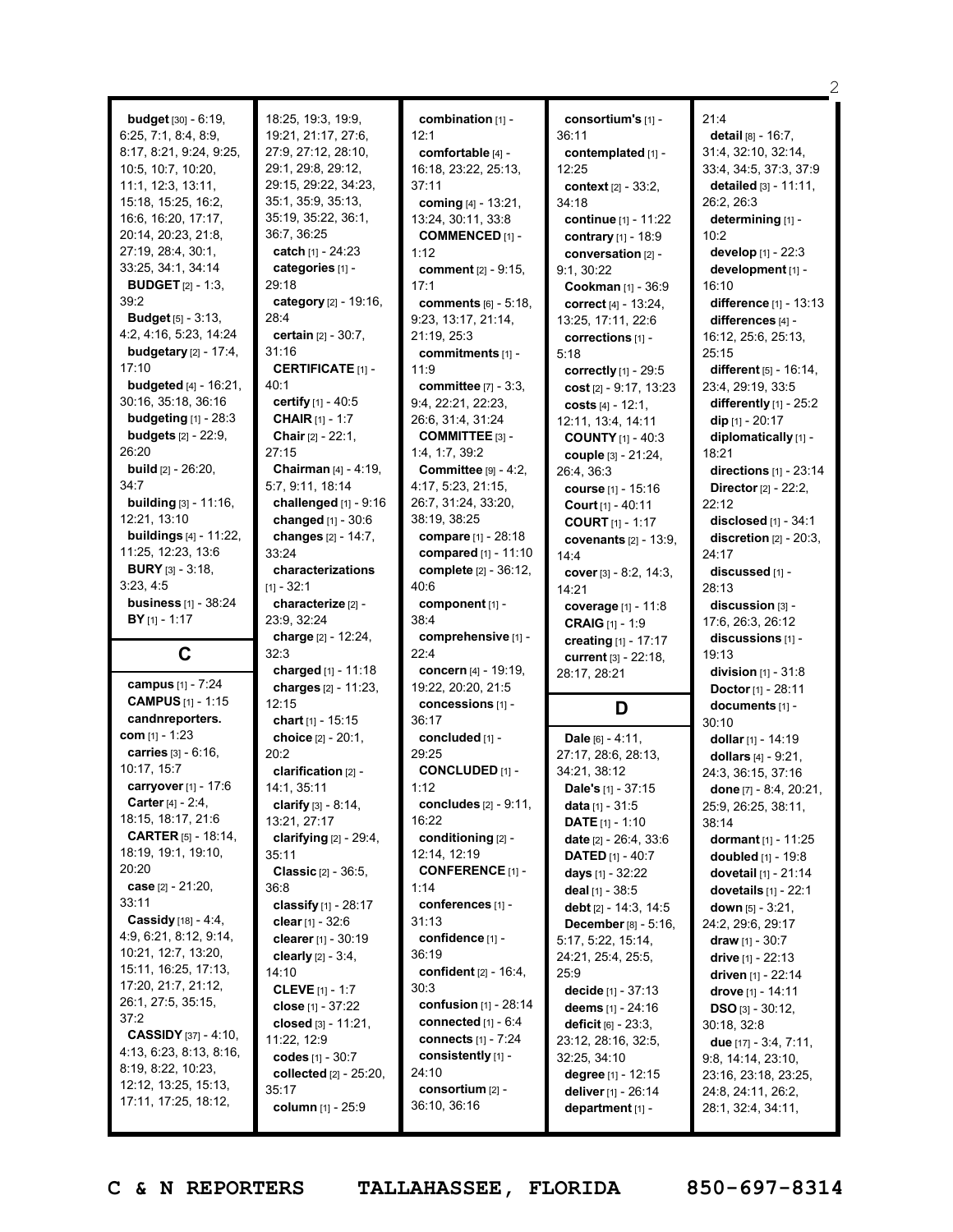|                                               |                                                   |                                        |                                                              | З                                                   |
|-----------------------------------------------|---------------------------------------------------|----------------------------------------|--------------------------------------------------------------|-----------------------------------------------------|
| 35:3, 35:5                                    | 28:7                                              | 9:25, 10:6                             | front [2] - 11:12, 16:3                                      | 18:8, 20:2, 20:8,                                   |
| due-to $[2] - 32:4$ ,                         | existence [1] - 18:3                              | fees [3] - 7:10, 8:18,                 | front-load $[1] - 16:3$                                      | 21:14, 22:16, 30:21                                 |
| 34:11                                         | existing [1] - 13:24                              | 13:10                                  | frozen $[1] - 12:18$                                         | guidance [1] - 38:3                                 |
| during $[4] - 8:10$ ,                         | expect $[3] - 15:17$ ,                            | few [5] - 18:20, 24:2,                 | full $[13] - 6:18, 8:2,$                                     |                                                     |
| 21:15, 25:7, 32:18                            | 23:1, 34:14                                       | 31:25, 32:22, 38:18                    | 9:24, 10:6, 10:19,                                           | н                                                   |
|                                               | expectation [3] -                                 | <b>finalized</b> $[1] - 36:22$         | 14:23, 15:23, 22:16,                                         |                                                     |
| Е                                             | 29:25, 34:17, 35:24                               | finally $[1] - 24:5$                   | 22:24, 26:6, 26:17,                                          | hair $[1] - 21:1$                                   |
|                                               | expectations [1] -                                | <b>Finance</b> [5] - 3:14,             | 27:2, 27:3                                                   | half $[1] - 31:15$                                  |
| early [3] - 4:4, 27:1,                        | 22:8                                              | 4:2, 4:16, 5:23, 38:19                 | <b>fully</b> $[1]$ - 33:25                                   | halfway [3] - 7:15,                                 |
| 37:8                                          | expected [1] - 7:10                               | <b>FINANCE</b> $[2] - 1:3$ ,           | fund [25] - 7:2, 7:17,                                       | 15:16, 15:24                                        |
| education $[1]$ - $9:17$                      | expended [2] -                                    | 39:2                                   | 8:8, 10:3, 10:24, 11:6,                                      | <b>HALL</b> $[1] - 1:14$                            |
| effectively [1] - 14:8                        | 15:25, 16:21                                      | <b>financial</b> $[13] - 15:10$ ,      | 11:7, 11:9, 12:4, 13:1,                                      | happy $[1] - 16:23$                                 |
| effort $[1] - 30:19$                          | expenditure [2] -                                 | 16:9, 23:6, 23:19,                     | 13:2, 13:7, 13:8,                                            | <b>hate</b> $[1] - 20:22$                           |
| efforts [1] - 22:14                           | 16:15, 22:13                                      | 24:6, 24:10, 24:20,                    | 13:22, 13:24, 14:2,                                          | heads $[1] - 37:4$                                  |
| either [2] - 3:25, 19:5                       | expenditures [1] -                                | 30:24, 32:15, 32:16,                   | 14:7, 14:8, 19:24,                                           | hear $[1] - 23:13$                                  |
| eliminate [2] - 23:2,                         | 25:11                                             | 35:2, 35:4, 36:9                       | 20:16, 24:16, 24:21,                                         | heard $[1] - 31:2$                                  |
| 23:17                                         | expense [1] - 7:5                                 | <b>fine</b> $[1] - 20:11$              | 32:18, 32:25, 33:19                                          | heating [2] - 12:13,                                |
| email [2] - 7:23, 9:1                         | expenses [7] -                                    | finite [1] - 34:15                     | <b>funding</b> $[7] - 7:13$ ,                                | 12:19                                               |
| emergencies [1] -                             | 11:15, 15:17, 15:21,                              | firm $[1] - 23:9$                      | 8:7, 9:19, 9:20, 17:15,                                      | help [2] - 32:18,                                   |
| 20:17                                         | 25:1, 29:6, 33:15,                                | <b>first</b> $[10] - 5:15$ ,           | 20:25, 36:4                                                  | 38:13                                               |
| encumber [2] -                                | 37:20                                             | 11:12, 11:17, 11:19,                   | fundraising [1] -                                            | helpful [2] - 25:24,                                |
| 15:22, 19:15                                  | explain [6] - 12:8,                               | 13:4, 13:5, 13:6, 13:7,                | 17:16<br>funds [19] - 14:20,                                 | 28:25<br>high $[2] - 12:24$ ,                       |
| encumbered [1] -<br>15:25                     | 16:12, 17:7, 37:8,<br>37:21                       | 19:23, 29:22<br>fiscal $[3] - 16:19$ , | 16:8, 18:22, 19:6,                                           | 20:16                                               |
| encumbrances [1] -                            | explainable [1] -                                 | 17:5, 22:5                             | 19:16, 20:3, 23:10,                                          | higher $[2] - 14:10$ ,                              |
| 16:1                                          | 14:20                                             | five [12] - 19:2, 19:5,                | 23:16, 23:18, 24:1,                                          | 14:12                                               |
| end [6] - 16:6, 16:19,                        | explaining [1] -                                  | 22:5, 22:10, 22:18,                    | 24:8, 24:11, 24:14,                                          | highlight [2] - 32:17,                              |
| 17:4, 21:18, 25:14,                           | 28:24                                             | 30:10, 30:22, 31:13,                   | 28:1, 28:5, 34:11,                                           | 32:20                                               |
| 29:20                                         | explanation [1] -                                 | 31:23, 33:24, 34:8                     | 35:3                                                         | highlights [1] - 28:4                               |
| enrollment $[3] - 7:9$ ,                      | 28:20                                             | five-year $[6] - 22:10$ ,              |                                                              | <b>history</b> $[1] - 7:3$                          |
| 7:18, 14:14                                   | explode [1] - 12:22                               | 30:22, 31:23, 33:24,                   | G                                                            | holder [1] - 32:5                                   |
|                                               |                                                   |                                        |                                                              |                                                     |
| enterprise $[3]$ - $23:7$ ,                   | exposure [1] - 20:9                               | 34:8                                   |                                                              | housing [10] - 10:20,                               |
| 23:20, 32:3                                   | extent $[4] - 22:17$ ,                            | flexibility $[1]$ - 20:8               | game [1] - 36:4                                              | 10:24, 11:6, 11:9,                                  |
| enterprises [4] -                             | 30:14, 31:16, 32:1                                | flips $[1] - 33:10$                    | gap [1] - 37:22                                              | 11:20, 12:4, 13:2,                                  |
| 31:1, 31:7, 31:9,                             | extraordinary [1] -                               | <b>FLORIDA</b> $[4] - 1:1$ ,           | Garcia [1] - 4:18                                            | 13:7, 13:22, 14:5                                   |
| 32:16                                         | 21:3                                              | 1:15, 1:22, 40:3                       | <b>GARCIA</b> $[8] - 4:19$ ,                                 | <b>Housing</b> [1] - 14:24                          |
| entertain [1] - 12:5                          |                                                   | Florida [3] - 31:17,                   | 4:21, 4:23, 4:25, 5:2,                                       | hundred [1] - 36:15                                 |
| entity [1] - 34:25                            | F                                                 | 33:1                                   | 5:4, 5:6, 5:9                                                |                                                     |
| errors [1] - 22:7                             |                                                   | flow $[1] - 37:16$                     | <b>GARY</b> [1] - 1:8                                        |                                                     |
| escrow [1] - 13:8                             | facilities [2] - 12:10,                           | football [2] - 35:20,                  | gate [1] - 25:22                                             |                                                     |
| escrowed [1] - 13:10                          | 14:15                                             | 36:2                                   | general [2] - 16:22,<br>38:20                                | i.e $[1]$ - 28:23                                   |
| especially [3] -                              | fact $[5] - 8.4, 8.24,$                           | <b>footnote</b> $[1] - 25:12$          | generally [1] - 19:22                                        | ideal [1] - 20:24                                   |
| 18:13, 25:22, 33:8                            | 9:18, 11:15, 32:21<br><b>factors</b> $[1]$ - 11:2 | <b>footnoted</b> $[1]$ - 16:17         | generate [1] - 27:24                                         | idealistic [1] - 26:19<br><b>impact</b> [3] - 11:7, |
| <b>estimate</b> $[2] - 8:2,$<br>23:17         | faculty $[1] - 7:25$                              | footnotes [2] -<br>16:11, 25:21        | generation $[1]$ -                                           | 11:8, 14:6                                          |
| estimated $[2] - 7:6$ ,                       | failed [1] - 9:7                                  | for-whatever-it's-                     | 37:11                                                        | impacted [3] - 8:21,                                |
| 8:10                                          | fairly $[3] - 12:22$ ,                            | worth [1] - 21:4                       | given $[3] - 9:18$ ,                                         | 8:23, 14:7                                          |
| estimating $[1]$ - 9:3                        | 14:19, 29:23                                      | foregoing $[1] - 40:6$                 | 28:18, 32:21                                                 | <b>important</b> [4] - 7:23,                        |
| estimation $[1]$ -                            | <b>FAMU</b> $[3] - 1:15$ ,                        | <b>form</b> $[1]$ - 9:20               | governors [1] - 18:4                                         | 34:3, 34:7, 37:3                                    |
| 22:25                                         | 7:22, 11:18                                       | <b>formal</b> $[1] - 3:5$              | Governors [5] -                                              | $IN_{[1]} - 1:3$                                    |
| event $[1] - 36:11$                           | far $[2] - 3:7, 27:14$                            | <b>format</b> $[2] - 25:2$ ,           | 19:14, 23:23, 26:11,                                         | include [1] - 22:10                                 |
| evidence [1] - 31:19                          | favor [3] - 6:14,                                 | 29:17                                  | 32:22, 37:25                                                 | <b>includes</b> $[1] - 31:7$                        |
| <b>exactly</b> $[5] - 3:20$ ,                 | 10:15, 15:4                                       | forward $[3] - 32:8$ ,                 | Governors' [1] - 18:1                                        | increase [4] - 14:14,                               |
| 8:19, 17:8, 21:17,                            | <b>FAX</b> [1] - 1:22                             | 34:2, 34:18                            | <b>Grable</b> $[1] - 2:3$                                    | 14:15, 18:22, 32:4                                  |
| 34:23                                         | <b>February</b> $[1] - 40:7$                      | Foundation [1] -                       | <b>Great</b> $[1] - 5:10$<br><b>great</b> $[5] - 3:22, 4:6,$ | increasing $[1]$ -<br>20:14                         |
| Excel [3] - 29:17,                            | <b>FEBRUARY</b> [1] -<br>1:10                     | 30:14                                  | 9:13, 10:10, 17:12                                           | incremental [2] -                                   |
| 33:3, 35:16<br><b>exception</b> $[1]$ - 32:19 | fee $[12] - 6:19, 7:2,$                           | four [2] - 11:21,<br>12:23             | grown $[1] - 24:9$                                           | 10:1, 13:23                                         |
| <b>Excuse</b> $[1] - 24:22$                   | 7:3, 7:5, 7:7, 7:19,                              | FPR [3] - 1:17, 40:5,                  | guarantees [1] - 36:4                                        | incur $[1]$ - 12:10                                 |
| <b>existed</b> $[2] - 24:8$ ,                 | 8:3, 8:8, 8:15, 9:5,                              | 40:11                                  | guess $[7] - 9:10$ ,                                         | <b>indicates</b> $[1] - 31:6$                       |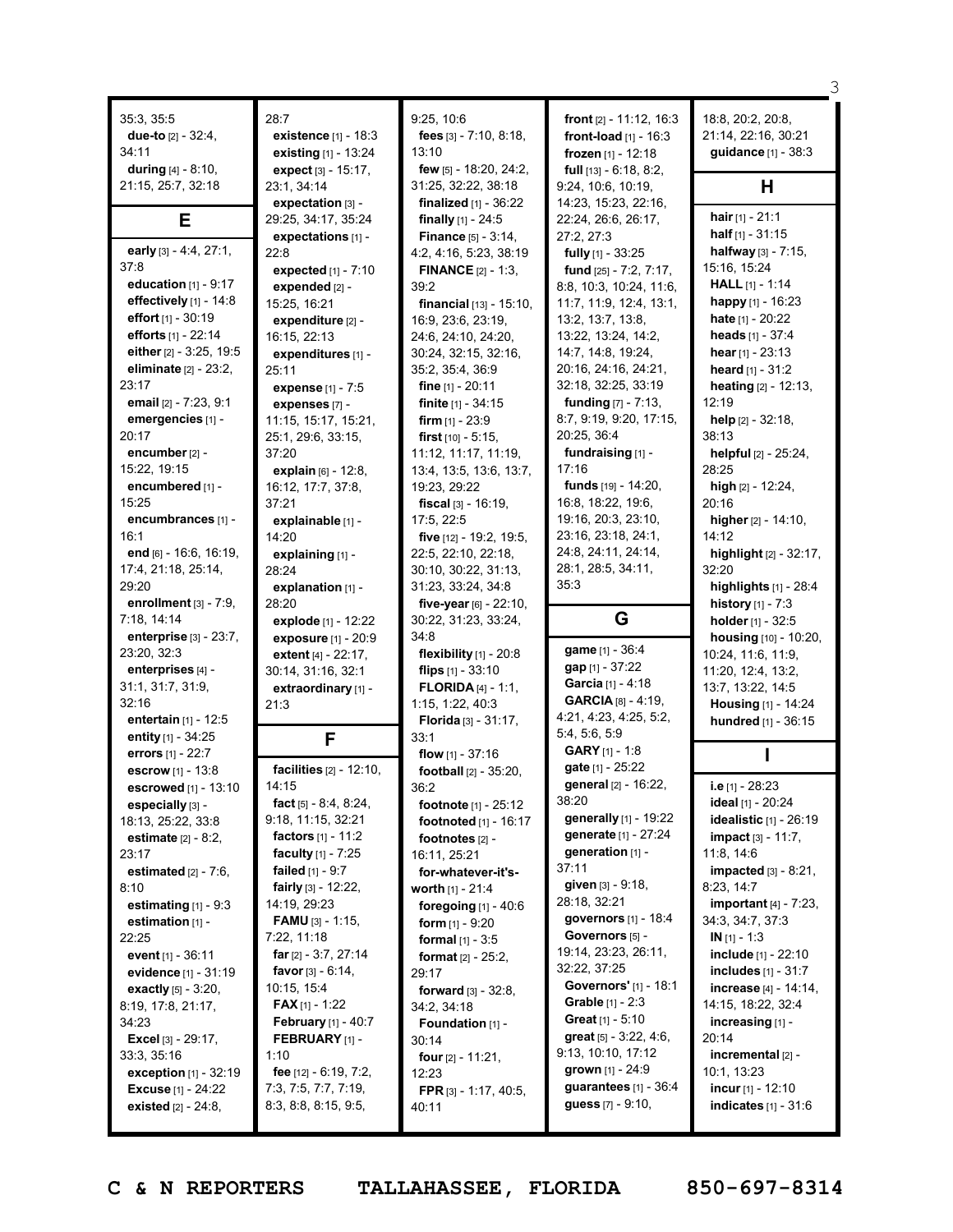|                                    |                                             |                                           |                                | 4                               |
|------------------------------------|---------------------------------------------|-------------------------------------------|--------------------------------|---------------------------------|
| INDICATIONS) [3] -                 |                                             | 19:14, 21:23, 25:17,                      | $might [6] - 8:24,$            | 25:19                           |
| 6:15, 10:16, 15:5                  | L                                           | 26:14, 30:23, 35:16                       | 12:5, 16:16, 32:4,             | neighborhood [1] -              |
| individual $[2]$ - 16:8,           | large [2] - 11:10,                          | looks $[1] - 37:15$                       | 33:11, 38:9                    | 15:18                           |
| 32:15                              | 25:8                                        |                                           | million $[2] - 34:11$ ,        | nervous [1] - 19:10             |
| individuals $[1]$ - 3:21           | largely [4] - 7:11,                         | Μ                                         | 34:13                          | net $[1] - 9:6$                 |
| information [8] -                  | 12:19, 20:2, 22:14                          |                                           | $mindful$ [2] - 26:11,         | new [3] - 23:3, 28:22,          |
| 5:13, 15:14, 18:7,                 | $larger_{[1]} - 11:13$                      | $ma'am$ [1] - 8:13                        | 37:23                          | 36:7                            |
| 24:5, 24:20, 27:4,                 | largest [3] - 7:4,                          | magnitude [1] -                           | minimal $[2] - 12:13$ ,        | news [2] - 17:1, 17:9           |
| 28:6, 38:2                         | 19:23, 19:25                                | 33:13                                     | 12:22                          | next [8] - 3:3, 6:17,           |
| informational [2] -                | $last[9] - 21:22,$                          | maintain [1] - 17:23                      | minimize [1] - 25:8            | 10:18, 22:5, 30:10,             |
| 15:8, 24:24                        | 22:22, 25:19, 25:21,                        | maintenance [1] -                         | minimum $[1] - 17:22$          | 30:11, 31:25, 33:23             |
| <b>instance</b> [1] - 25:4         | 29:11, 29:13, 30:8,                         | 12:20                                     | minutes $[10] - 3.9$ ,         | $nice$ [1] - 37:2               |
| institutions [6] -                 | 32:22, 37:6                                 | major $[2] - 25:6$ ,                      | 3:17, 4:1, 5:16, 5:17,         | <b>NICOLE</b> $[1] - 1:8$       |
| 28:19, 30:24, 31:14,               | LAWSON [38] - 1:7,                          | 28:18                                     | 5:19, 5:23, 6:8, 6:12,         | $NO$ [8] - 4:22, 4:24,          |
| 31:15, 32:23                       | 3:3, 3:19, 3:24, 4:6,                       | majority [1] - 15:20                      | 26:4                           | 5:1, 5:20, 10:13,               |
| <b>intend</b> $[1] - 31:22$        | 4:8, 4:11, 4:14, 4:20,                      | management [1] -                          | money [2] - 31:10,             | 13:19, 21:10, 38:22             |
| intent $[1] - 30:2$                | 5:8, 5:10, 5:21, 6:1,                       | 7:22                                      | 31:15                          | none [1] - 10:14                |
| interested [1] - 25:3              | 6:6, 6:11, 6:16, 9:13,                      | <b>MANGUM</b> [6] - 19:8,                 | month [2] - 30:11,             | nonissue [1] - 38:8             |
| interesting [2] -                  | 10:10, 10:14, 10:17,                        | 27:15, 27:19, 34:21,                      | 33:7                           | note [2] - 14:1, 32:22          |
| 24:12, 34:12                       | 13:16, 13:20, 14:9,                         | 34:24, 35:6                               | months $[2] - 16:2$ ,          | noted $[1] - 34:13$             |
| <b>interim</b> $[1] - 3:20$        | 15:2, 15:6, 16:25,<br>17:12, 18:17, 21:6,   | <b>Mangum [2] - 27:16,</b><br>28:11       | 37:6                           | notes $[1] - 40:6$              |
| internal [1] - 20:6                |                                             |                                           | morning $[6] - 4:12$ ,         | nothing [1] - 19:20             |
| International [1] -                | 21:11, 25:25, 27:7,<br>27:11, 27:18, 28:11, | March [5] - 22:20,<br>27:2, 33:20, 33:21, | 4:13, 4:14, 5:12, 6:24,        | number [4] - 25:17,             |
| 33:1                               | 35:14, 37:1, 38:23                          | 37:8                                      | 8:25<br>most [7] - 7:20, 7:23, | 25:20, 28:23, 34:15             |
| <b>invoices</b> $[2] - 7:21$ ,     | <b>Lawson</b> $[2] - 4:15$ ,                | <b>Matthew</b> $[1] - 2:4$                | 8:1, 25:15, 31:11,             | numbers [4] - 25:8,             |
| 8:1                                | 4:19                                        | <b>maximum</b> [2] - 20:8,                | 33:11, 37:14                   | 25:22, 26:8, 38:7               |
| issue $[6] - 11:17$ ,              | <b>learning</b> $[1] - 7:21$                | 24:15                                     | motion $[7] - 5:22$ ,          |                                 |
| 14:18, 17:14, 37:5,<br>37:24, 38:9 | least $[7] - 14:14$ ,                       | $MCCOY$ [6] - 1:8,                        | 6:16, 10:5, 10:11,             | O                               |
| <b>issues</b> [2] - 17:4,          | 22:25, 23:15, 24:17,                        | 5:5, 6:5, 6:9, 10:9,                      | 10:17, 14:23, 15:6             | obviously [3] -                 |
| 17:10                              | 28:4, 30:11, 34:9                           | 15:1                                      | move $[1] - 21:8$              | 20:22, 26:6, 26:16              |
| item [7] - 5:15, 6:17,             | leave [2] - 7:14, 20:5                      | $McCoy [5] - 3:11,$                       | moved [8] - 5:24,              | occupancy [4] -                 |
| 6:22, 10:1, 10:18,                 | ledger [1] - 34:25                          | 4:21, 5:4, 5:5, 6:3                       | 5:25, 6:8, 6:12, 10:8,         | 11:1, 11:13, 14:10,             |
| 10:22                              | LEE $[1] - 1:14$                            | mean [3] - 13:2,                          | 10:11, 14:25, 15:2             | 14:13                           |
| <b>items</b> $[7] - 5:13$ ,        | Legislature [2] -                           | 17:3, 20:22                               | moving [2] - 3:22,             | occupation [1] -                |
| 15:8, 24:24, 32:6,                 | 18:22, 20:21                                | meaning [1] - 13:22                       | 34:24                          | 14:15                           |
| 36:3, 36:21                        | legitimate [1] - 19:22                      | means $[4] - 17:8$ ,                      | MS [10] - 3:18, 3:23,          | OF [3] - 1:1, 40:3,             |
|                                    | lengthy [2] - 29:23,                        | 23:3, 25:17, 25:20                        | 4:5, 4:19, 4:21, 4:23,         | 40:3                            |
| J                                  | 33:16                                       | meet [2] - 11:8, 16:5                     | 4:25, 5:2, 5:4, 5:9            | office [4] - 16:10,             |
|                                    | <b>LEON</b> [1] - 40:3                      | <b>MEETING</b> [1] - 1:4                  | must $[1] - 31:18$             | 22:2, 22:3, 22:15               |
| <b>Jenny</b> $[3] - 3:8, 3:17,$    | $less$ [4] - 25:21, 31:6,                   | meeting [16] - 3:10,                      |                                | <b>OFFICE</b> $[1] - 1:21$      |
| 4:3                                | 31:9, 31:15                                 | 3:14, 4:17, 5:23, 11:4,                   | N                              | officially [1] - 3:8            |
| $job [1] - 37:2$                   | lesser [1] - 30:14                          | 21:15, 22:20, 22:21,                      |                                |                                 |
| <b>June</b> $[2] - 23:21$ ,        |                                             |                                           |                                | <b>offline</b> [1] - 25:2       |
|                                    | <b>level</b> $[3] - 16:24$ ,                | 24:25, 27:2, 29:23,                       | <b>name</b> $[1] - 31:13$      | omissions $[1]$ - 22:7          |
| 24:1                               | 29:9, 34:5                                  | 31:5, 33:16, 33:21,                       | <b>NANCY</b> $[3] - 1:17$ ,    | Once [1] - 10:24                |
|                                    | <b>levels</b> $[1] - 31:8$                  | 38:25                                     | 40:5, 40:11                    | once [1] - 25:13                |
| K                                  | <b>lightning</b> $[2] - 37:5$ ,             | meets $[1] - 17:18$                       | nancy@metzke.                  | one [11] - 15:17,               |
|                                    | 37:24                                       | member $[1] - 18:15$                      | com $[1] - 1:23$               | 16:7, 17:2, 17:14,              |
| keep [3] - 3:22,                   | $line_{[8]-3:11,3:16,}$                     | <b>MEMBERS</b> $[1]$ - 1:7                | narrative [1] - 28:15          | 17:18, 20:12, 24:25,            |
| 11:24, 24:22                       | 4:1, 14:17, 21:20,                          | <b>members</b> $[5] - 28:21$ ,            | <b>NCAA</b> [2] - 31:5, 31:7   | 27:9, 34:25, 36:1,              |
| <b>keeping</b> $[1]$ - 19:2        | 21:21, 30:8, 36:21                          | 28:22, 36:8, 38:19,                       | necessarily [1] -              | 37:4                            |
| <b>Kelvin</b> $[1]$ - 4:15         | literally $[1]$ - 24:2                      | 38:20                                     | 20:24                          | <b>ones</b> $[1] - 31:8$        |
| <b>KELVIN</b> [1] - 1:7            | <b>load</b> $[1]$ - 16:3                    | memorandum [1] -                          | <b>need</b> $[11] - 4:3$ ,     | open [1] - 13:9                 |
| <b>kept</b> $[1] - 37:19$          | <b>locate</b> $[1] - 24:6$                  | 9:4                                       | 10:25, 12:16, 23:23,           | opens [1] - 24:18               |
| <b>kind</b> [4] - 19:10,           | <b>LOCATION</b> $[1]$ - 1:14                | mentioned [1] - 35:2                      | 26:11, 32:14, 34:17,           | <b>operate</b> $[1] - 13:9$     |
| 19:19, 21:2, 21:3                  | <b>logic</b> $[1] - 9.9$                    | <b>METZKE</b> [3] - 1:17,                 | 34:21, 36:20, 37:23,           | operated [1] - 11:24            |
| <b>kinds</b> $[2] - 30:25$ ,       | <b>look</b> [5] - 19:12,                    | 40:5, 40:11                               | 37:25                          | <b>operating</b> $[4] - 6:19$ , |
| 32:6                               | 23:6, 25:6, 32:14,                          | mid $[1]$ - 10:25                         | needs $[5] - 8:3, 12:3,$       | 9:25, 10:6, 10:20               |
| known [3] - 11:2,                  | 37:10                                       | mid-year [1] - 10:25                      | 12:13, 17:18, 34:12            | <b>Operating</b> [1] - 14:24    |
| 32:20, 36:13                       | looking [7] - 17:22,                        | <b>middle</b> [1] - 25:7                  | <b>negative</b> $[2] - 11:7$ , | operation [4] -                 |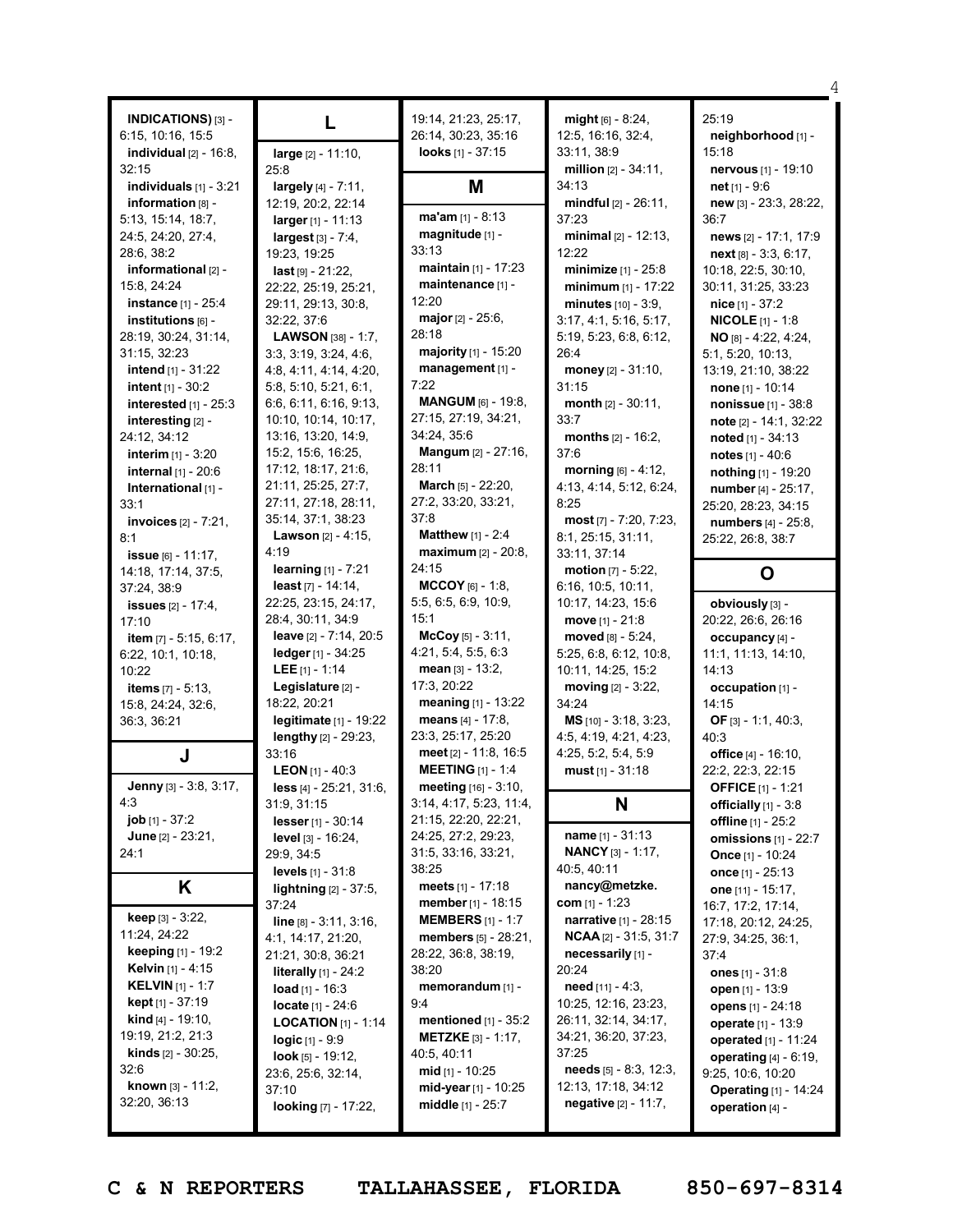|                                                     |                                               |                                                          |                                                          | 5                                              |
|-----------------------------------------------------|-----------------------------------------------|----------------------------------------------------------|----------------------------------------------------------|------------------------------------------------|
| 10:24, 12:6, 13:7,                                  | 22:25                                         | 10:23, 12:12, 13:25,                                     | 24:15                                                    | regular [1] - 12:17                            |
| 22:4                                                | <b>personnel</b> $[1] - 7:12$                 | 15:13, 17:11, 17:25,                                     | push $[1] - 20:7$                                        | rein [1] - 26:23                               |
| opportunities [1] -                                 | perspective [3] -                             | 18:12, 18:25, 19:3,                                      | put [2] - 19:16, 26:3                                    | reinstate $[1] - 9:2$                          |
| 19:15                                               | 20:12, 24:12, 36:22                           | 19:8, 19:9, 19:21,                                       | <b>puts</b> $[1] - 21:2$                                 | reiterate [1] - 31:3                           |
| opposed [1] - 13:11                                 | phenomenon [1] -                              | 21:17, 27:6, 27:9,                                       | <b>putting</b> $[2] - 6:7$ ,                             | related $[2] - 7:10$ ,                         |
| optimistic [1] - 33:11                              | 32:20                                         | 27:12, 27:15, 27:19,                                     | 19:17                                                    | 15:21                                          |
| order [4] - 4:17, 13:9,                             | <b>phrase</b> $[4] - 23:3$ ,                  | 28:10, 29:1, 29:8,                                       |                                                          | relatively [1] - 11:10                         |
| 15:19, 33:13                                        | 23:11, 35:3                                   | 29:12, 29:15, 29:22,                                     | Q                                                        | remaining $[1] - 7:6$                          |
| organization [1] -                                  | picture [2] - 24:19,                          | 34:21, 34:23, 34:24,                                     |                                                          | remember [1] - 18:20                           |
| 35:4                                                | 29:19                                         | 35:1, 35:6, 35:9,                                        | questions [20] -                                         | report [2] - 15:10,                            |
| organizations [1] -                                 | piece $[1] - 17:3$                            | 35:13, 35:19, 35:22,                                     | 6:13, 10:4, 10:12,                                       | 40:5                                           |
| 20:1                                                | <b>pieces</b> $[1] - 11:16$                   | 36:1, 36:7, 36:25                                        | 12:5, 13:17, 14:18,                                      | REPORTED <sub>[1]</sub> -                      |
| <b>Orlando</b> [1] - 36:8                           | pipes $[1] - 12:17$                           | President [5] - 8:25,                                    | 14:22, 15:4, 16:17,                                      | 1:17                                           |
| <b>OTHER</b> [1] - 2:2                              | place [8] - 16:4,                             | 27:16, 28:24, 29:24,                                     | 16:23, 17:13, 21:7,                                      | Reporter [1] - 40:11                           |
| ourselves [2] -                                     | 16:18, 18:6, 18:10,                           | 33:17                                                    | 21:12, 27:13, 29:2,                                      | REPORTER <sub>[1]</sub> -                      |
| 28:18, 34:22                                        | 19:25, 32:5, 36:8,                            | President's [2] -                                        | 34:20, 38:1, 38:16,                                      | 1:17                                           |
| <b>outside</b> $[1] - 23:8$                         | 38:7                                          | 16:10, 22:2                                              | 38:18, 38:24                                             | <b>REPORTERS</b> [1] -                         |
| outstanding [2] -                                   | placeholder [1] -                             | PRESIDENT'S [1] -<br>1:14                                | quorum [3] - 3:14,                                       | 1:21                                           |
| 36:5, 37:17                                         | 23:12                                         | preview [1] - 30:21                                      | 5:6, 5:8                                                 | request $[4] - 6:25$ ,                         |
| overall [2] - 16:4,                                 | places [2] - 20:7,                            |                                                          | R                                                        | 8:8, 26:4, 26:10                               |
| 16:6                                                | 20:18                                         | <b>previous</b> $[2] - 24:3$ ,<br>33:6                   |                                                          | require [1] - 14:4                             |
| overtime [1] - 37:22                                | plan $[14] - 16:18$ ,                         | previously [2] - 13:1,                                   | raise [2] - 9:17, 21:5                                   | required [1] - 18:1                            |
| <b>Overton</b> [4] - 26:22,                         | 22:4, 22:10, 22:15,<br>22:19, 27:21, 30:9,    | 13:2                                                     | rate [2] - 14:10,                                        | <b>reserve</b> $[7] - 8:7$ ,                   |
| 29:25, 37:10, 38:13                                 | 30:23, 31:23, 37:12,                          | priorities [1] - 20:16                                   | 14:13                                                    | 14:2, 14:6, 14:8,                              |
| overview [2] - 26:2,<br>26:3                        | 37:14, 37:21, 38:6                            | problem $[1] - 6:11$                                     | rather [2] - 19:13,                                      | 17:21, 18:2, 18:5                              |
| owe $[1] - 24:16$                                   | planned [1] - 30:16                           | proceed $[4] - 6:21$ ,                                   | 30:16                                                    | reserves $[8] - 18:9$ ,                        |
| owed [1] - 37:18                                    | planning [2] - 22:12,                         | 15:11, 18:18, 21:13                                      | rationale [1] - 37:20                                    | 18:20, 19:6, 19:24,<br>20:6, 20:10, 20:15      |
| <b>own</b> $[3] - 13:11$ ,                          | 30:12                                         | proceedings [1] -                                        | $RE[1] - 1:3$                                            | <b>residents</b> $[1] - 12:2$                  |
|                                                     |                                               |                                                          |                                                          |                                                |
|                                                     |                                               | 40:6                                                     | reach $[1] - 3:9$                                        |                                                |
| 23:14, 31:18                                        | pleased [1] - 38:15                           | proceeds $[1] - 7:6$                                     | reading [1] - 29:5                                       | <b>residual</b> $[1] - 20:5$                   |
|                                                     | Point [1] - 21:22                             | <b>process</b> $[3] - 9:2$ ,                             | ready [1] - 4:4                                          | <b>resource</b> $[1] - 35:8$                   |
| P                                                   | point [13] - 4:9, 7:20,<br>10:3, 15:23, 17:9, | 22:23, 23:25                                             | real $[1] - 20:12$                                       | RESPONSE) [8] -                                |
| page [1] - 21:22                                    | 19:19, 20:11, 28:6,                           | <b>program</b> $[2] - 22:5$ ,                            | realistic $[1] - 30:2$                                   | 4:22, 4:24, 5:1, 5:20,<br>10:13, 13:19, 21:10, |
| paid [2] - 7:5, 37:18                               | 28:12, 29:11, 30:4,                           | 22:18                                                    | reality [1] - 26:24                                      | 38:22                                          |
| parcel [1] - 30:25                                  | 34:21, 37:15                                  | <b>programs</b> $[2] - 23:2,$                            | really [12] - 9:16,                                      | rest [1] - 7:9                                 |
| part [10] - 13:8,                                   | <b>policy</b> $[4] - 18:1$ ,                  | 27:22                                                    | 13:3, 19:18, 26:8,                                       | retitle [1] - 30:12                            |
| 19:19, 22:22, 24:4,                                 | 18:3, 18:5, 20:6                              | projected [1] - 11:13                                    | 26:22, 28:22, 30:18,                                     | <b>revenue</b> [18] - 11:14,                   |
| 25:6, 27:21, 28:2,                                  | positive [1] - 25:17                          | projection [1] -                                         | 31:19, 34:12, 37:4,                                      | 22:11, 22:13, 25:1,                            |
| 30:25, 31:11, 31:21                                 | possibility [1] -                             | 22:11                                                    | 38:17                                                    | 25:16, 25:19, 25:20,                           |
| particular $[1]$ - 28:4                             | 24:18                                         | projections [8] -                                        | reason $[2] - 13:5$ ,                                    | 27:20, 27:21, 27:24,                           |
| passed [1] - 13:23                                  | <b>POST</b> $[1]$ - 1:21                      | 26:20, 29:19, 33:8,                                      | 36:19                                                    | 28:5, 28:8, 33:9,                              |
| past $[3] - 25:3$ , 28:7,                           | <b>power</b> $[1] - 31:13$                    | 33:12, 33:24, 34:8,                                      | reasonable [3] -                                         | 33:12, 33:14, 36:22,                           |
| 32:2                                                | <b>Power</b> [1] - 21:22                      | 34:9, 37:10                                              | 23:1, 35:24, 37:15                                       | 37:11, 37:19                                   |
| <b>pay</b> $[2] - 7:8, 8:9$                         | preconceived [1] -                            | proper [1] - 18:16                                       | <b>reasons</b> $[2] - 11:11$ ,<br>36:2                   | <b>revenues</b> [8] - 16:13,                   |
| <b>paying</b> $[2] - 12:9$ ,                        | 23:14                                         | properly $[4] - 6:12$ ,                                  | <b>receipts</b> $[1] - 25:23$                            | 20:14, 25:11, 29:6,                            |
| 34:22                                               | predated [1] - 18:3                           | 10:11, 15:3, 38:2                                        | receive [3] - 35:8,                                      | 29:7, 29:17, 30:5,                             |
| <b>payments</b> [1] - 16:15                         | predates [1] - 19:4                           | proposals $[1]$ - $9:5$<br>proposing [1] -               | 36:13, 36:14                                             | 30:8                                           |
| <b>people</b> $[6] - 11:16$ ,                       | <b>PRESENT</b> [1] - 2:2                      | 22:12                                                    | <b>RECESS)</b> $[1] - 4:7$                               | risk $[4]$ - 21:2, 21:3,                       |
| 15:22, 21:20, 23:4,<br>23:13, 38:12                 | <b>present</b> $[5] - 4:20$ ,                 | proven $[1] - 22:7$                                      | recognized [2] -                                         | 32:13, 34:19<br><b>Robert</b> $[1] - 2:4$      |
| <b>percent</b> $[4] - 18:2,$                        | 5:3, 5:6, 10:21, 25:24<br>presentation [8] -  | <b>provided</b> $[2] - 5:17$ ,                           | 6:21, 10:21                                              | rod [2] - 37:5, 37:24                          |
| 18:5, 18:24, 19:2                                   | $9:12$ , $15:12$ , $16:22$ ,                  | 28:2                                                     | reconvene $[1] - 4:2$                                    | roll $[1] - 4:18$                              |
| performance [2] -                                   | 21:19, 21:23, 25:10,                          | provisionally [1] -                                      | <b>record</b> $[1] - 40:6$                               | room $[3] - 3:10, 4:9,$                        |
| 9:20, 17:16                                         | 30:4, 32:7                                    | 30:12                                                    | <b>reduce</b> $[1] - 20:9$                               | 7:14                                           |
| performance-                                        | presented [2] -                               | <b>Provost</b> [1] - 8:25                                | <b>Reed</b> [4] $-3:12, 3:15,$                           | <b>ROOM</b> $[1] - 1:14$                       |
| based [2] - 9:20, 17:16                             | 22:19, 27:20                                  | published $[2]$ -                                        | 3:16, 4:23                                               | roughly $[1] - 34:13$                          |
| <b>perhaps</b> $[4] - 7:23$ ,                       | <b>PRESIDENT</b> [43] -                       | 30:23, 31:5                                              | <b>REED</b> $[1] - 1:9$                                  | <b>RPR</b> [3] - 1:17, 40:5,                   |
| 31:11, 33:5, 36:15<br><b>period</b> $[2] - 16:13$ , | 4:10, 4:13, 6:23, 8:13,<br>8:16, 8:19, 8:22,  | <b>pull</b> $[1]$ - 26:22<br><b>purposes</b> [2] - 7:10, | <b>reflects</b> $[1]$ - 31:17<br>regarding $[1] - 14:18$ | 40:11<br>run $[1]$ - 12:16                     |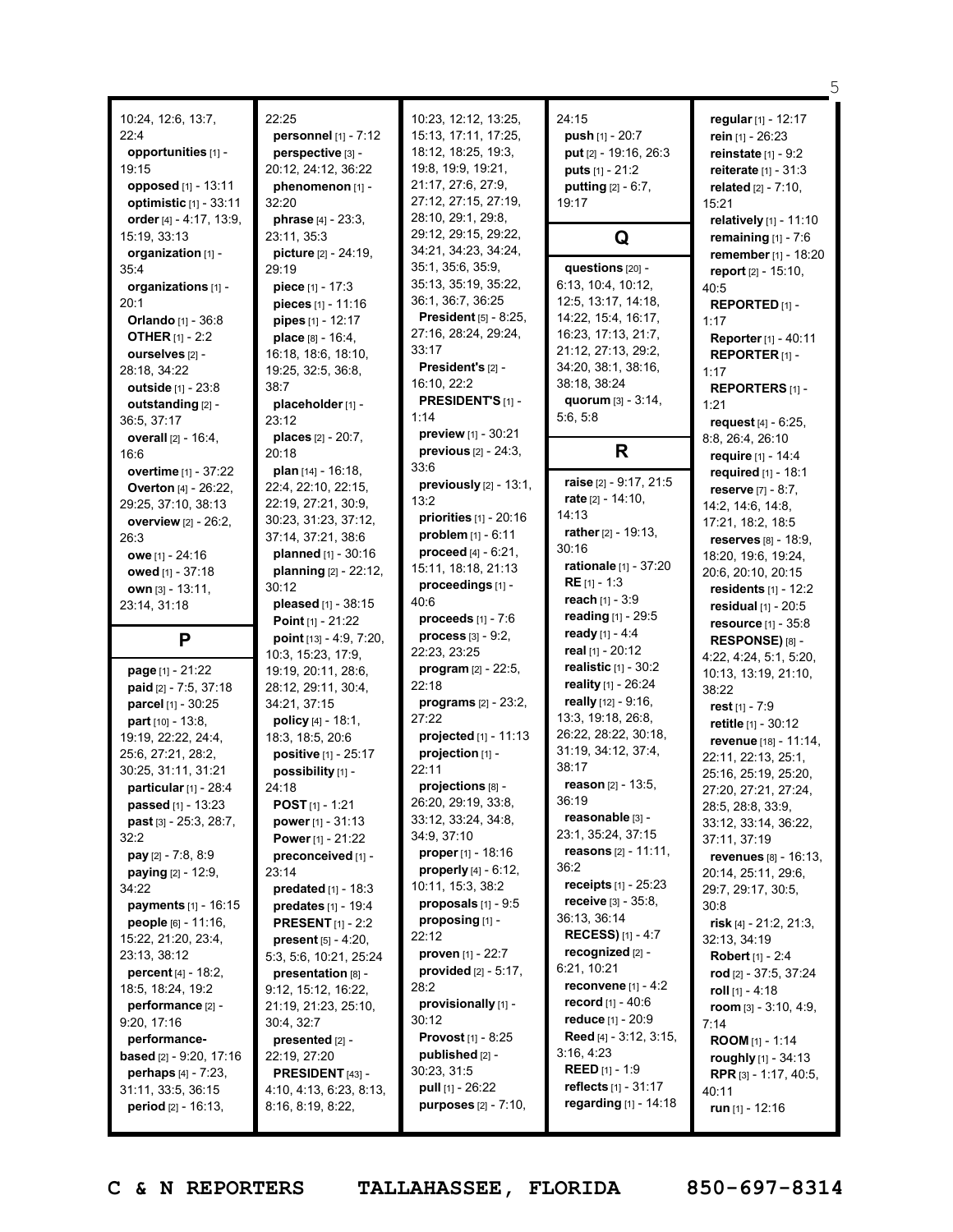| running [2] - 38:12,<br>simply [1] - 32:4<br>sufficient [1] - 8:7<br>tried [1] - 25:1<br>university [1] - 15:21<br>38:17<br>situation $[1]$ - 28:17<br>support [4] - 27:22,<br>true [2] - 36:2, 40:6<br>University [14] -<br>$\sin$ [3] - 16:2, 18:24,<br>30:14, 30:19, 32:9<br>trust <sub>[1]</sub> - 18:22<br>10:19, 10:25, 14:24,<br>S<br><b>TRUSTEE</b> [69] - 3:3,<br>15:9, 15:16, 16:6,<br>19:5<br><b>supports</b> [1] - 22:17<br>16:20, 21:2, 21:8,<br>3:19, 3:24, 4:6, 4:8,<br>sizeable [1] - 14:19<br>$SUS$ [4] - 28:19,<br>salaries [1] - 15:22<br>22:17, 23:8, 23:22,<br>4:11, 4:14, 4:20, 5:3,<br><b>slightly</b> $[3] - 24:2$ ,<br>30:24, 32:16, 32:23<br>salary [1] - 16:1<br>24:15, 32:25<br>5:5, 5:8, 5:10, 5:21,<br>29:19, 33:5<br>sweeping [1] - 21:1<br>$SCC$ [1] - 31:14<br><b>UNIVERSITY</b> [1] -<br>5:24, 6:1, 6:5, 6:6,<br>so-called [1] - 34:10<br>swept [2] - 18:22,<br>scenes [1] - 32:12<br>1:1<br>6:9, 6:11, 6:16, 8:12,<br>someone [2] - 6:10,<br>19:18<br>schedule [9] - 3:5,<br>8:14, 8:17, 8:20, 9:13,<br>unlimited $[1]$ - 20:3<br>system [2] - 7:22,<br>20:9<br>3:7, 26:5, 27:1, 27:10,<br>10:8, 10:9, 10:10,<br>unrealistic [1] -<br>sometimes [1] -<br>30:6<br>29:16, 31:12, 33:3,<br>10:14, 10:17, 12:7,<br>34:16<br>16:13<br>33:7<br>13:15, 13:16, 13:20,<br>unreliable [1] - 22:8<br>Τ<br>somewhat [1] -<br>14:9, 14:25, 15:1,<br>season [2] - 35:21,<br>$up$ [6] - 9:10, 13:8,<br>34:16<br>36:3<br>TALLAHASSEE [2] -<br>15:2, 15:6, 16:25,<br>24:18, 24:23, 29:10,<br>sorry [2] - 26:7, 27:8<br>1:15, 1:22<br>17:12, 17:20, 18:11,<br><b>second</b> $[5] - 6:3, 6:5,$<br>37:19<br>sort $[4] - 12:20$ ,<br>18:14, 18:17, 18:19,<br>Tallahassee [1] -<br>10:9, 11:3, 15:1<br>update [3] - 21:9,<br>21:25, 25:8, 30:5<br>19:1, 19:10, 20:20,<br>seconded $[3] - 6:13$ ,<br>3:11<br>21:13, 27:7<br>source [3] - 27:20,<br>21:6, 21:11, 25:25,<br>10:12, 15:3<br>Technology [1] - 9:1<br>uses $[1] - 9.5$<br>28:5, 28:8<br>27:7, 27:11, 27:18,<br>see [6] - 18:21, 26:5,<br>technology [11] -<br>utilities [4] - 11:18,<br>South [1] - 33:1<br>28:11, 29:4, 29:9,<br>26:24, 27:3, 30:10,<br>6:19, 7:1, 7:3, 7:5,<br>11:20, 11:24, 12:9<br>speaking [2] - 19:23,<br>29:14, 29:21, 35:10,<br>38:15<br>7:7, 7:10, 7:23, 8:3,<br>utility $[5] - 11:23$ ,<br>20:23<br>35:14, 35:15, 35:20,<br>seeing $[3] - 6:13$ ,<br>8:8, 9:25, 10:6<br>12:24, 13:1, 13:4,<br>special [2] - 22:21,<br>35:23, 36:6, 36:24,<br>technology-related<br>10:14, 14:10<br>13:6<br>31:4<br>37:1, 38:23<br>sees $[1] - 26:17$<br>[1] - 7:10<br>Special [1] - 31:24<br>Trustee [17] - 3:12,<br>tend [3] - 10:25,<br>$\mathbf v$<br>segue [2] - 29:2,<br>specific [1] - 16:23<br>3:15, 3:16, 4:21, 4:23,<br>29:16<br>20:4, 32:17<br>spoken [1] - 19:17<br>4:25, 5:2, 5:4, 5:25,<br><b>values</b> $[1] - 20:12$<br>semester [1] - 11:3<br><b>terms</b> $[1] - 16:5$<br><b>spot</b> $[1] - 6:7$<br>6:1, 6:3, 9:15, 12:8,<br>variances [1] - 16:11<br><b>THE</b> $[1]$ - 39:2<br><b>sense</b> $[1] - 38:7$<br>stage [2] - 22:23,<br>17:21, 18:15, 21:6<br>varies [1] - 7:8<br>themselves [1] -<br>sent $[1]$ - 32:22<br>29:3<br><b>TRUSTEES</b> [2] - 1:1,<br>25:14<br><b>vast</b> [1] - 15:20<br>separate [3] - 14:2,<br>stand $[1] - 31:18$<br>2:2<br>versus [1] - 19:17<br>14:6, 36:10<br>therefore $[2] - 7:8$ ,<br>start [3] - 3:4, 4:4,<br><b>trustees</b> $[7] - 5:12$ ,<br>7:19<br><b>VICE</b> $[37] - 4:10$ ,<br><b>service</b> $[2] - 14:3$ ,<br>19:12<br>6:17, 9:22, 13:16,<br>4:13, 6:23, 8:13, 8:16,<br>14:5<br><b>thousand</b> $[2] - 24:3$ ,<br>state [2] - 9:19,<br>14:17, 17:3, 18:4<br>36:15<br>8:19, 8:22, 10:23,<br><b>services</b> $[1] - 6:20$<br>11:25<br>Trustees [1] - 15:8<br>12:12, 13:25, 15:13,<br>three [4] - 5:12, 18:2,<br><b>set</b> $[9] - 7:3, 7:12$<br><b>STATE</b> $[1] - 40:3$<br>try $[9] - 3:21, 20:4,$<br>17:11, 17:25, 18:12,<br>18:5, 32:23<br>13:8, 13:12, 14:3,<br>State [1] - 31:17<br>20:7, 21:19, 23:11,<br>18:25, 19:3, 19:9,<br>threshold [1] - 17:23<br>14:20, 18:1, 18:9,<br>statement $[1] - 17:2$<br>23:15, 31:22, 37:7,<br>19:21, 21:17, 27:6,<br>19:17<br>tie [2] - 21:19, 26:10<br>statements [10] -<br>37:8<br>27:9, 27:12, 28:10,<br>set-aside [2] - 7:12,<br>ties [1] - 24:13<br>21:24, 23:7, 23:20,<br>trying $[4] - 22:6$ ,<br>29:1, 29:8, 29:12,<br>19:17<br>tight [2] - 19:11,<br>24:6, 24:11, 30:24,<br>24:20, 26:22, 27:1<br>29:15, 29:22, 34:23,<br><b>Shannon</b> $[1] - 2:5$<br>20:14<br>32:15, 32:17, 35:2,<br>turnover [2] - 7:12,<br>35:1, 35:9, 35:13,<br>sheet $[1] - 35:16$<br><b>TIME</b> $[1] - 1:12$<br>35:4<br>9.8<br>35:19, 35:22, 36:1,<br>sheets [1] - 16:7<br><b>timing</b> $[4] - 13:12$ ,<br><b>statutory</b> $[1] - 20:6$<br>two [5] - 5:13, 12:1,<br>36:7, 36:25<br><b>shocking</b> $[1]$ - 31:11<br>16:12, 25:5, 25:15<br><b>stay</b> $[1]$ - 3:25<br>15:8, 22:23, 31:8<br><b>Vice</b> $[1]$ - 8:25<br>short [1] - 33:14<br><b>today</b> $[3] - 5:14$ ,<br>stenographic [1] -<br><b>two-stage</b> $[1]$ - 22:23<br><b>victim</b> $[1] - 30:5$<br>5:15, 24:5<br><b>shorter</b> $[1] - 33:15$<br>40:6<br><b>types</b> $[1] - 12:9$<br><b>view</b> $[1]$ - 26:23<br>took [1] - 25:9<br><b>shot</b> [1] - 22:24<br>stenographically[1]<br><b>typical</b> $[1] - 7:16$<br><b>Village</b> [1] - 11:18<br>topic [1] - 13:3<br>show [3] - 16:8, 34:4,<br>- 40:5<br>typically [4] - 11:4,<br>voice [1] - 19:20<br>35:5<br><b>total</b> $[3] - 7:19, 12:3,$<br>step $[1] - 9:7$<br>12:15, 30:13, 30:16<br><b>vote</b> $[1] - 6:14$<br>18:24<br>showed [1] - 25:10<br>still [7] - 3:14, 11:24,<br>VP [4] - 8:12, 12:7,<br><b>track</b> $[2] - 3:21$ ,<br><b>showing</b> [1] - 15:24<br>19:5, 33:13, 36:5,<br>U<br>17:20, 35:15<br>15:19<br>shown $[3] - 24:10$ ,<br>36:19, 38:20<br>transcript $[1] - 40.6$<br>25:4, 33:20<br>strategy [1] - 28:3<br>under $[1] - 25:11$<br>W<br><b>transfer</b> $[1] - 32:9$<br>shows $[3] - 25:16$ ,<br><b>Student</b> [1] - 16:9<br>unfortunately [2] -<br>29:18, 33:14<br><b>transfers</b> $[4] - 30.9$ ,<br><b>student</b> $[1] - 8:21$<br>7:11, 26:18<br><b>waiting</b> $[1] - 6:9$<br>30:17, 30:25, 32:17<br><b>shut</b> $[1]$ - 8:24<br>students $[3] - 7:8$ ,<br>units $[1] - 11:21$<br><b>wants</b> $[1] - 20:9$<br><b>Transfers</b> $[1] - 30:13$<br><b>side</b> $[7] - 22:13$ ,<br>7:25, 9:18<br>universities [1] -<br><b>WARREN</b> [1] - 1:7<br>25:16, 25:21, 33:9,<br>transparent $[3]$ -<br>submitted [1] - 23:21<br>19:15<br><b>Warren</b> [2] - 3:12,<br>38:12, 38:13<br>22:16, 32:1, 34:1<br>suffered [1] - 26:19 |  |  | 6 |
|------------------------------------------------------------------------------------------------------------------------------------------------------------------------------------------------------------------------------------------------------------------------------------------------------------------------------------------------------------------------------------------------------------------------------------------------------------------------------------------------------------------------------------------------------------------------------------------------------------------------------------------------------------------------------------------------------------------------------------------------------------------------------------------------------------------------------------------------------------------------------------------------------------------------------------------------------------------------------------------------------------------------------------------------------------------------------------------------------------------------------------------------------------------------------------------------------------------------------------------------------------------------------------------------------------------------------------------------------------------------------------------------------------------------------------------------------------------------------------------------------------------------------------------------------------------------------------------------------------------------------------------------------------------------------------------------------------------------------------------------------------------------------------------------------------------------------------------------------------------------------------------------------------------------------------------------------------------------------------------------------------------------------------------------------------------------------------------------------------------------------------------------------------------------------------------------------------------------------------------------------------------------------------------------------------------------------------------------------------------------------------------------------------------------------------------------------------------------------------------------------------------------------------------------------------------------------------------------------------------------------------------------------------------------------------------------------------------------------------------------------------------------------------------------------------------------------------------------------------------------------------------------------------------------------------------------------------------------------------------------------------------------------------------------------------------------------------------------------------------------------------------------------------------------------------------------------------------------------------------------------------------------------------------------------------------------------------------------------------------------------------------------------------------------------------------------------------------------------------------------------------------------------------------------------------------------------------------------------------------------------------------------------------------------------------------------------------------------------------------------------------------------------------------------------------------------------------------------------------------------------------------------------------------------------------------------------------------------------------------------------------------------------------------------------------------------------------------------------------------------------------------------------------------------------------------------------------------------------------------------------------------------------------------------------------------------------------------------------------------------------------------------------------------------------------------------------------------------------------------------------------------------------------------------------------------------------------------------------------------------------------------------------------------------------------------------------------------------------------------------------------------------------------------------------------------------------------------------------------------------------------------------------------------------------------------------------------------------------------------------------------------------------------------------------------------------------------------------------------------------------------------------------------------------------------------------------------------------------------------------------------------------------------------------------------------------------------------------------------------------------------------------------------------------------------------------------------------------------------------------------------------------------------------------------------------------------------------------------------------------------------------------------------------------------------------------------------------------------------------------------------------------------------------------------------------------------------------------------------------------------------------------------------------------------------------------------------------------------------------------------------------------------------------------------------------------------------------------------------------------------------------------------------------------------------------------------------------------------------------------------------------------------------------------------------------------------------------------------------------------------------------------------------------------------------------------------------------------------------------------------------------------------------------------------|--|--|---|
|                                                                                                                                                                                                                                                                                                                                                                                                                                                                                                                                                                                                                                                                                                                                                                                                                                                                                                                                                                                                                                                                                                                                                                                                                                                                                                                                                                                                                                                                                                                                                                                                                                                                                                                                                                                                                                                                                                                                                                                                                                                                                                                                                                                                                                                                                                                                                                                                                                                                                                                                                                                                                                                                                                                                                                                                                                                                                                                                                                                                                                                                                                                                                                                                                                                                                                                                                                                                                                                                                                                                                                                                                                                                                                                                                                                                                                                                                                                                                                                                                                                                                                                                                                                                                                                                                                                                                                                                                                                                                                                                                                                                                                                                                                                                                                                                                                                                                                                                                                                                                                                                                                                                                                                                                                                                                                                                                                                                                                                                                                                                                                                                                                                                                                                                                                                                                                                                                                                                                                                                                                                                                                                                                                                                                                                                                                                                                                                                                                                                                                                                                      |  |  |   |
|                                                                                                                                                                                                                                                                                                                                                                                                                                                                                                                                                                                                                                                                                                                                                                                                                                                                                                                                                                                                                                                                                                                                                                                                                                                                                                                                                                                                                                                                                                                                                                                                                                                                                                                                                                                                                                                                                                                                                                                                                                                                                                                                                                                                                                                                                                                                                                                                                                                                                                                                                                                                                                                                                                                                                                                                                                                                                                                                                                                                                                                                                                                                                                                                                                                                                                                                                                                                                                                                                                                                                                                                                                                                                                                                                                                                                                                                                                                                                                                                                                                                                                                                                                                                                                                                                                                                                                                                                                                                                                                                                                                                                                                                                                                                                                                                                                                                                                                                                                                                                                                                                                                                                                                                                                                                                                                                                                                                                                                                                                                                                                                                                                                                                                                                                                                                                                                                                                                                                                                                                                                                                                                                                                                                                                                                                                                                                                                                                                                                                                                                                      |  |  |   |
|                                                                                                                                                                                                                                                                                                                                                                                                                                                                                                                                                                                                                                                                                                                                                                                                                                                                                                                                                                                                                                                                                                                                                                                                                                                                                                                                                                                                                                                                                                                                                                                                                                                                                                                                                                                                                                                                                                                                                                                                                                                                                                                                                                                                                                                                                                                                                                                                                                                                                                                                                                                                                                                                                                                                                                                                                                                                                                                                                                                                                                                                                                                                                                                                                                                                                                                                                                                                                                                                                                                                                                                                                                                                                                                                                                                                                                                                                                                                                                                                                                                                                                                                                                                                                                                                                                                                                                                                                                                                                                                                                                                                                                                                                                                                                                                                                                                                                                                                                                                                                                                                                                                                                                                                                                                                                                                                                                                                                                                                                                                                                                                                                                                                                                                                                                                                                                                                                                                                                                                                                                                                                                                                                                                                                                                                                                                                                                                                                                                                                                                                                      |  |  |   |
|                                                                                                                                                                                                                                                                                                                                                                                                                                                                                                                                                                                                                                                                                                                                                                                                                                                                                                                                                                                                                                                                                                                                                                                                                                                                                                                                                                                                                                                                                                                                                                                                                                                                                                                                                                                                                                                                                                                                                                                                                                                                                                                                                                                                                                                                                                                                                                                                                                                                                                                                                                                                                                                                                                                                                                                                                                                                                                                                                                                                                                                                                                                                                                                                                                                                                                                                                                                                                                                                                                                                                                                                                                                                                                                                                                                                                                                                                                                                                                                                                                                                                                                                                                                                                                                                                                                                                                                                                                                                                                                                                                                                                                                                                                                                                                                                                                                                                                                                                                                                                                                                                                                                                                                                                                                                                                                                                                                                                                                                                                                                                                                                                                                                                                                                                                                                                                                                                                                                                                                                                                                                                                                                                                                                                                                                                                                                                                                                                                                                                                                                                      |  |  |   |
|                                                                                                                                                                                                                                                                                                                                                                                                                                                                                                                                                                                                                                                                                                                                                                                                                                                                                                                                                                                                                                                                                                                                                                                                                                                                                                                                                                                                                                                                                                                                                                                                                                                                                                                                                                                                                                                                                                                                                                                                                                                                                                                                                                                                                                                                                                                                                                                                                                                                                                                                                                                                                                                                                                                                                                                                                                                                                                                                                                                                                                                                                                                                                                                                                                                                                                                                                                                                                                                                                                                                                                                                                                                                                                                                                                                                                                                                                                                                                                                                                                                                                                                                                                                                                                                                                                                                                                                                                                                                                                                                                                                                                                                                                                                                                                                                                                                                                                                                                                                                                                                                                                                                                                                                                                                                                                                                                                                                                                                                                                                                                                                                                                                                                                                                                                                                                                                                                                                                                                                                                                                                                                                                                                                                                                                                                                                                                                                                                                                                                                                                                      |  |  |   |
|                                                                                                                                                                                                                                                                                                                                                                                                                                                                                                                                                                                                                                                                                                                                                                                                                                                                                                                                                                                                                                                                                                                                                                                                                                                                                                                                                                                                                                                                                                                                                                                                                                                                                                                                                                                                                                                                                                                                                                                                                                                                                                                                                                                                                                                                                                                                                                                                                                                                                                                                                                                                                                                                                                                                                                                                                                                                                                                                                                                                                                                                                                                                                                                                                                                                                                                                                                                                                                                                                                                                                                                                                                                                                                                                                                                                                                                                                                                                                                                                                                                                                                                                                                                                                                                                                                                                                                                                                                                                                                                                                                                                                                                                                                                                                                                                                                                                                                                                                                                                                                                                                                                                                                                                                                                                                                                                                                                                                                                                                                                                                                                                                                                                                                                                                                                                                                                                                                                                                                                                                                                                                                                                                                                                                                                                                                                                                                                                                                                                                                                                                      |  |  |   |
|                                                                                                                                                                                                                                                                                                                                                                                                                                                                                                                                                                                                                                                                                                                                                                                                                                                                                                                                                                                                                                                                                                                                                                                                                                                                                                                                                                                                                                                                                                                                                                                                                                                                                                                                                                                                                                                                                                                                                                                                                                                                                                                                                                                                                                                                                                                                                                                                                                                                                                                                                                                                                                                                                                                                                                                                                                                                                                                                                                                                                                                                                                                                                                                                                                                                                                                                                                                                                                                                                                                                                                                                                                                                                                                                                                                                                                                                                                                                                                                                                                                                                                                                                                                                                                                                                                                                                                                                                                                                                                                                                                                                                                                                                                                                                                                                                                                                                                                                                                                                                                                                                                                                                                                                                                                                                                                                                                                                                                                                                                                                                                                                                                                                                                                                                                                                                                                                                                                                                                                                                                                                                                                                                                                                                                                                                                                                                                                                                                                                                                                                                      |  |  |   |
|                                                                                                                                                                                                                                                                                                                                                                                                                                                                                                                                                                                                                                                                                                                                                                                                                                                                                                                                                                                                                                                                                                                                                                                                                                                                                                                                                                                                                                                                                                                                                                                                                                                                                                                                                                                                                                                                                                                                                                                                                                                                                                                                                                                                                                                                                                                                                                                                                                                                                                                                                                                                                                                                                                                                                                                                                                                                                                                                                                                                                                                                                                                                                                                                                                                                                                                                                                                                                                                                                                                                                                                                                                                                                                                                                                                                                                                                                                                                                                                                                                                                                                                                                                                                                                                                                                                                                                                                                                                                                                                                                                                                                                                                                                                                                                                                                                                                                                                                                                                                                                                                                                                                                                                                                                                                                                                                                                                                                                                                                                                                                                                                                                                                                                                                                                                                                                                                                                                                                                                                                                                                                                                                                                                                                                                                                                                                                                                                                                                                                                                                                      |  |  |   |
|                                                                                                                                                                                                                                                                                                                                                                                                                                                                                                                                                                                                                                                                                                                                                                                                                                                                                                                                                                                                                                                                                                                                                                                                                                                                                                                                                                                                                                                                                                                                                                                                                                                                                                                                                                                                                                                                                                                                                                                                                                                                                                                                                                                                                                                                                                                                                                                                                                                                                                                                                                                                                                                                                                                                                                                                                                                                                                                                                                                                                                                                                                                                                                                                                                                                                                                                                                                                                                                                                                                                                                                                                                                                                                                                                                                                                                                                                                                                                                                                                                                                                                                                                                                                                                                                                                                                                                                                                                                                                                                                                                                                                                                                                                                                                                                                                                                                                                                                                                                                                                                                                                                                                                                                                                                                                                                                                                                                                                                                                                                                                                                                                                                                                                                                                                                                                                                                                                                                                                                                                                                                                                                                                                                                                                                                                                                                                                                                                                                                                                                                                      |  |  |   |
|                                                                                                                                                                                                                                                                                                                                                                                                                                                                                                                                                                                                                                                                                                                                                                                                                                                                                                                                                                                                                                                                                                                                                                                                                                                                                                                                                                                                                                                                                                                                                                                                                                                                                                                                                                                                                                                                                                                                                                                                                                                                                                                                                                                                                                                                                                                                                                                                                                                                                                                                                                                                                                                                                                                                                                                                                                                                                                                                                                                                                                                                                                                                                                                                                                                                                                                                                                                                                                                                                                                                                                                                                                                                                                                                                                                                                                                                                                                                                                                                                                                                                                                                                                                                                                                                                                                                                                                                                                                                                                                                                                                                                                                                                                                                                                                                                                                                                                                                                                                                                                                                                                                                                                                                                                                                                                                                                                                                                                                                                                                                                                                                                                                                                                                                                                                                                                                                                                                                                                                                                                                                                                                                                                                                                                                                                                                                                                                                                                                                                                                                                      |  |  |   |
|                                                                                                                                                                                                                                                                                                                                                                                                                                                                                                                                                                                                                                                                                                                                                                                                                                                                                                                                                                                                                                                                                                                                                                                                                                                                                                                                                                                                                                                                                                                                                                                                                                                                                                                                                                                                                                                                                                                                                                                                                                                                                                                                                                                                                                                                                                                                                                                                                                                                                                                                                                                                                                                                                                                                                                                                                                                                                                                                                                                                                                                                                                                                                                                                                                                                                                                                                                                                                                                                                                                                                                                                                                                                                                                                                                                                                                                                                                                                                                                                                                                                                                                                                                                                                                                                                                                                                                                                                                                                                                                                                                                                                                                                                                                                                                                                                                                                                                                                                                                                                                                                                                                                                                                                                                                                                                                                                                                                                                                                                                                                                                                                                                                                                                                                                                                                                                                                                                                                                                                                                                                                                                                                                                                                                                                                                                                                                                                                                                                                                                                                                      |  |  |   |
|                                                                                                                                                                                                                                                                                                                                                                                                                                                                                                                                                                                                                                                                                                                                                                                                                                                                                                                                                                                                                                                                                                                                                                                                                                                                                                                                                                                                                                                                                                                                                                                                                                                                                                                                                                                                                                                                                                                                                                                                                                                                                                                                                                                                                                                                                                                                                                                                                                                                                                                                                                                                                                                                                                                                                                                                                                                                                                                                                                                                                                                                                                                                                                                                                                                                                                                                                                                                                                                                                                                                                                                                                                                                                                                                                                                                                                                                                                                                                                                                                                                                                                                                                                                                                                                                                                                                                                                                                                                                                                                                                                                                                                                                                                                                                                                                                                                                                                                                                                                                                                                                                                                                                                                                                                                                                                                                                                                                                                                                                                                                                                                                                                                                                                                                                                                                                                                                                                                                                                                                                                                                                                                                                                                                                                                                                                                                                                                                                                                                                                                                                      |  |  |   |
|                                                                                                                                                                                                                                                                                                                                                                                                                                                                                                                                                                                                                                                                                                                                                                                                                                                                                                                                                                                                                                                                                                                                                                                                                                                                                                                                                                                                                                                                                                                                                                                                                                                                                                                                                                                                                                                                                                                                                                                                                                                                                                                                                                                                                                                                                                                                                                                                                                                                                                                                                                                                                                                                                                                                                                                                                                                                                                                                                                                                                                                                                                                                                                                                                                                                                                                                                                                                                                                                                                                                                                                                                                                                                                                                                                                                                                                                                                                                                                                                                                                                                                                                                                                                                                                                                                                                                                                                                                                                                                                                                                                                                                                                                                                                                                                                                                                                                                                                                                                                                                                                                                                                                                                                                                                                                                                                                                                                                                                                                                                                                                                                                                                                                                                                                                                                                                                                                                                                                                                                                                                                                                                                                                                                                                                                                                                                                                                                                                                                                                                                                      |  |  |   |
|                                                                                                                                                                                                                                                                                                                                                                                                                                                                                                                                                                                                                                                                                                                                                                                                                                                                                                                                                                                                                                                                                                                                                                                                                                                                                                                                                                                                                                                                                                                                                                                                                                                                                                                                                                                                                                                                                                                                                                                                                                                                                                                                                                                                                                                                                                                                                                                                                                                                                                                                                                                                                                                                                                                                                                                                                                                                                                                                                                                                                                                                                                                                                                                                                                                                                                                                                                                                                                                                                                                                                                                                                                                                                                                                                                                                                                                                                                                                                                                                                                                                                                                                                                                                                                                                                                                                                                                                                                                                                                                                                                                                                                                                                                                                                                                                                                                                                                                                                                                                                                                                                                                                                                                                                                                                                                                                                                                                                                                                                                                                                                                                                                                                                                                                                                                                                                                                                                                                                                                                                                                                                                                                                                                                                                                                                                                                                                                                                                                                                                                                                      |  |  |   |
|                                                                                                                                                                                                                                                                                                                                                                                                                                                                                                                                                                                                                                                                                                                                                                                                                                                                                                                                                                                                                                                                                                                                                                                                                                                                                                                                                                                                                                                                                                                                                                                                                                                                                                                                                                                                                                                                                                                                                                                                                                                                                                                                                                                                                                                                                                                                                                                                                                                                                                                                                                                                                                                                                                                                                                                                                                                                                                                                                                                                                                                                                                                                                                                                                                                                                                                                                                                                                                                                                                                                                                                                                                                                                                                                                                                                                                                                                                                                                                                                                                                                                                                                                                                                                                                                                                                                                                                                                                                                                                                                                                                                                                                                                                                                                                                                                                                                                                                                                                                                                                                                                                                                                                                                                                                                                                                                                                                                                                                                                                                                                                                                                                                                                                                                                                                                                                                                                                                                                                                                                                                                                                                                                                                                                                                                                                                                                                                                                                                                                                                                                      |  |  |   |
|                                                                                                                                                                                                                                                                                                                                                                                                                                                                                                                                                                                                                                                                                                                                                                                                                                                                                                                                                                                                                                                                                                                                                                                                                                                                                                                                                                                                                                                                                                                                                                                                                                                                                                                                                                                                                                                                                                                                                                                                                                                                                                                                                                                                                                                                                                                                                                                                                                                                                                                                                                                                                                                                                                                                                                                                                                                                                                                                                                                                                                                                                                                                                                                                                                                                                                                                                                                                                                                                                                                                                                                                                                                                                                                                                                                                                                                                                                                                                                                                                                                                                                                                                                                                                                                                                                                                                                                                                                                                                                                                                                                                                                                                                                                                                                                                                                                                                                                                                                                                                                                                                                                                                                                                                                                                                                                                                                                                                                                                                                                                                                                                                                                                                                                                                                                                                                                                                                                                                                                                                                                                                                                                                                                                                                                                                                                                                                                                                                                                                                                                                      |  |  |   |
|                                                                                                                                                                                                                                                                                                                                                                                                                                                                                                                                                                                                                                                                                                                                                                                                                                                                                                                                                                                                                                                                                                                                                                                                                                                                                                                                                                                                                                                                                                                                                                                                                                                                                                                                                                                                                                                                                                                                                                                                                                                                                                                                                                                                                                                                                                                                                                                                                                                                                                                                                                                                                                                                                                                                                                                                                                                                                                                                                                                                                                                                                                                                                                                                                                                                                                                                                                                                                                                                                                                                                                                                                                                                                                                                                                                                                                                                                                                                                                                                                                                                                                                                                                                                                                                                                                                                                                                                                                                                                                                                                                                                                                                                                                                                                                                                                                                                                                                                                                                                                                                                                                                                                                                                                                                                                                                                                                                                                                                                                                                                                                                                                                                                                                                                                                                                                                                                                                                                                                                                                                                                                                                                                                                                                                                                                                                                                                                                                                                                                                                                                      |  |  |   |
|                                                                                                                                                                                                                                                                                                                                                                                                                                                                                                                                                                                                                                                                                                                                                                                                                                                                                                                                                                                                                                                                                                                                                                                                                                                                                                                                                                                                                                                                                                                                                                                                                                                                                                                                                                                                                                                                                                                                                                                                                                                                                                                                                                                                                                                                                                                                                                                                                                                                                                                                                                                                                                                                                                                                                                                                                                                                                                                                                                                                                                                                                                                                                                                                                                                                                                                                                                                                                                                                                                                                                                                                                                                                                                                                                                                                                                                                                                                                                                                                                                                                                                                                                                                                                                                                                                                                                                                                                                                                                                                                                                                                                                                                                                                                                                                                                                                                                                                                                                                                                                                                                                                                                                                                                                                                                                                                                                                                                                                                                                                                                                                                                                                                                                                                                                                                                                                                                                                                                                                                                                                                                                                                                                                                                                                                                                                                                                                                                                                                                                                                                      |  |  |   |
|                                                                                                                                                                                                                                                                                                                                                                                                                                                                                                                                                                                                                                                                                                                                                                                                                                                                                                                                                                                                                                                                                                                                                                                                                                                                                                                                                                                                                                                                                                                                                                                                                                                                                                                                                                                                                                                                                                                                                                                                                                                                                                                                                                                                                                                                                                                                                                                                                                                                                                                                                                                                                                                                                                                                                                                                                                                                                                                                                                                                                                                                                                                                                                                                                                                                                                                                                                                                                                                                                                                                                                                                                                                                                                                                                                                                                                                                                                                                                                                                                                                                                                                                                                                                                                                                                                                                                                                                                                                                                                                                                                                                                                                                                                                                                                                                                                                                                                                                                                                                                                                                                                                                                                                                                                                                                                                                                                                                                                                                                                                                                                                                                                                                                                                                                                                                                                                                                                                                                                                                                                                                                                                                                                                                                                                                                                                                                                                                                                                                                                                                                      |  |  |   |
|                                                                                                                                                                                                                                                                                                                                                                                                                                                                                                                                                                                                                                                                                                                                                                                                                                                                                                                                                                                                                                                                                                                                                                                                                                                                                                                                                                                                                                                                                                                                                                                                                                                                                                                                                                                                                                                                                                                                                                                                                                                                                                                                                                                                                                                                                                                                                                                                                                                                                                                                                                                                                                                                                                                                                                                                                                                                                                                                                                                                                                                                                                                                                                                                                                                                                                                                                                                                                                                                                                                                                                                                                                                                                                                                                                                                                                                                                                                                                                                                                                                                                                                                                                                                                                                                                                                                                                                                                                                                                                                                                                                                                                                                                                                                                                                                                                                                                                                                                                                                                                                                                                                                                                                                                                                                                                                                                                                                                                                                                                                                                                                                                                                                                                                                                                                                                                                                                                                                                                                                                                                                                                                                                                                                                                                                                                                                                                                                                                                                                                                                                      |  |  |   |
|                                                                                                                                                                                                                                                                                                                                                                                                                                                                                                                                                                                                                                                                                                                                                                                                                                                                                                                                                                                                                                                                                                                                                                                                                                                                                                                                                                                                                                                                                                                                                                                                                                                                                                                                                                                                                                                                                                                                                                                                                                                                                                                                                                                                                                                                                                                                                                                                                                                                                                                                                                                                                                                                                                                                                                                                                                                                                                                                                                                                                                                                                                                                                                                                                                                                                                                                                                                                                                                                                                                                                                                                                                                                                                                                                                                                                                                                                                                                                                                                                                                                                                                                                                                                                                                                                                                                                                                                                                                                                                                                                                                                                                                                                                                                                                                                                                                                                                                                                                                                                                                                                                                                                                                                                                                                                                                                                                                                                                                                                                                                                                                                                                                                                                                                                                                                                                                                                                                                                                                                                                                                                                                                                                                                                                                                                                                                                                                                                                                                                                                                                      |  |  |   |
|                                                                                                                                                                                                                                                                                                                                                                                                                                                                                                                                                                                                                                                                                                                                                                                                                                                                                                                                                                                                                                                                                                                                                                                                                                                                                                                                                                                                                                                                                                                                                                                                                                                                                                                                                                                                                                                                                                                                                                                                                                                                                                                                                                                                                                                                                                                                                                                                                                                                                                                                                                                                                                                                                                                                                                                                                                                                                                                                                                                                                                                                                                                                                                                                                                                                                                                                                                                                                                                                                                                                                                                                                                                                                                                                                                                                                                                                                                                                                                                                                                                                                                                                                                                                                                                                                                                                                                                                                                                                                                                                                                                                                                                                                                                                                                                                                                                                                                                                                                                                                                                                                                                                                                                                                                                                                                                                                                                                                                                                                                                                                                                                                                                                                                                                                                                                                                                                                                                                                                                                                                                                                                                                                                                                                                                                                                                                                                                                                                                                                                                                                      |  |  |   |
|                                                                                                                                                                                                                                                                                                                                                                                                                                                                                                                                                                                                                                                                                                                                                                                                                                                                                                                                                                                                                                                                                                                                                                                                                                                                                                                                                                                                                                                                                                                                                                                                                                                                                                                                                                                                                                                                                                                                                                                                                                                                                                                                                                                                                                                                                                                                                                                                                                                                                                                                                                                                                                                                                                                                                                                                                                                                                                                                                                                                                                                                                                                                                                                                                                                                                                                                                                                                                                                                                                                                                                                                                                                                                                                                                                                                                                                                                                                                                                                                                                                                                                                                                                                                                                                                                                                                                                                                                                                                                                                                                                                                                                                                                                                                                                                                                                                                                                                                                                                                                                                                                                                                                                                                                                                                                                                                                                                                                                                                                                                                                                                                                                                                                                                                                                                                                                                                                                                                                                                                                                                                                                                                                                                                                                                                                                                                                                                                                                                                                                                                                      |  |  |   |
|                                                                                                                                                                                                                                                                                                                                                                                                                                                                                                                                                                                                                                                                                                                                                                                                                                                                                                                                                                                                                                                                                                                                                                                                                                                                                                                                                                                                                                                                                                                                                                                                                                                                                                                                                                                                                                                                                                                                                                                                                                                                                                                                                                                                                                                                                                                                                                                                                                                                                                                                                                                                                                                                                                                                                                                                                                                                                                                                                                                                                                                                                                                                                                                                                                                                                                                                                                                                                                                                                                                                                                                                                                                                                                                                                                                                                                                                                                                                                                                                                                                                                                                                                                                                                                                                                                                                                                                                                                                                                                                                                                                                                                                                                                                                                                                                                                                                                                                                                                                                                                                                                                                                                                                                                                                                                                                                                                                                                                                                                                                                                                                                                                                                                                                                                                                                                                                                                                                                                                                                                                                                                                                                                                                                                                                                                                                                                                                                                                                                                                                                                      |  |  |   |
|                                                                                                                                                                                                                                                                                                                                                                                                                                                                                                                                                                                                                                                                                                                                                                                                                                                                                                                                                                                                                                                                                                                                                                                                                                                                                                                                                                                                                                                                                                                                                                                                                                                                                                                                                                                                                                                                                                                                                                                                                                                                                                                                                                                                                                                                                                                                                                                                                                                                                                                                                                                                                                                                                                                                                                                                                                                                                                                                                                                                                                                                                                                                                                                                                                                                                                                                                                                                                                                                                                                                                                                                                                                                                                                                                                                                                                                                                                                                                                                                                                                                                                                                                                                                                                                                                                                                                                                                                                                                                                                                                                                                                                                                                                                                                                                                                                                                                                                                                                                                                                                                                                                                                                                                                                                                                                                                                                                                                                                                                                                                                                                                                                                                                                                                                                                                                                                                                                                                                                                                                                                                                                                                                                                                                                                                                                                                                                                                                                                                                                                                                      |  |  |   |
|                                                                                                                                                                                                                                                                                                                                                                                                                                                                                                                                                                                                                                                                                                                                                                                                                                                                                                                                                                                                                                                                                                                                                                                                                                                                                                                                                                                                                                                                                                                                                                                                                                                                                                                                                                                                                                                                                                                                                                                                                                                                                                                                                                                                                                                                                                                                                                                                                                                                                                                                                                                                                                                                                                                                                                                                                                                                                                                                                                                                                                                                                                                                                                                                                                                                                                                                                                                                                                                                                                                                                                                                                                                                                                                                                                                                                                                                                                                                                                                                                                                                                                                                                                                                                                                                                                                                                                                                                                                                                                                                                                                                                                                                                                                                                                                                                                                                                                                                                                                                                                                                                                                                                                                                                                                                                                                                                                                                                                                                                                                                                                                                                                                                                                                                                                                                                                                                                                                                                                                                                                                                                                                                                                                                                                                                                                                                                                                                                                                                                                                                                      |  |  |   |
|                                                                                                                                                                                                                                                                                                                                                                                                                                                                                                                                                                                                                                                                                                                                                                                                                                                                                                                                                                                                                                                                                                                                                                                                                                                                                                                                                                                                                                                                                                                                                                                                                                                                                                                                                                                                                                                                                                                                                                                                                                                                                                                                                                                                                                                                                                                                                                                                                                                                                                                                                                                                                                                                                                                                                                                                                                                                                                                                                                                                                                                                                                                                                                                                                                                                                                                                                                                                                                                                                                                                                                                                                                                                                                                                                                                                                                                                                                                                                                                                                                                                                                                                                                                                                                                                                                                                                                                                                                                                                                                                                                                                                                                                                                                                                                                                                                                                                                                                                                                                                                                                                                                                                                                                                                                                                                                                                                                                                                                                                                                                                                                                                                                                                                                                                                                                                                                                                                                                                                                                                                                                                                                                                                                                                                                                                                                                                                                                                                                                                                                                                      |  |  |   |
|                                                                                                                                                                                                                                                                                                                                                                                                                                                                                                                                                                                                                                                                                                                                                                                                                                                                                                                                                                                                                                                                                                                                                                                                                                                                                                                                                                                                                                                                                                                                                                                                                                                                                                                                                                                                                                                                                                                                                                                                                                                                                                                                                                                                                                                                                                                                                                                                                                                                                                                                                                                                                                                                                                                                                                                                                                                                                                                                                                                                                                                                                                                                                                                                                                                                                                                                                                                                                                                                                                                                                                                                                                                                                                                                                                                                                                                                                                                                                                                                                                                                                                                                                                                                                                                                                                                                                                                                                                                                                                                                                                                                                                                                                                                                                                                                                                                                                                                                                                                                                                                                                                                                                                                                                                                                                                                                                                                                                                                                                                                                                                                                                                                                                                                                                                                                                                                                                                                                                                                                                                                                                                                                                                                                                                                                                                                                                                                                                                                                                                                                                      |  |  |   |
|                                                                                                                                                                                                                                                                                                                                                                                                                                                                                                                                                                                                                                                                                                                                                                                                                                                                                                                                                                                                                                                                                                                                                                                                                                                                                                                                                                                                                                                                                                                                                                                                                                                                                                                                                                                                                                                                                                                                                                                                                                                                                                                                                                                                                                                                                                                                                                                                                                                                                                                                                                                                                                                                                                                                                                                                                                                                                                                                                                                                                                                                                                                                                                                                                                                                                                                                                                                                                                                                                                                                                                                                                                                                                                                                                                                                                                                                                                                                                                                                                                                                                                                                                                                                                                                                                                                                                                                                                                                                                                                                                                                                                                                                                                                                                                                                                                                                                                                                                                                                                                                                                                                                                                                                                                                                                                                                                                                                                                                                                                                                                                                                                                                                                                                                                                                                                                                                                                                                                                                                                                                                                                                                                                                                                                                                                                                                                                                                                                                                                                                                                      |  |  |   |
|                                                                                                                                                                                                                                                                                                                                                                                                                                                                                                                                                                                                                                                                                                                                                                                                                                                                                                                                                                                                                                                                                                                                                                                                                                                                                                                                                                                                                                                                                                                                                                                                                                                                                                                                                                                                                                                                                                                                                                                                                                                                                                                                                                                                                                                                                                                                                                                                                                                                                                                                                                                                                                                                                                                                                                                                                                                                                                                                                                                                                                                                                                                                                                                                                                                                                                                                                                                                                                                                                                                                                                                                                                                                                                                                                                                                                                                                                                                                                                                                                                                                                                                                                                                                                                                                                                                                                                                                                                                                                                                                                                                                                                                                                                                                                                                                                                                                                                                                                                                                                                                                                                                                                                                                                                                                                                                                                                                                                                                                                                                                                                                                                                                                                                                                                                                                                                                                                                                                                                                                                                                                                                                                                                                                                                                                                                                                                                                                                                                                                                                                                      |  |  |   |
|                                                                                                                                                                                                                                                                                                                                                                                                                                                                                                                                                                                                                                                                                                                                                                                                                                                                                                                                                                                                                                                                                                                                                                                                                                                                                                                                                                                                                                                                                                                                                                                                                                                                                                                                                                                                                                                                                                                                                                                                                                                                                                                                                                                                                                                                                                                                                                                                                                                                                                                                                                                                                                                                                                                                                                                                                                                                                                                                                                                                                                                                                                                                                                                                                                                                                                                                                                                                                                                                                                                                                                                                                                                                                                                                                                                                                                                                                                                                                                                                                                                                                                                                                                                                                                                                                                                                                                                                                                                                                                                                                                                                                                                                                                                                                                                                                                                                                                                                                                                                                                                                                                                                                                                                                                                                                                                                                                                                                                                                                                                                                                                                                                                                                                                                                                                                                                                                                                                                                                                                                                                                                                                                                                                                                                                                                                                                                                                                                                                                                                                                                      |  |  |   |
|                                                                                                                                                                                                                                                                                                                                                                                                                                                                                                                                                                                                                                                                                                                                                                                                                                                                                                                                                                                                                                                                                                                                                                                                                                                                                                                                                                                                                                                                                                                                                                                                                                                                                                                                                                                                                                                                                                                                                                                                                                                                                                                                                                                                                                                                                                                                                                                                                                                                                                                                                                                                                                                                                                                                                                                                                                                                                                                                                                                                                                                                                                                                                                                                                                                                                                                                                                                                                                                                                                                                                                                                                                                                                                                                                                                                                                                                                                                                                                                                                                                                                                                                                                                                                                                                                                                                                                                                                                                                                                                                                                                                                                                                                                                                                                                                                                                                                                                                                                                                                                                                                                                                                                                                                                                                                                                                                                                                                                                                                                                                                                                                                                                                                                                                                                                                                                                                                                                                                                                                                                                                                                                                                                                                                                                                                                                                                                                                                                                                                                                                                      |  |  |   |
|                                                                                                                                                                                                                                                                                                                                                                                                                                                                                                                                                                                                                                                                                                                                                                                                                                                                                                                                                                                                                                                                                                                                                                                                                                                                                                                                                                                                                                                                                                                                                                                                                                                                                                                                                                                                                                                                                                                                                                                                                                                                                                                                                                                                                                                                                                                                                                                                                                                                                                                                                                                                                                                                                                                                                                                                                                                                                                                                                                                                                                                                                                                                                                                                                                                                                                                                                                                                                                                                                                                                                                                                                                                                                                                                                                                                                                                                                                                                                                                                                                                                                                                                                                                                                                                                                                                                                                                                                                                                                                                                                                                                                                                                                                                                                                                                                                                                                                                                                                                                                                                                                                                                                                                                                                                                                                                                                                                                                                                                                                                                                                                                                                                                                                                                                                                                                                                                                                                                                                                                                                                                                                                                                                                                                                                                                                                                                                                                                                                                                                                                                      |  |  |   |
|                                                                                                                                                                                                                                                                                                                                                                                                                                                                                                                                                                                                                                                                                                                                                                                                                                                                                                                                                                                                                                                                                                                                                                                                                                                                                                                                                                                                                                                                                                                                                                                                                                                                                                                                                                                                                                                                                                                                                                                                                                                                                                                                                                                                                                                                                                                                                                                                                                                                                                                                                                                                                                                                                                                                                                                                                                                                                                                                                                                                                                                                                                                                                                                                                                                                                                                                                                                                                                                                                                                                                                                                                                                                                                                                                                                                                                                                                                                                                                                                                                                                                                                                                                                                                                                                                                                                                                                                                                                                                                                                                                                                                                                                                                                                                                                                                                                                                                                                                                                                                                                                                                                                                                                                                                                                                                                                                                                                                                                                                                                                                                                                                                                                                                                                                                                                                                                                                                                                                                                                                                                                                                                                                                                                                                                                                                                                                                                                                                                                                                                                                      |  |  |   |
|                                                                                                                                                                                                                                                                                                                                                                                                                                                                                                                                                                                                                                                                                                                                                                                                                                                                                                                                                                                                                                                                                                                                                                                                                                                                                                                                                                                                                                                                                                                                                                                                                                                                                                                                                                                                                                                                                                                                                                                                                                                                                                                                                                                                                                                                                                                                                                                                                                                                                                                                                                                                                                                                                                                                                                                                                                                                                                                                                                                                                                                                                                                                                                                                                                                                                                                                                                                                                                                                                                                                                                                                                                                                                                                                                                                                                                                                                                                                                                                                                                                                                                                                                                                                                                                                                                                                                                                                                                                                                                                                                                                                                                                                                                                                                                                                                                                                                                                                                                                                                                                                                                                                                                                                                                                                                                                                                                                                                                                                                                                                                                                                                                                                                                                                                                                                                                                                                                                                                                                                                                                                                                                                                                                                                                                                                                                                                                                                                                                                                                                                                      |  |  |   |
|                                                                                                                                                                                                                                                                                                                                                                                                                                                                                                                                                                                                                                                                                                                                                                                                                                                                                                                                                                                                                                                                                                                                                                                                                                                                                                                                                                                                                                                                                                                                                                                                                                                                                                                                                                                                                                                                                                                                                                                                                                                                                                                                                                                                                                                                                                                                                                                                                                                                                                                                                                                                                                                                                                                                                                                                                                                                                                                                                                                                                                                                                                                                                                                                                                                                                                                                                                                                                                                                                                                                                                                                                                                                                                                                                                                                                                                                                                                                                                                                                                                                                                                                                                                                                                                                                                                                                                                                                                                                                                                                                                                                                                                                                                                                                                                                                                                                                                                                                                                                                                                                                                                                                                                                                                                                                                                                                                                                                                                                                                                                                                                                                                                                                                                                                                                                                                                                                                                                                                                                                                                                                                                                                                                                                                                                                                                                                                                                                                                                                                                                                      |  |  |   |
|                                                                                                                                                                                                                                                                                                                                                                                                                                                                                                                                                                                                                                                                                                                                                                                                                                                                                                                                                                                                                                                                                                                                                                                                                                                                                                                                                                                                                                                                                                                                                                                                                                                                                                                                                                                                                                                                                                                                                                                                                                                                                                                                                                                                                                                                                                                                                                                                                                                                                                                                                                                                                                                                                                                                                                                                                                                                                                                                                                                                                                                                                                                                                                                                                                                                                                                                                                                                                                                                                                                                                                                                                                                                                                                                                                                                                                                                                                                                                                                                                                                                                                                                                                                                                                                                                                                                                                                                                                                                                                                                                                                                                                                                                                                                                                                                                                                                                                                                                                                                                                                                                                                                                                                                                                                                                                                                                                                                                                                                                                                                                                                                                                                                                                                                                                                                                                                                                                                                                                                                                                                                                                                                                                                                                                                                                                                                                                                                                                                                                                                                                      |  |  |   |
|                                                                                                                                                                                                                                                                                                                                                                                                                                                                                                                                                                                                                                                                                                                                                                                                                                                                                                                                                                                                                                                                                                                                                                                                                                                                                                                                                                                                                                                                                                                                                                                                                                                                                                                                                                                                                                                                                                                                                                                                                                                                                                                                                                                                                                                                                                                                                                                                                                                                                                                                                                                                                                                                                                                                                                                                                                                                                                                                                                                                                                                                                                                                                                                                                                                                                                                                                                                                                                                                                                                                                                                                                                                                                                                                                                                                                                                                                                                                                                                                                                                                                                                                                                                                                                                                                                                                                                                                                                                                                                                                                                                                                                                                                                                                                                                                                                                                                                                                                                                                                                                                                                                                                                                                                                                                                                                                                                                                                                                                                                                                                                                                                                                                                                                                                                                                                                                                                                                                                                                                                                                                                                                                                                                                                                                                                                                                                                                                                                                                                                                                                      |  |  |   |
|                                                                                                                                                                                                                                                                                                                                                                                                                                                                                                                                                                                                                                                                                                                                                                                                                                                                                                                                                                                                                                                                                                                                                                                                                                                                                                                                                                                                                                                                                                                                                                                                                                                                                                                                                                                                                                                                                                                                                                                                                                                                                                                                                                                                                                                                                                                                                                                                                                                                                                                                                                                                                                                                                                                                                                                                                                                                                                                                                                                                                                                                                                                                                                                                                                                                                                                                                                                                                                                                                                                                                                                                                                                                                                                                                                                                                                                                                                                                                                                                                                                                                                                                                                                                                                                                                                                                                                                                                                                                                                                                                                                                                                                                                                                                                                                                                                                                                                                                                                                                                                                                                                                                                                                                                                                                                                                                                                                                                                                                                                                                                                                                                                                                                                                                                                                                                                                                                                                                                                                                                                                                                                                                                                                                                                                                                                                                                                                                                                                                                                                                                      |  |  |   |
|                                                                                                                                                                                                                                                                                                                                                                                                                                                                                                                                                                                                                                                                                                                                                                                                                                                                                                                                                                                                                                                                                                                                                                                                                                                                                                                                                                                                                                                                                                                                                                                                                                                                                                                                                                                                                                                                                                                                                                                                                                                                                                                                                                                                                                                                                                                                                                                                                                                                                                                                                                                                                                                                                                                                                                                                                                                                                                                                                                                                                                                                                                                                                                                                                                                                                                                                                                                                                                                                                                                                                                                                                                                                                                                                                                                                                                                                                                                                                                                                                                                                                                                                                                                                                                                                                                                                                                                                                                                                                                                                                                                                                                                                                                                                                                                                                                                                                                                                                                                                                                                                                                                                                                                                                                                                                                                                                                                                                                                                                                                                                                                                                                                                                                                                                                                                                                                                                                                                                                                                                                                                                                                                                                                                                                                                                                                                                                                                                                                                                                                                                      |  |  |   |
|                                                                                                                                                                                                                                                                                                                                                                                                                                                                                                                                                                                                                                                                                                                                                                                                                                                                                                                                                                                                                                                                                                                                                                                                                                                                                                                                                                                                                                                                                                                                                                                                                                                                                                                                                                                                                                                                                                                                                                                                                                                                                                                                                                                                                                                                                                                                                                                                                                                                                                                                                                                                                                                                                                                                                                                                                                                                                                                                                                                                                                                                                                                                                                                                                                                                                                                                                                                                                                                                                                                                                                                                                                                                                                                                                                                                                                                                                                                                                                                                                                                                                                                                                                                                                                                                                                                                                                                                                                                                                                                                                                                                                                                                                                                                                                                                                                                                                                                                                                                                                                                                                                                                                                                                                                                                                                                                                                                                                                                                                                                                                                                                                                                                                                                                                                                                                                                                                                                                                                                                                                                                                                                                                                                                                                                                                                                                                                                                                                                                                                                                                      |  |  |   |
|                                                                                                                                                                                                                                                                                                                                                                                                                                                                                                                                                                                                                                                                                                                                                                                                                                                                                                                                                                                                                                                                                                                                                                                                                                                                                                                                                                                                                                                                                                                                                                                                                                                                                                                                                                                                                                                                                                                                                                                                                                                                                                                                                                                                                                                                                                                                                                                                                                                                                                                                                                                                                                                                                                                                                                                                                                                                                                                                                                                                                                                                                                                                                                                                                                                                                                                                                                                                                                                                                                                                                                                                                                                                                                                                                                                                                                                                                                                                                                                                                                                                                                                                                                                                                                                                                                                                                                                                                                                                                                                                                                                                                                                                                                                                                                                                                                                                                                                                                                                                                                                                                                                                                                                                                                                                                                                                                                                                                                                                                                                                                                                                                                                                                                                                                                                                                                                                                                                                                                                                                                                                                                                                                                                                                                                                                                                                                                                                                                                                                                                                                      |  |  |   |
|                                                                                                                                                                                                                                                                                                                                                                                                                                                                                                                                                                                                                                                                                                                                                                                                                                                                                                                                                                                                                                                                                                                                                                                                                                                                                                                                                                                                                                                                                                                                                                                                                                                                                                                                                                                                                                                                                                                                                                                                                                                                                                                                                                                                                                                                                                                                                                                                                                                                                                                                                                                                                                                                                                                                                                                                                                                                                                                                                                                                                                                                                                                                                                                                                                                                                                                                                                                                                                                                                                                                                                                                                                                                                                                                                                                                                                                                                                                                                                                                                                                                                                                                                                                                                                                                                                                                                                                                                                                                                                                                                                                                                                                                                                                                                                                                                                                                                                                                                                                                                                                                                                                                                                                                                                                                                                                                                                                                                                                                                                                                                                                                                                                                                                                                                                                                                                                                                                                                                                                                                                                                                                                                                                                                                                                                                                                                                                                                                                                                                                                                                      |  |  |   |
|                                                                                                                                                                                                                                                                                                                                                                                                                                                                                                                                                                                                                                                                                                                                                                                                                                                                                                                                                                                                                                                                                                                                                                                                                                                                                                                                                                                                                                                                                                                                                                                                                                                                                                                                                                                                                                                                                                                                                                                                                                                                                                                                                                                                                                                                                                                                                                                                                                                                                                                                                                                                                                                                                                                                                                                                                                                                                                                                                                                                                                                                                                                                                                                                                                                                                                                                                                                                                                                                                                                                                                                                                                                                                                                                                                                                                                                                                                                                                                                                                                                                                                                                                                                                                                                                                                                                                                                                                                                                                                                                                                                                                                                                                                                                                                                                                                                                                                                                                                                                                                                                                                                                                                                                                                                                                                                                                                                                                                                                                                                                                                                                                                                                                                                                                                                                                                                                                                                                                                                                                                                                                                                                                                                                                                                                                                                                                                                                                                                                                                                                                      |  |  |   |
|                                                                                                                                                                                                                                                                                                                                                                                                                                                                                                                                                                                                                                                                                                                                                                                                                                                                                                                                                                                                                                                                                                                                                                                                                                                                                                                                                                                                                                                                                                                                                                                                                                                                                                                                                                                                                                                                                                                                                                                                                                                                                                                                                                                                                                                                                                                                                                                                                                                                                                                                                                                                                                                                                                                                                                                                                                                                                                                                                                                                                                                                                                                                                                                                                                                                                                                                                                                                                                                                                                                                                                                                                                                                                                                                                                                                                                                                                                                                                                                                                                                                                                                                                                                                                                                                                                                                                                                                                                                                                                                                                                                                                                                                                                                                                                                                                                                                                                                                                                                                                                                                                                                                                                                                                                                                                                                                                                                                                                                                                                                                                                                                                                                                                                                                                                                                                                                                                                                                                                                                                                                                                                                                                                                                                                                                                                                                                                                                                                                                                                                                                      |  |  |   |
|                                                                                                                                                                                                                                                                                                                                                                                                                                                                                                                                                                                                                                                                                                                                                                                                                                                                                                                                                                                                                                                                                                                                                                                                                                                                                                                                                                                                                                                                                                                                                                                                                                                                                                                                                                                                                                                                                                                                                                                                                                                                                                                                                                                                                                                                                                                                                                                                                                                                                                                                                                                                                                                                                                                                                                                                                                                                                                                                                                                                                                                                                                                                                                                                                                                                                                                                                                                                                                                                                                                                                                                                                                                                                                                                                                                                                                                                                                                                                                                                                                                                                                                                                                                                                                                                                                                                                                                                                                                                                                                                                                                                                                                                                                                                                                                                                                                                                                                                                                                                                                                                                                                                                                                                                                                                                                                                                                                                                                                                                                                                                                                                                                                                                                                                                                                                                                                                                                                                                                                                                                                                                                                                                                                                                                                                                                                                                                                                                                                                                                                                                      |  |  |   |
|                                                                                                                                                                                                                                                                                                                                                                                                                                                                                                                                                                                                                                                                                                                                                                                                                                                                                                                                                                                                                                                                                                                                                                                                                                                                                                                                                                                                                                                                                                                                                                                                                                                                                                                                                                                                                                                                                                                                                                                                                                                                                                                                                                                                                                                                                                                                                                                                                                                                                                                                                                                                                                                                                                                                                                                                                                                                                                                                                                                                                                                                                                                                                                                                                                                                                                                                                                                                                                                                                                                                                                                                                                                                                                                                                                                                                                                                                                                                                                                                                                                                                                                                                                                                                                                                                                                                                                                                                                                                                                                                                                                                                                                                                                                                                                                                                                                                                                                                                                                                                                                                                                                                                                                                                                                                                                                                                                                                                                                                                                                                                                                                                                                                                                                                                                                                                                                                                                                                                                                                                                                                                                                                                                                                                                                                                                                                                                                                                                                                                                                                                      |  |  |   |
|                                                                                                                                                                                                                                                                                                                                                                                                                                                                                                                                                                                                                                                                                                                                                                                                                                                                                                                                                                                                                                                                                                                                                                                                                                                                                                                                                                                                                                                                                                                                                                                                                                                                                                                                                                                                                                                                                                                                                                                                                                                                                                                                                                                                                                                                                                                                                                                                                                                                                                                                                                                                                                                                                                                                                                                                                                                                                                                                                                                                                                                                                                                                                                                                                                                                                                                                                                                                                                                                                                                                                                                                                                                                                                                                                                                                                                                                                                                                                                                                                                                                                                                                                                                                                                                                                                                                                                                                                                                                                                                                                                                                                                                                                                                                                                                                                                                                                                                                                                                                                                                                                                                                                                                                                                                                                                                                                                                                                                                                                                                                                                                                                                                                                                                                                                                                                                                                                                                                                                                                                                                                                                                                                                                                                                                                                                                                                                                                                                                                                                                                                      |  |  |   |
|                                                                                                                                                                                                                                                                                                                                                                                                                                                                                                                                                                                                                                                                                                                                                                                                                                                                                                                                                                                                                                                                                                                                                                                                                                                                                                                                                                                                                                                                                                                                                                                                                                                                                                                                                                                                                                                                                                                                                                                                                                                                                                                                                                                                                                                                                                                                                                                                                                                                                                                                                                                                                                                                                                                                                                                                                                                                                                                                                                                                                                                                                                                                                                                                                                                                                                                                                                                                                                                                                                                                                                                                                                                                                                                                                                                                                                                                                                                                                                                                                                                                                                                                                                                                                                                                                                                                                                                                                                                                                                                                                                                                                                                                                                                                                                                                                                                                                                                                                                                                                                                                                                                                                                                                                                                                                                                                                                                                                                                                                                                                                                                                                                                                                                                                                                                                                                                                                                                                                                                                                                                                                                                                                                                                                                                                                                                                                                                                                                                                                                                                                      |  |  |   |
|                                                                                                                                                                                                                                                                                                                                                                                                                                                                                                                                                                                                                                                                                                                                                                                                                                                                                                                                                                                                                                                                                                                                                                                                                                                                                                                                                                                                                                                                                                                                                                                                                                                                                                                                                                                                                                                                                                                                                                                                                                                                                                                                                                                                                                                                                                                                                                                                                                                                                                                                                                                                                                                                                                                                                                                                                                                                                                                                                                                                                                                                                                                                                                                                                                                                                                                                                                                                                                                                                                                                                                                                                                                                                                                                                                                                                                                                                                                                                                                                                                                                                                                                                                                                                                                                                                                                                                                                                                                                                                                                                                                                                                                                                                                                                                                                                                                                                                                                                                                                                                                                                                                                                                                                                                                                                                                                                                                                                                                                                                                                                                                                                                                                                                                                                                                                                                                                                                                                                                                                                                                                                                                                                                                                                                                                                                                                                                                                                                                                                                                                                      |  |  |   |
|                                                                                                                                                                                                                                                                                                                                                                                                                                                                                                                                                                                                                                                                                                                                                                                                                                                                                                                                                                                                                                                                                                                                                                                                                                                                                                                                                                                                                                                                                                                                                                                                                                                                                                                                                                                                                                                                                                                                                                                                                                                                                                                                                                                                                                                                                                                                                                                                                                                                                                                                                                                                                                                                                                                                                                                                                                                                                                                                                                                                                                                                                                                                                                                                                                                                                                                                                                                                                                                                                                                                                                                                                                                                                                                                                                                                                                                                                                                                                                                                                                                                                                                                                                                                                                                                                                                                                                                                                                                                                                                                                                                                                                                                                                                                                                                                                                                                                                                                                                                                                                                                                                                                                                                                                                                                                                                                                                                                                                                                                                                                                                                                                                                                                                                                                                                                                                                                                                                                                                                                                                                                                                                                                                                                                                                                                                                                                                                                                                                                                                                                                      |  |  |   |
|                                                                                                                                                                                                                                                                                                                                                                                                                                                                                                                                                                                                                                                                                                                                                                                                                                                                                                                                                                                                                                                                                                                                                                                                                                                                                                                                                                                                                                                                                                                                                                                                                                                                                                                                                                                                                                                                                                                                                                                                                                                                                                                                                                                                                                                                                                                                                                                                                                                                                                                                                                                                                                                                                                                                                                                                                                                                                                                                                                                                                                                                                                                                                                                                                                                                                                                                                                                                                                                                                                                                                                                                                                                                                                                                                                                                                                                                                                                                                                                                                                                                                                                                                                                                                                                                                                                                                                                                                                                                                                                                                                                                                                                                                                                                                                                                                                                                                                                                                                                                                                                                                                                                                                                                                                                                                                                                                                                                                                                                                                                                                                                                                                                                                                                                                                                                                                                                                                                                                                                                                                                                                                                                                                                                                                                                                                                                                                                                                                                                                                                                                      |  |  |   |
|                                                                                                                                                                                                                                                                                                                                                                                                                                                                                                                                                                                                                                                                                                                                                                                                                                                                                                                                                                                                                                                                                                                                                                                                                                                                                                                                                                                                                                                                                                                                                                                                                                                                                                                                                                                                                                                                                                                                                                                                                                                                                                                                                                                                                                                                                                                                                                                                                                                                                                                                                                                                                                                                                                                                                                                                                                                                                                                                                                                                                                                                                                                                                                                                                                                                                                                                                                                                                                                                                                                                                                                                                                                                                                                                                                                                                                                                                                                                                                                                                                                                                                                                                                                                                                                                                                                                                                                                                                                                                                                                                                                                                                                                                                                                                                                                                                                                                                                                                                                                                                                                                                                                                                                                                                                                                                                                                                                                                                                                                                                                                                                                                                                                                                                                                                                                                                                                                                                                                                                                                                                                                                                                                                                                                                                                                                                                                                                                                                                                                                                                                      |  |  |   |
|                                                                                                                                                                                                                                                                                                                                                                                                                                                                                                                                                                                                                                                                                                                                                                                                                                                                                                                                                                                                                                                                                                                                                                                                                                                                                                                                                                                                                                                                                                                                                                                                                                                                                                                                                                                                                                                                                                                                                                                                                                                                                                                                                                                                                                                                                                                                                                                                                                                                                                                                                                                                                                                                                                                                                                                                                                                                                                                                                                                                                                                                                                                                                                                                                                                                                                                                                                                                                                                                                                                                                                                                                                                                                                                                                                                                                                                                                                                                                                                                                                                                                                                                                                                                                                                                                                                                                                                                                                                                                                                                                                                                                                                                                                                                                                                                                                                                                                                                                                                                                                                                                                                                                                                                                                                                                                                                                                                                                                                                                                                                                                                                                                                                                                                                                                                                                                                                                                                                                                                                                                                                                                                                                                                                                                                                                                                                                                                                                                                                                                                                                      |  |  |   |
|                                                                                                                                                                                                                                                                                                                                                                                                                                                                                                                                                                                                                                                                                                                                                                                                                                                                                                                                                                                                                                                                                                                                                                                                                                                                                                                                                                                                                                                                                                                                                                                                                                                                                                                                                                                                                                                                                                                                                                                                                                                                                                                                                                                                                                                                                                                                                                                                                                                                                                                                                                                                                                                                                                                                                                                                                                                                                                                                                                                                                                                                                                                                                                                                                                                                                                                                                                                                                                                                                                                                                                                                                                                                                                                                                                                                                                                                                                                                                                                                                                                                                                                                                                                                                                                                                                                                                                                                                                                                                                                                                                                                                                                                                                                                                                                                                                                                                                                                                                                                                                                                                                                                                                                                                                                                                                                                                                                                                                                                                                                                                                                                                                                                                                                                                                                                                                                                                                                                                                                                                                                                                                                                                                                                                                                                                                                                                                                                                                                                                                                                                      |  |  |   |
|                                                                                                                                                                                                                                                                                                                                                                                                                                                                                                                                                                                                                                                                                                                                                                                                                                                                                                                                                                                                                                                                                                                                                                                                                                                                                                                                                                                                                                                                                                                                                                                                                                                                                                                                                                                                                                                                                                                                                                                                                                                                                                                                                                                                                                                                                                                                                                                                                                                                                                                                                                                                                                                                                                                                                                                                                                                                                                                                                                                                                                                                                                                                                                                                                                                                                                                                                                                                                                                                                                                                                                                                                                                                                                                                                                                                                                                                                                                                                                                                                                                                                                                                                                                                                                                                                                                                                                                                                                                                                                                                                                                                                                                                                                                                                                                                                                                                                                                                                                                                                                                                                                                                                                                                                                                                                                                                                                                                                                                                                                                                                                                                                                                                                                                                                                                                                                                                                                                                                                                                                                                                                                                                                                                                                                                                                                                                                                                                                                                                                                                                                      |  |  |   |
|                                                                                                                                                                                                                                                                                                                                                                                                                                                                                                                                                                                                                                                                                                                                                                                                                                                                                                                                                                                                                                                                                                                                                                                                                                                                                                                                                                                                                                                                                                                                                                                                                                                                                                                                                                                                                                                                                                                                                                                                                                                                                                                                                                                                                                                                                                                                                                                                                                                                                                                                                                                                                                                                                                                                                                                                                                                                                                                                                                                                                                                                                                                                                                                                                                                                                                                                                                                                                                                                                                                                                                                                                                                                                                                                                                                                                                                                                                                                                                                                                                                                                                                                                                                                                                                                                                                                                                                                                                                                                                                                                                                                                                                                                                                                                                                                                                                                                                                                                                                                                                                                                                                                                                                                                                                                                                                                                                                                                                                                                                                                                                                                                                                                                                                                                                                                                                                                                                                                                                                                                                                                                                                                                                                                                                                                                                                                                                                                                                                                                                                                                      |  |  |   |
|                                                                                                                                                                                                                                                                                                                                                                                                                                                                                                                                                                                                                                                                                                                                                                                                                                                                                                                                                                                                                                                                                                                                                                                                                                                                                                                                                                                                                                                                                                                                                                                                                                                                                                                                                                                                                                                                                                                                                                                                                                                                                                                                                                                                                                                                                                                                                                                                                                                                                                                                                                                                                                                                                                                                                                                                                                                                                                                                                                                                                                                                                                                                                                                                                                                                                                                                                                                                                                                                                                                                                                                                                                                                                                                                                                                                                                                                                                                                                                                                                                                                                                                                                                                                                                                                                                                                                                                                                                                                                                                                                                                                                                                                                                                                                                                                                                                                                                                                                                                                                                                                                                                                                                                                                                                                                                                                                                                                                                                                                                                                                                                                                                                                                                                                                                                                                                                                                                                                                                                                                                                                                                                                                                                                                                                                                                                                                                                                                                                                                                                                                      |  |  |   |
|                                                                                                                                                                                                                                                                                                                                                                                                                                                                                                                                                                                                                                                                                                                                                                                                                                                                                                                                                                                                                                                                                                                                                                                                                                                                                                                                                                                                                                                                                                                                                                                                                                                                                                                                                                                                                                                                                                                                                                                                                                                                                                                                                                                                                                                                                                                                                                                                                                                                                                                                                                                                                                                                                                                                                                                                                                                                                                                                                                                                                                                                                                                                                                                                                                                                                                                                                                                                                                                                                                                                                                                                                                                                                                                                                                                                                                                                                                                                                                                                                                                                                                                                                                                                                                                                                                                                                                                                                                                                                                                                                                                                                                                                                                                                                                                                                                                                                                                                                                                                                                                                                                                                                                                                                                                                                                                                                                                                                                                                                                                                                                                                                                                                                                                                                                                                                                                                                                                                                                                                                                                                                                                                                                                                                                                                                                                                                                                                                                                                                                                                                      |  |  |   |